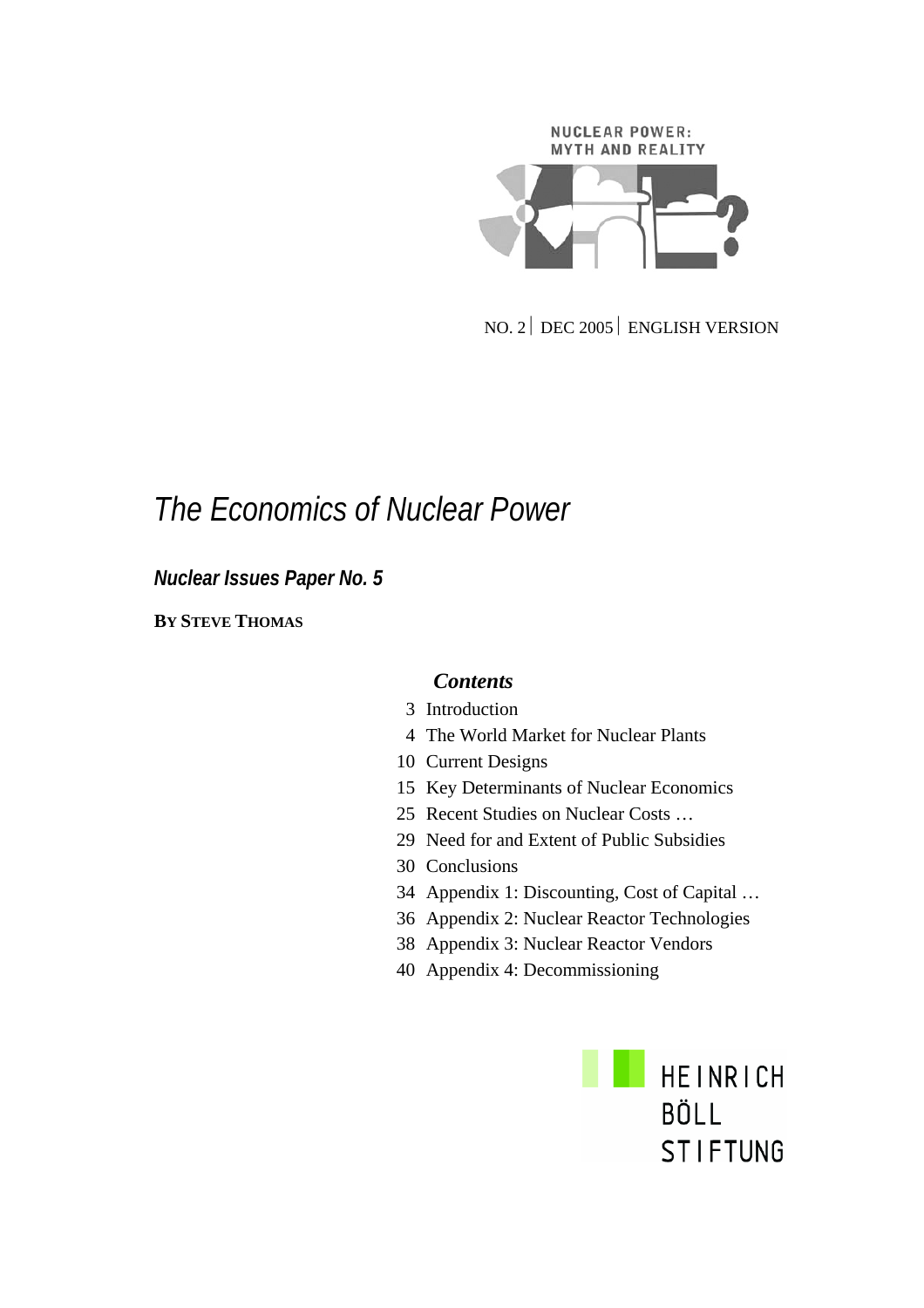#### **The Author**

Stephen Thomas is a Senior Research Fellow at the Public Services International Research Unit in the University of Greenwich, London, where he leads the energy research. He has a BSc in Chemistry (Bristol). He has worked as an independent energy policy researcher for more than 20 years. From 1979-2000, he was a member of the Energy Policy Programme at SPRU, University of Sussex and in 2001, he spent 10 months as a visiting researcher in the Energy Planning Programme at the Federal University of Rio de Janeiro. He is a member of the Editorial Board of Energy Policy (since 2000), the International Journal of Regulation and Governance (since 2001), Energy and Environment (since 2002) and Utilities Policy (since 2003), and he is a founder member of a network of academics in Northern European countries (the REFORM group) examining policy aspects of the liberalisation of energy systems. He was a member of the team appointed by the European Bank for Reconstruction and Development to carry out the official economic due diligence study for the project to replace the Chernobyl nuclear power plant (1997). He was a member of an international panel appointed by the South African Department of Minerals and Energy to carry out a study of the technical and economic viability of a new design of nuclear power plant, the Pebble Bed Modular Reactor (2001-02).

Nuclear Issues Papers, No. 5: The Economics of Nuclear Power By Steve Thomas © Heinrich Böll Foundation 2005 All rights reserved



Co-published by

The following paper does not necessarily represent the views of the Heinrich Böll Foundation. A publication of the Heinrich Böll Foundation Regional Office for Southern Africa, in co-operation with the Heinrich Böll Foundation headquarter.

Contact:

Heinrich Böll Foundation Regional Office for Southern Africa, PO Box 2472; Saxonwold, 2132; South Africa. Phone: +27-11-447 8500. Fax: +27-11-447 4418. info@boell.org.za Heinrich Böll Foundation, Rosenthaler Str. 40/41, 10178 Berlin, Germany. Tel.: ++49 30 285 340; Fax: ++49 30 285 34 109; info@boell.de; www.boell.de/nuclear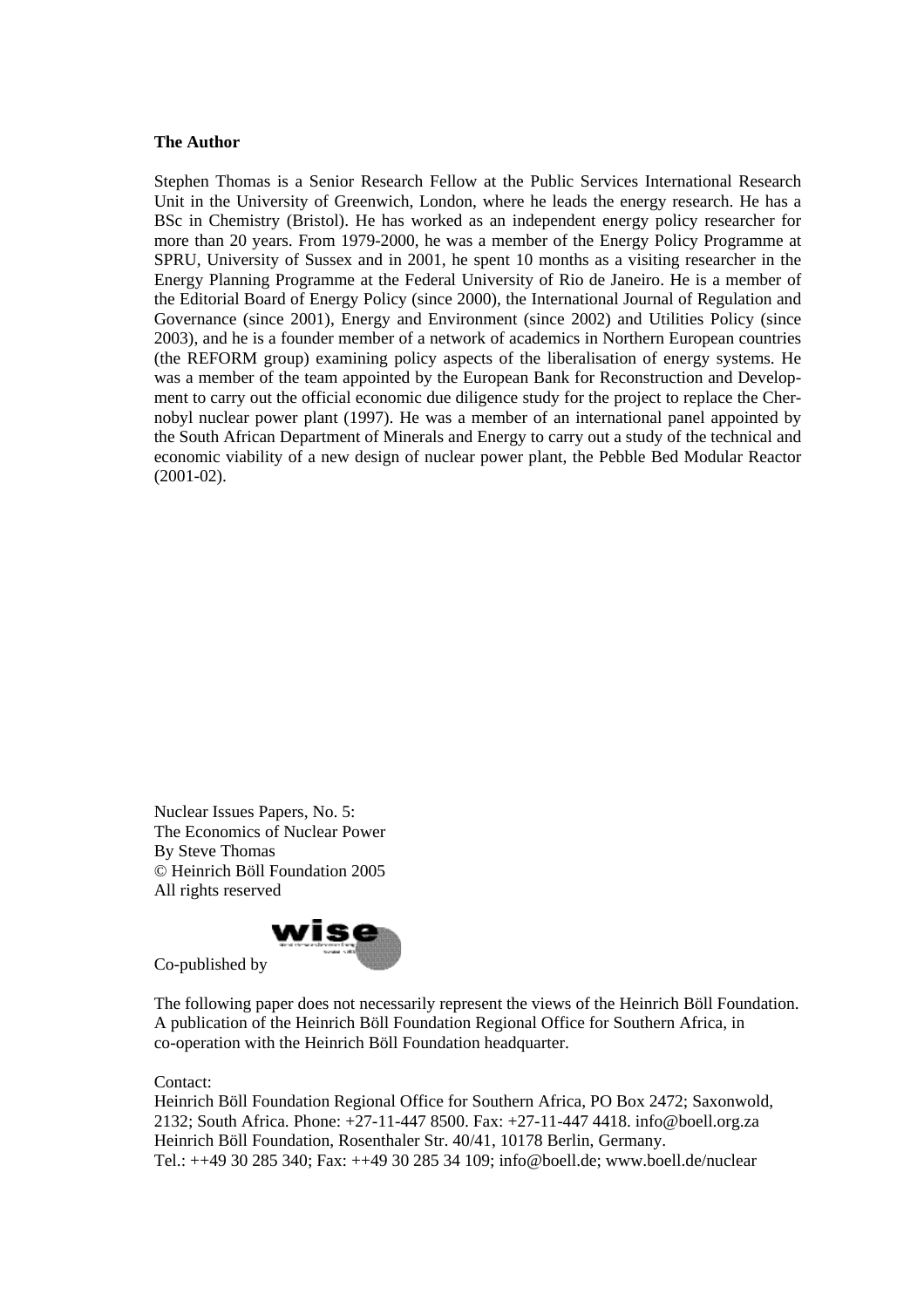### *Introduction*

The severe challenge posed by the need to reduce emissions of greenhouse gases, especially in the electricity generation sector, has led to renewed interest in the construction of new nuclear power plants. These would initially replace the ageing stock of existing reactors, then meet electricity demand growth, and eventually replace some of the fossil-fired electricity generating plants. In the longer term, the promise is that a new generation of nuclear power plants could be used to manufacture hydrogen, which would replace the use of hydrocarbons in road vehicles.

The public is likely to be understandably confused about whether nuclear power really is a cheap source of electricity. In recent years, there have been a large number of apparently authoritative studies showing nuclear economics in a good light and most utilities seem determined to run their existing plants for as long as possible. Yet utilities are clearly reluctant to build new nuclear power plants without cost and market guarantees and subsidies. Some of this apparent paradox is relatively easily explained by the difference between the running costs only of nuclear power, which is usually seen as relatively low, and the overall cost of nuclear power—including repayment of the construction cost—which is substantially higher. Thus, once a nuclear power plant has been built, it may make economic sense to keep the plant in service even if the overall cost of generation, including the construction cost, is higher than the alternatives. The cost of building the plant is a "sunk" cost that cannot be recovered and the marginal cost of generating an additional kilowatt-hour (kWh) could be small. However, much of the difference between the economics of existing plants and the forecasts for future plants is explained by detailed differences in assumptions on, for example, operating performance and running costs, which are not readily apparent in the headline figures.

The objective of this chapter is to identify the key economic parameters commenting on their determining factors and to review the assumptions of main forecasts from the past five years to identify how and why these forecasts differ. It will also identify what guarantees and subsidies the government might have to take to allow nuclear plants to be ordered.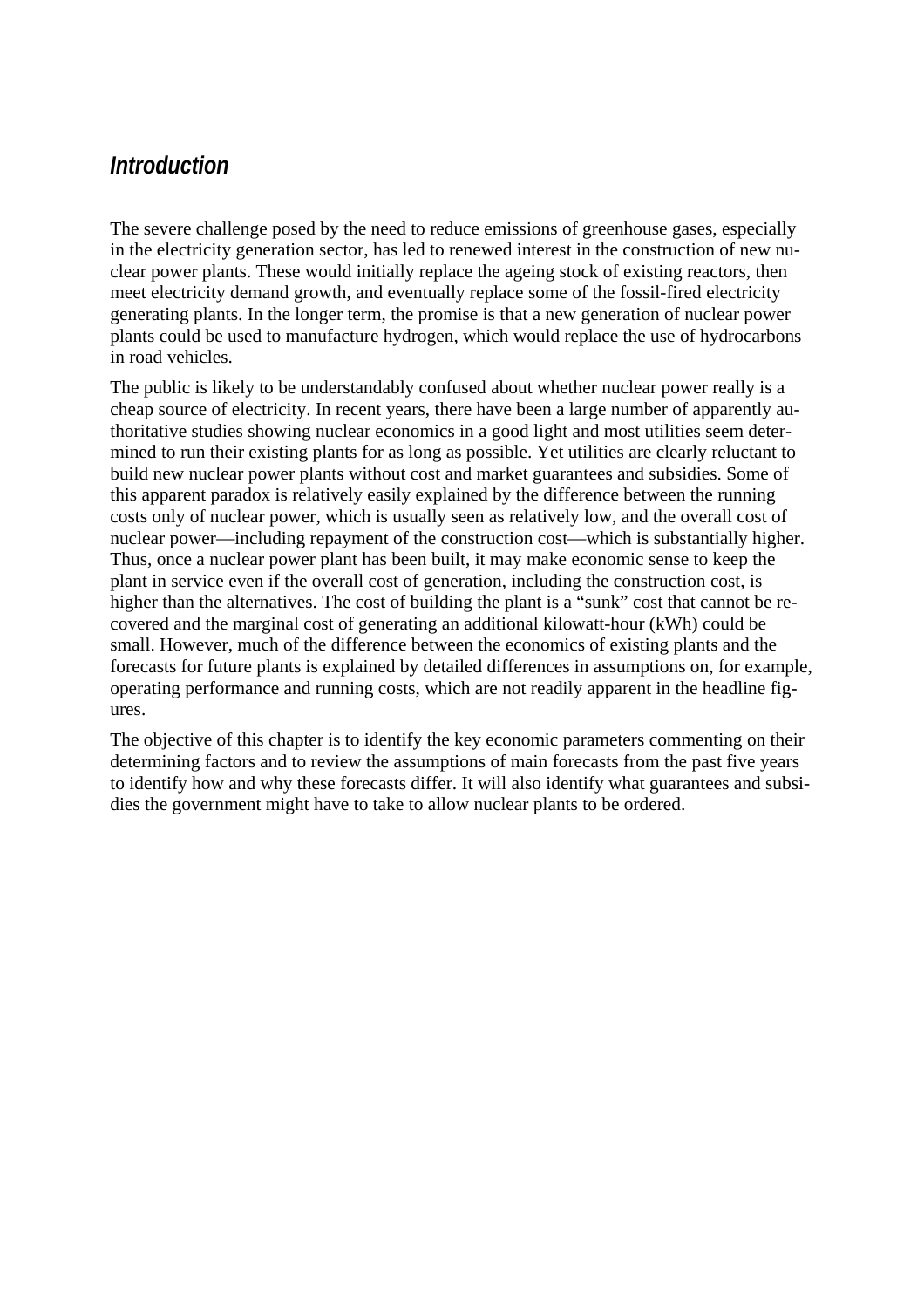## *1. The world market for nuclear plants: existing orders and prospects*

During the past year, there has been increased publicity about an apparent international revival in nuclear ordering, especially in the Pacific Rim countries. The list of plants currently on order (see table 2) suggests this revival is overstated. In October 2005, there were 22 plants under construction worldwide with a total capacity of 17 gigawatts (GW), compared to 441 plants already in service with a total capacity of 368GW (see table 1). Of the units under construction, 16 use Indian, Russian, or Chinese technology—designs that would be highly unlikely to be considered in the West. For 6 of the plants, construction started before 1990 and there must be doubts about whether these plants will be completed. In addition, the units under construction in Taiwan, ordered in 1996 when completion was expected in 2004, have slipped by six years. The Western vendors active in Europe—Westinghouse and Areva—have just one order between them: Areva's Olkiluoto order for Finland.

China is frequently mentioned as a likely source of a large number of nuclear orders. It has forecast it will build a further 30 units by 2020. But for more than twenty-five years, China has been forecasting imminent orders but it has ordered only 11 units in that time, 3 of which were small, locally supplied plants. The most likely outcome for China, given the need for China to use its limited capital resources carefully, is that it will continue to place a small number of nuclear orders on the international market—much fewer than forecast by the Chinese government or by the nuclear industry—while trying to build up its capability through its own nuclear power plant supply industry.

India ordered plants from Western suppliers in the 1960s, but a nuclear weapons test in 1975 using material produced in a Canadian research reactor led to the cutting of all contact with Western suppliers. India has continued to build plants using a 1960s Canadian design. These have a poor record of reliability and frequently take much longer to build than forecast, so the completion dates in table 2 should be treated with skepticism. The United States also broke off cooperation in 1998 after further weapons tests but in 2005, India and the United States were negotiating a deal over technological cooperation in civil nuclear power. Canada also resumed sales of nuclear material in 2005. When or if this will lead to new nuclear orders from Western suppliers remains to be seen.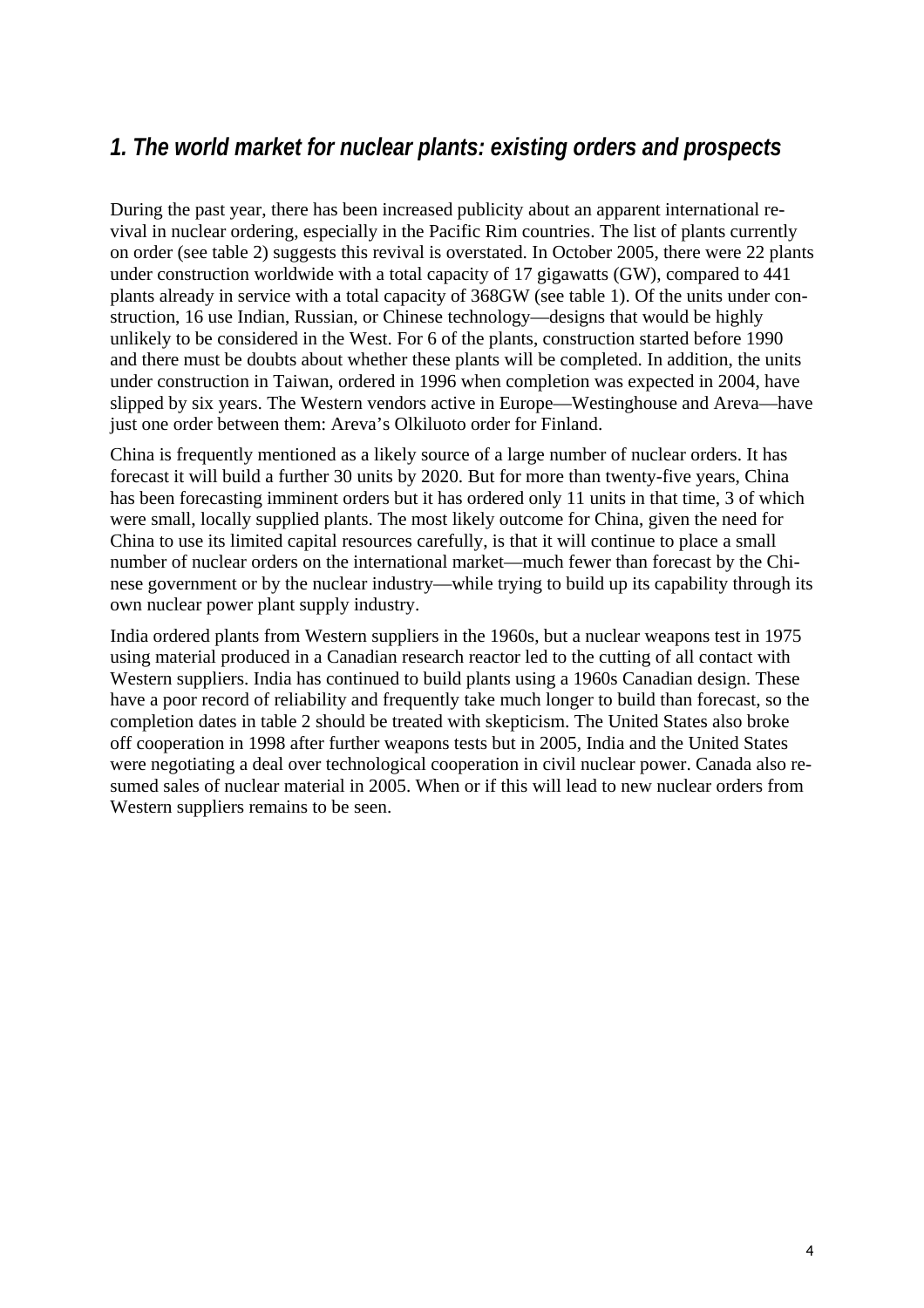| Country            | <b>Operating</b>                | <b>Plants under</b>          | $%$ of elec-    | <b>Technologies</b>               | <b>Suppliers</b>            |
|--------------------|---------------------------------|------------------------------|-----------------|-----------------------------------|-----------------------------|
|                    | plants: capac-<br>ity MW (no of | construction:                | tricity nu-     |                                   |                             |
|                    | units)                          | capacity MW<br>(no of units) | clear (2004)    |                                   |                             |
| <b>Argentina</b>   | 935(2)                          |                              | 9               | <b>HWR</b>                        | Siemens AECL                |
| <b>Armenia</b>     | 376(1)                          |                              | $\overline{35}$ | <b>WWER</b>                       | Russia                      |
|                    | $\overline{57}28(7)$            |                              | 55              | <b>PWR</b>                        |                             |
| <b>Belgium</b>     |                                 |                              |                 |                                   | Framatome                   |
| <b>Brazil</b>      | 1901(2)                         |                              | $\overline{4}$  | <b>PWR</b>                        | <b>Westinghouse Siemens</b> |
| <b>Bulgaria</b>    | 2722(4)                         |                              | 38              | <b>WWER</b>                       | Russia                      |
| Canada             | 12599 (18)                      |                              | 12              | <b>HWR</b>                        | <b>AECL</b>                 |
| China              | 6587 (9)                        | 2000(2)                      | $\overline{?}$  | PWR, HWR,                         | Framatome, AECL,            |
|                    |                                 |                              |                 | <b>WWER</b>                       | China, Russia               |
| <b>Taiwan</b>      | 4884 (6)                        | 2600(2)                      | $\overline{?}$  | PWR, BWR                          | GE, Framatome               |
| <b>Czech Rep</b>   | 3472 (6)                        |                              | 31              | <b>WWER</b>                       | Russia                      |
| <b>Finland</b>     | 2656(4)                         | 1600(1)                      | 27              | WWER, BWR,                        | Russia, Asea, Westing-      |
|                    |                                 |                              |                 | <b>PWR</b>                        | house                       |
| <b>France</b>      | 63473 (59)                      | $\blacksquare$               | 78              | <b>PWR</b>                        | Framatome                   |
| Germany            | 20303 (17)                      | $\blacksquare$               | 28              | PWR, BWR                          | Siemens                     |
| <b>Hungary</b>     | $\overline{1755}$ (4)           |                              | 33              | <b>WWER</b>                       | Russia                      |
| India              | 2983 (15)                       | 3638(8)                      | 3               | HWR, FBR,                         | AECL, India, Russia         |
|                    |                                 |                              |                 | <b>WWER</b>                       |                             |
| <b>Iran</b>        |                                 | 915(1)                       | $\blacksquare$  | <b>WWER</b>                       | Russia                      |
| Japan              | 47646 (55)                      | 1933(2)                      | 25              | <b>BWR, PWR</b>                   | Hitachi, Toshiba, Mitsu-    |
|                    |                                 |                              |                 |                                   | bishi                       |
| S. Korea           | 16840 (20)                      |                              | 40              | PWR, HWR                          | Westinghouse, AECL,         |
|                    |                                 |                              |                 |                                   | Korea                       |
| Lithuania          | 1185(1)                         | $\qquad \qquad \blacksquare$ | 80              | <b>RBMK</b><br>Russia             |                             |
| <b>Mexico</b>      | 1310(2)                         | $\frac{1}{2}$                | $\overline{5}$  | <b>BWR</b>                        | <b>GE</b>                   |
| <b>Netherlands</b> | 452(1)                          |                              | $\overline{4}$  | <b>PWR</b>                        | Siemens                     |
| Pakistan           | 425(2)                          | 300(1)                       | $\overline{2}$  | HWR, PWR                          | Canada, China               |
| Romania            | 655(1)                          | 655(1)                       | $\overline{9}$  | <b>HWR</b>                        | <b>AECL</b>                 |
| <b>Russia</b>      | 21743 (31)                      | 3775 (4)                     | 17              | WWER, RBMK                        | Russia                      |
| <b>Slovak Rep</b>  | 2472 (6)                        | ÷,                           | 57              | <b>WWER</b>                       | Russia                      |
| Slovenia           | 676(1)                          | $\qquad \qquad \blacksquare$ | 40              | <b>PWR</b>                        | Westinghouse                |
| S. Africa          | 1842(2)                         | $\qquad \qquad \blacksquare$ | $\sqrt{6}$      | <b>PWR</b>                        | Framatome                   |
| <b>Spain</b>       | 7584 (9)                        |                              | 24              | PWR, BWR                          | Westinghouse, GE Sie-       |
|                    |                                 |                              |                 |                                   | mens                        |
| Sweden             | 8844 (10)                       | ۰                            | 50              | PWR, BWR                          | Westinghouse, Asea          |
| Switzerland        | 3220(5)                         |                              | 40              | Westinghouse, GE Sie-<br>PWR, BWR |                             |
|                    |                                 |                              |                 |                                   | mens                        |
| <b>Ukraine</b>     | 13168 (15)                      | $\overline{\phantom{0}}$     | 46              | <b>WWER</b>                       | Russia                      |
| Un. Kgdom.         | 11852 (23)                      | -                            | 24              | GCR, PWR                          | UK, Westinghouse            |
| <b>Un. States</b>  | 97587 (103)                     |                              | 20              | PWR, BWR                          | Westinghouse, B&W, CE,      |
|                    |                                 |                              |                 |                                   | GЕ                          |
| <b>WORLD</b>       | 367875 (441)                    | 19210 (24)                   | 16              |                                   |                             |

**Table 1. Nuclear capacity in operation and under construction** 

Source: World Nuclear Association (http://www.world-nuclear.org/info/reactors.htm)

Notes: 1. Plants under construction does not include plants on which construction has stalled. 2. Technologies are: PWR: Pressurized Water Reactor. BWR: Boiling Water Reactor. HWR: Heavy Water Reactor (including Candu). WWER: Russian PWR. RBMK: Russian design using graphite and water. FBR: Fast Breeder Reactor. GCR: Gas-Cooled Reactor

3. Figures for Canada do not include two units with total capacity 1561MW, which were closed in the 1990s but which it was decided in October 2005 would be refurbished in preparation for reopening.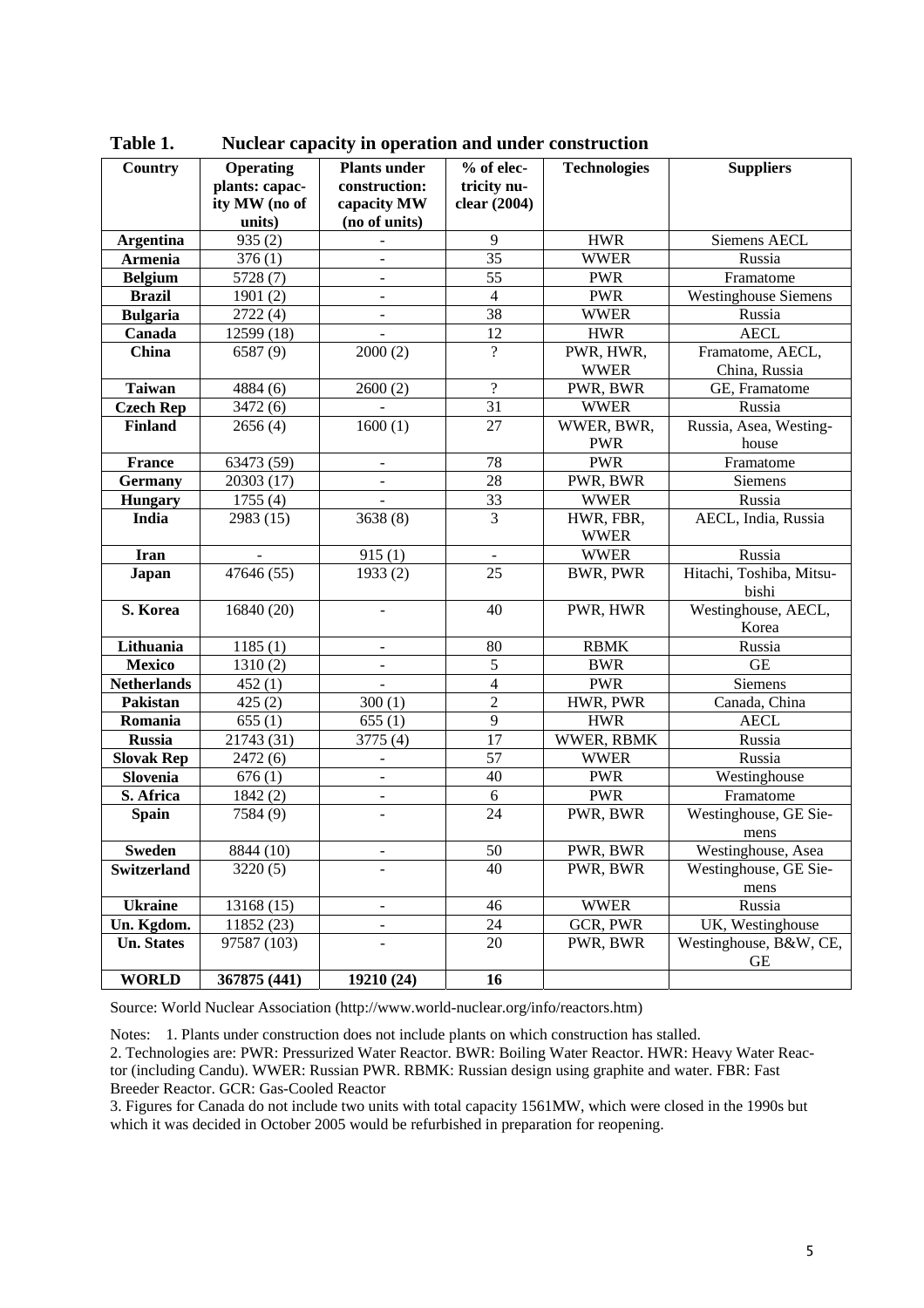| Country        | <b>Site</b>    | <b>Reactor</b> | <b>Vendor</b> | <b>Size</b> | <b>Construction</b> | <b>Construction</b>      | <b>Expected</b> |
|----------------|----------------|----------------|---------------|-------------|---------------------|--------------------------|-----------------|
|                |                | type           |               | <b>MW</b>   | start               | stage $(\% )$            | operation       |
| China          | Tianwan 1      | <b>WWER</b>    | Russia        | 1000        | 1999                | 70                       | 2006            |
| <b>China</b>   | Tianwan 2      | <b>WWER</b>    | Russia        | 1000        | 2000                | 100                      | 2006            |
| <b>Taiwan</b>  | Lungmen 1      | <b>ABWR</b>    | GE            | 1300        | 1999                | 57                       | 2009            |
| <b>Taiwan</b>  | Lungmen 2      | <b>ABWR</b>    | <b>GE</b>     | 1300        | 1999                | 57                       | 2010            |
| <b>Finland</b> | Olkiluoto 3    | <b>EPR</b>     | Areva         | 1600        | 2005                | $\overline{\phantom{0}}$ | 2009            |
| India          | Kaiga 3        | Candu          | India         | 202         | 2002                | 45                       | 2007            |
| India          | Kaiga 4        | Candu          | India         | 202         | 2002                | 28                       | 2007            |
| India          | Kudankulam 1   | <b>WWER</b>    | Russia        | 917         | 2002                | 40                       | 2008            |
| India          | Kudankulam 2   | <b>WWER</b>    | Russia        | 917         | 2002                | 40                       | 2008            |
| India          | Tarapur 3      | Candu          | India         | 490         | 2000                | 73                       | 2007            |
| India          | <b>PFBR</b>    | <b>FBR</b>     | India         | 470         | 2005                | $\theta$                 | $\gamma$        |
| India          | Rajasthan 5    | Candu          | India         | 202         | 2002                | 34                       | 2007            |
| India          | Rajasthan 6    | Candu          | India         | 202         | 2003                | 19                       | 2007            |
| <b>Iran</b>    | <b>Bushehr</b> | WWER           | Russia        | 915         | 1975                | 75                       | 2006            |
| Japan          | Tomari 3       | <b>PWR</b>     | Mitsubishi    | 866         | 2004                | 28                       | 2009            |
| Japan          | Higashi Dori 1 | <b>BWR</b>     | Toshiba       | 1067        | 2000                | 95                       | 2005            |
| Pakistan       | Chasnupp 2     | <b>PWR</b>     | China         | 300         | 2005                | $\overline{\phantom{0}}$ | 2011            |
| Romania        | Cernavoda 2    | Candu          | <b>AECL</b>   | 655         | 1983                | 71                       | 2007            |
| <b>Russia</b>  | Balakovo 5     | <b>WWER</b>    | Russia        | 950         | 1987                | 7                        | 2010            |
| <b>Russia</b>  | Kursk 5        | <b>RBMK</b>    | Russia        | 925         | 1985                | 70                       | 7               |
| <b>Russia</b>  | Kalinin 4      | <b>WWER</b>    | Russia        | 950         | 1986                | 2                        | 2010            |
| <b>Russia</b>  | Volgodonsk 2   | <b>WWER</b>    | Russia        | 950         | 1983                | $\gamma$                 | 2008            |
| <b>TOTAL</b>   |                |                |               | 17480       |                     |                          |                 |

**Table 2. Nuclear Power Plants under construction worldwide** 

Sources: PRIS Data Base (http://www.iaea.org/programmes/a2/index.html), Nuclear News, World list of nuclear plants

Note: Plants marked \* have achieved first criticality

| Country          | <b>Site</b>   | Tech        | <b>Vendor</b> | <b>Size MW net</b> | <b>Construction start</b> | <b>Construction</b> % |
|------------------|---------------|-------------|---------------|--------------------|---------------------------|-----------------------|
| <b>Argentina</b> | Atucha 2      | Candu       | <b>AECL</b>   | 692                | 1981                      | 80                    |
| <b>Brazil</b>    | Angra 3       | <b>PWR</b>  | Siemens       | 1275               | 1976                      | 30                    |
| N. Korea         | Kedo 1        | <b>PWR</b>  | S Korea       | 1000               | 1997                      | 33                    |
| N. Korea         | Kedo 2        | <b>PWR</b>  | S Korea       | 1000               | 1997                      | 33                    |
| Romania          | Cernavoda 3   | Candu       | <b>AECL</b>   | 655                | 1983                      | 10                    |
| Romania          | Cernavoda 4   | Candu       | <b>AECL</b>   | 655                | 1983                      | 8                     |
| Romania          | Cernavoda 5   | Candu       | <b>AECL</b>   | 655                | 1983                      | 8                     |
| Slovakia         | Mochovce 3    | <b>WWER</b> | Russia        | 405                | 1983                      | 50                    |
| Slovakia         | Mochovce 4    | <b>WWER</b> | Russia        | 405                | 1983                      | 40                    |
| <b>Ukraine</b>   | Khmelnitsky 3 | <b>WWER</b> | Russia        | 950                | 1986                      | 15                    |
| <b>Ukraine</b>   | Khmelnitsky 4 | <b>WWER</b> | Russia        | 950                | 1987                      | 15                    |
| <b>TOTAL</b>     |               |             |               | 8642               |                           |                       |

**Table 3. Nuclear power plants on which construction has been stopped** 

Sources: PRIS Data Base (http://www.iaea.org/programmes/a2/index.html), Nuclear News, world list of nuclear plants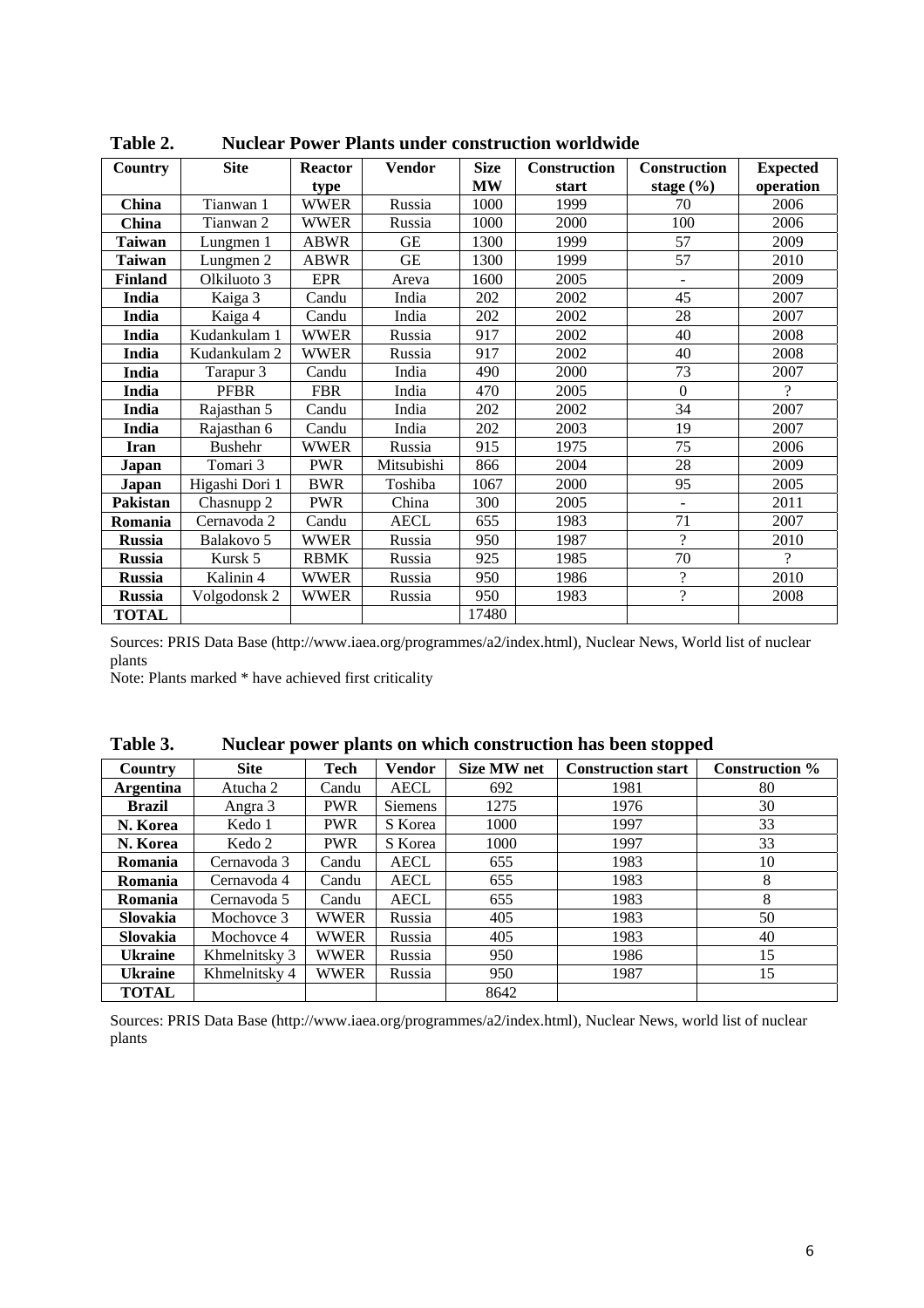| <b>Buyer</b>  | <b>Site</b>   | <b>Bidders</b>                                            | <b>Need</b> | Possible order<br>date | <b>Forecast</b><br>completion |
|---------------|---------------|-----------------------------------------------------------|-------------|------------------------|-------------------------------|
| China         | Sanmen        | Areva (EPR), Westinghouse<br>(AP1000), Russia (WWER-1000) | 2x1000MW    | 2005/06                |                               |
| China         | Yangjiang     | Areva (EPR), Westinghouse<br>(AP1000), Russia (WWER-1000) | 2x1000MW    | 2005/06                | റ                             |
| <b>France</b> | Flamanville 3 | Areva (EPR)                                               | 1x1600MW    | 2006                   | 2012                          |
| Korea         | Shin-Kori 1&2 | Korea (KSNP)                                              | 2x1000MW    | 2005                   | 2010, 2012                    |
| Korea         | Shin-Kori 3&4 | Korea (APR-1400)                                          | 2x1400MW    | 2006                   | 2012, 2013                    |
| Japan         | Tsuruga 3&4   | Mitsubishi (APWR)                                         | 2x1500MW    | 2006                   | 2014                          |

**Table 4. Possible orders in the next two to three years** 

Source: Various press reports

Japan is another country that has consistently forecast large increases in nuclear capacity which have not been matched by actual orders. Japanese companies supply these plants using technology licensed from Westinghouse and GE. It may take up to twenty years to get approval to build on sites in Japan, although once construction starts, completion is usually quick (four years typically) and does not usually overrun. A series of accidents at plants in Japan, often badly mishandled, have led to an increase in public concern about nuclear power, and finding sites for further plants is likely to be difficult.

Reliable information from Russia on the status of construction at nuclear plants is difficult to get and the plants listed here may not be actively being built. A particular doubt is the Kursk 5 plant, which uses the same technology as the Chernobyl plant.

Table 3 shows that there are eleven units on which construction started but has not been carried out thusfar. For these, the quoted degree of completion may be misleading. Plants reported to be less than 33 percent complete are likely to have seen only site preparation with no actual reactor construction.

Of the prospective orders over the next year or two (see table 4), China has said it expects to place these orders in 2005, but it would be no surprise if this timetable is not met. The units for Korea will use Korean technology (licensed from BNFL/Westinghouse). Construction start-time has slipped several times and substantive construction is not expected to start now until 2006 for units 1 and 2, and 2007 for units 3 and 4.

The Tsuruga units—the first expected orders for the APWR design—have also slipped by about six years from their original schedule. The Flamanville plant to be built in France cannot be ordered until after an independent committee appointed by the government has completed a public consultation exercise, the conclusion of which is unlikely to come before mid-2006.

#### *1.1 US initiatives*

The Bush administration has made a concerted effort to encourage a revival of nuclear ordering under its Nuclear Power 2010 program, launched in 2002. The program focuses on Generation III+ designs (see below). Under the program, the US Department of Energy expects to launch cooperative projects with industry:

".. to obtain NRC approval of three sites for construction of new nuclear power plants under the Early Site Permit (ESP) process, and to develop application preparation guidance for the combined Construction and Operating License (COL) and to resolve generic COL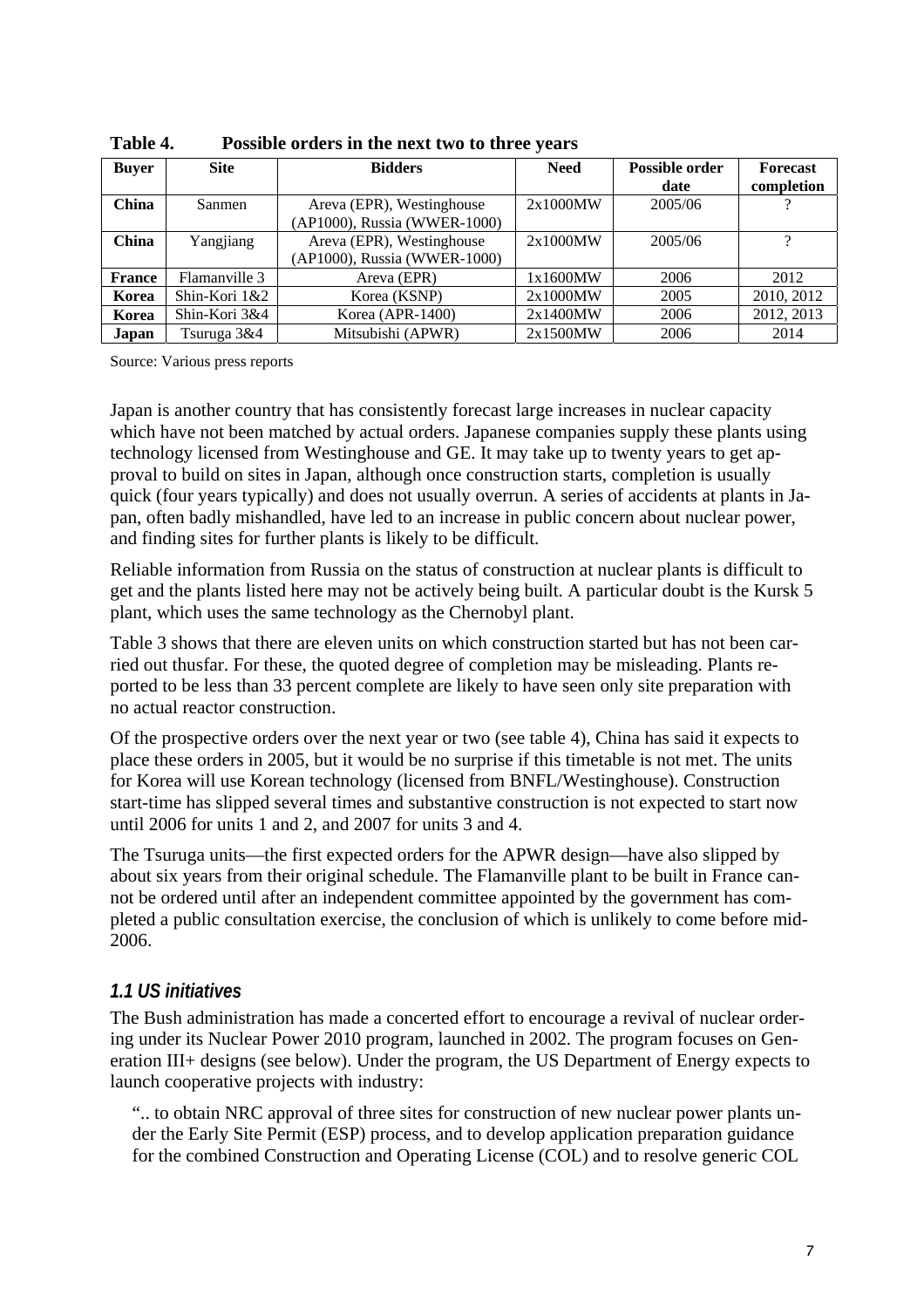regulatory issues. The COL process is a 'one-step' licensing process by which nuclear plant public health and safety concerns are resolved prior to commencement of construction, and NRC approves and issues a license to build and operate a new nuclear power plant."

A total of up to US\$450 million in grants is expected to be available. Two main organizations have emerged to take advantage of these subsidies. Nustart, launched in 2004, comprises a consortium of eight US utilities including Constellation Energy, Entergy, Duke Power, Exelon, Florida Power & Light, Progress Energy, Southern Company, and the Tennessee Valley Authority (TVA, providing staff time not cash). The French utility EDF and the vendors Westinghouse and GE are also members but have no voting rights. Nustart plans to make two applications—one to build a GE ESBWR at Entergy's Grand Gulf (Texas) site and one to build a Westinghouse AP-1000 at TVA's Bellefonte site (see section 3 for more details on these designs).

The other main group is led by the utility Dominion. Dominion was seeking a COL for an advanced version of Atomic Energy of Canada's CANDU design—the ACR-700—at North Anna (Virginia) where Dominion already operates two power reactors. However, in January 2005, it announced that it was replacing the ACR-700 with GE's ESBWR mainly because of the expected time for a Candu plant to be licensed in the United States. A Candu design has not achieved regulatory approval in the United States and the NRC forecast that its approval process could take more than sixty months—much longer than would be required for a Generation III+ PWR or BWR.

A number of individual utilities have also announced their intention to investigate whether to apply for COLs to take advantage of federal subsidies. These include a number of members of Nustart operating independently, including TVA, Constellation, Entergy, Duke Power, Progress Energy, and Southern Company, plus South Carolina Electric & Gas. TVA asked the DOE to cover half of the cost (currently estimated at \$4 million) of a feasibility study on the building of an Advanced Boiling Water Reactor (ABWR) at the utility's Bellefonte site in Alabama. The other members of the TVA group are Toshiba, GE, Bechtel, USEC, and Global Nuclear Fuel-Americas. TVA's feasibility study, released in September 2005, based on the construction of two GE ABWRs at Bellefonte, forecast that the plants could be built in forty months for \$1,610/kW. This proposal appears now to be a lower priority than the Nustart initiative partly because the ABWRs would have been the only two of their kind in the United States and the ABWR appears to have been superceded by the ESBWR. Constellation Energy announced in September 2005 that it had formed a joint venture with the Areva Inc. and Bechtel Power to sell Areva's EPR units in the United States. Entergy announced also in September 2005 that it would put together a COL application for its site.

Although both Nustart and the Dominion group intend to pursue the licensing process, all the way to issuance of a license, neither has committed to building a new plant, and no reactor orders have been placed. It remains unclear whether the utilities in the various initiatives are really committed to building new nuclear plants or whether they are just taking advantage of government subsidies in the hope that further subsidies for construction would be made available and that there would be market guarantees which would mean new nuclear plants would not be exposed to any risk from wholesale electricity markets.

 1 http://www.ne.doe.gov/NucPwr2010/NucPwr2010.html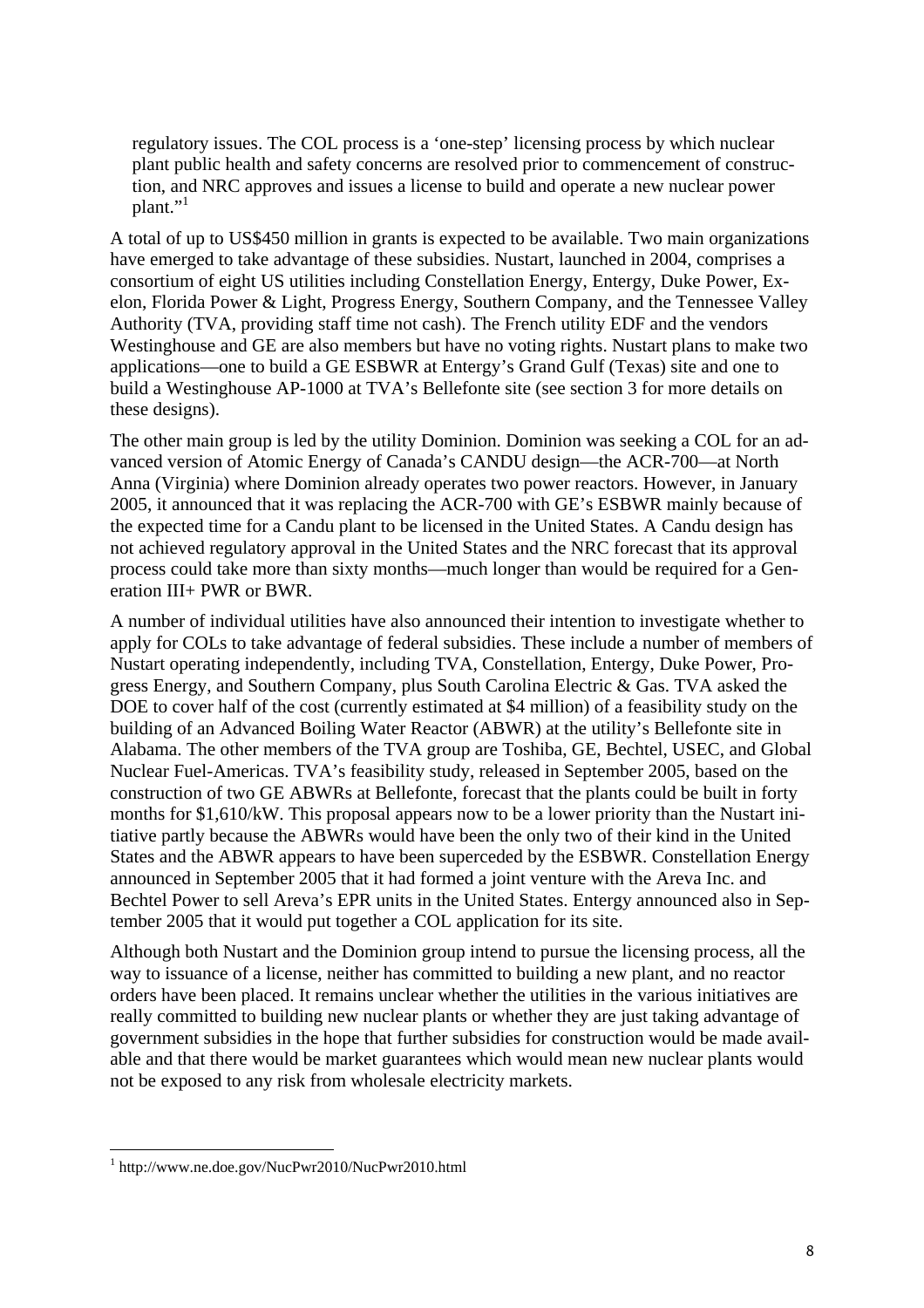The initiatives by Nustart and Dominion are put in perspective by the CEO of Dominion, Thomas Capps. In May 2005, he stated:<sup>2</sup>

"We aren't going to build a nuclear plant anytime soon. Standard & Poor's and Moody's would have a heart attack [referring to the debt-rating agencies]. And my chief financial officer would, too."

This reflects the reality that decisions on nuclear orders can only be taken with the implicit support of the financial community. No company would place a nuclear order if it was likely to lead to a significant increase in the cost of their borrowing or a significant fall in their share price.

 2 M. Wald, "Interest in Reactors Builds, But Industry Is Still Cautious," *New York Times,* April 30, 2005, p 19.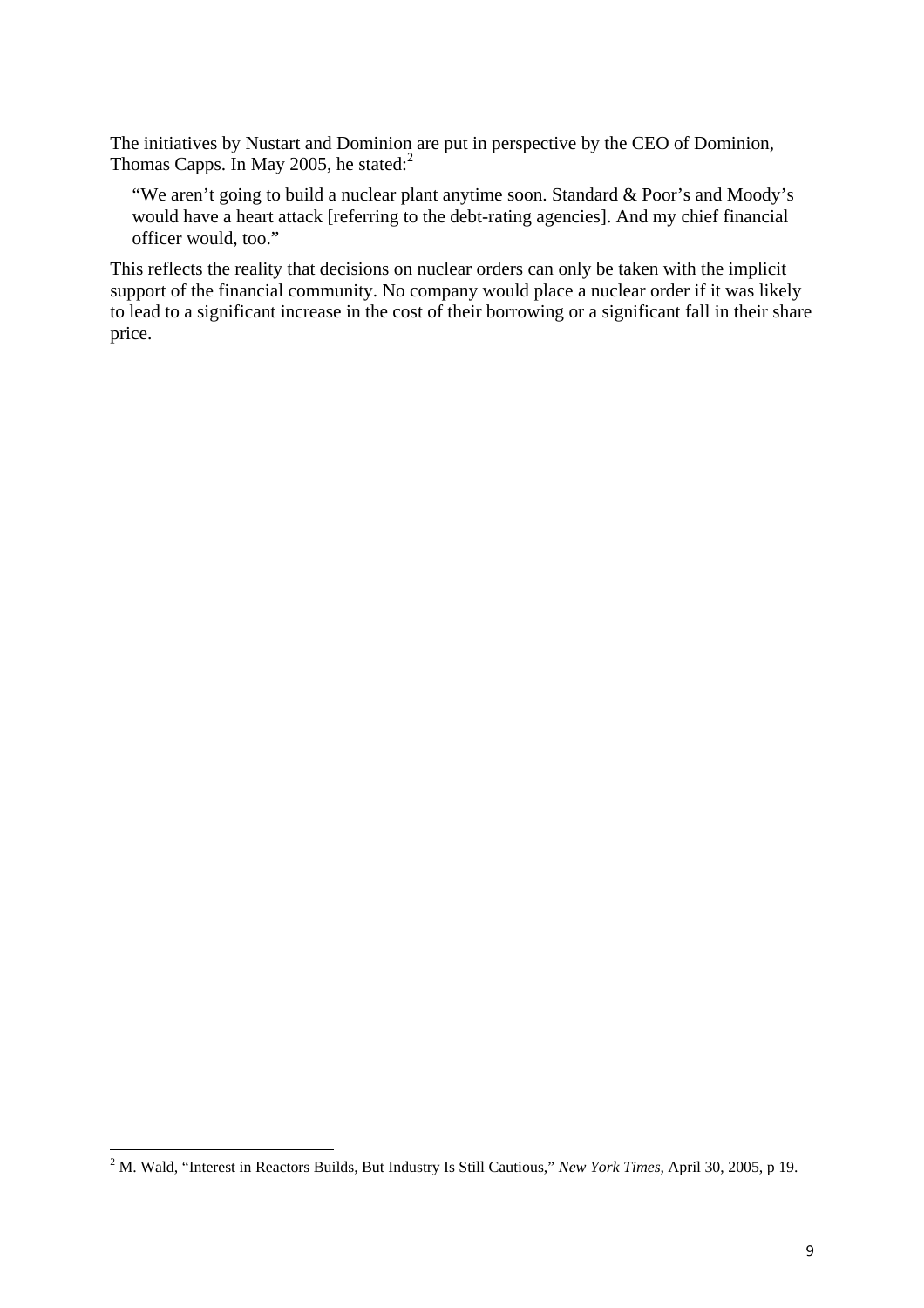## *2. Current designs*

The most relevant designs for orders to be placed in the next decade, particularly in the West, would appear to be so-called Generation III and Generation III+ designs, often called Advanced Reactors. The main distinction between Generation II plants and Generation III plants is that the latter incorporate a greater level of "passive" compared to engineered safety. For example, Generation III designs would rely less on engineered systems for emergency cooling and more on natural processes, such as convection. There are a large number of designs that have been announced, but many are not far advanced, do not have regulatory approval, and have limited prospects for ordering. There is no clear definition of what constitutes a Generation III design, apart from it being designed in the last fifteen years, but the main common features quoted by the nuclear industry are:

- A standardized design for each type to expedite licensing, reduce capital cost, and reduce construction time
- A simpler and more rugged design, making them easier to operate and less vulnerable to operational upsets
- Higher availability and longer operating life—typically sixty years
- Reduced possibility of core-melt accidents
- Minimal effect on the environment
- Higher burnup to reduce fuel use and the amount of waste
- Burnable absorbers ("poisons") to extend fuel life<sup>3</sup>

These characteristics are clearly very imprecise and do not define well what a Generation III plant is other than that the design was evolved from existing models of PWR, BWR, and Candu (see Appendix 2 for an account of the technologies and Appendix 3 for a list of the main vendors). The distinction between Generation III and III+ designs is even more unclear, with the US Department of Energy saying only that III+ designs offer advances in safety and economics over III designs. Until there is much more experience with Generation III and III+ plants, any figures on the generation cost of power from these designs should be treated with the utmost caution.

#### *2.1 PWRs*

#### *2.1.1 EPR*

The only Generation III or III+ PWR to be ordered yet is the Areva European Pressurized water Reactor (EPR) for the Olkiluoto site in Finland. The Finnish government issued a construction license in February 2005 and construction started in summer 2005. The EPR has also been bid for in orders from China, but the result of this tender had not been decided by October 2005. France intends to build at least one EPR and perhaps five successor units, but these plans are far from firm yet. The EPR received safety approval from the French authorities in September 2004 and from the Finnish authorities in January 2005. Areva has asked the US Nuclear Regulatory Commission (NRC)—in collaboration with Constellation Energy under the Nuclear Power 2010 program to begin licensing of the EPR in the United States. For the US market, EPR will be an abbreviation for Evolutionary Power Reactor.

l 3 http://www.uic.com.au/nip16.htm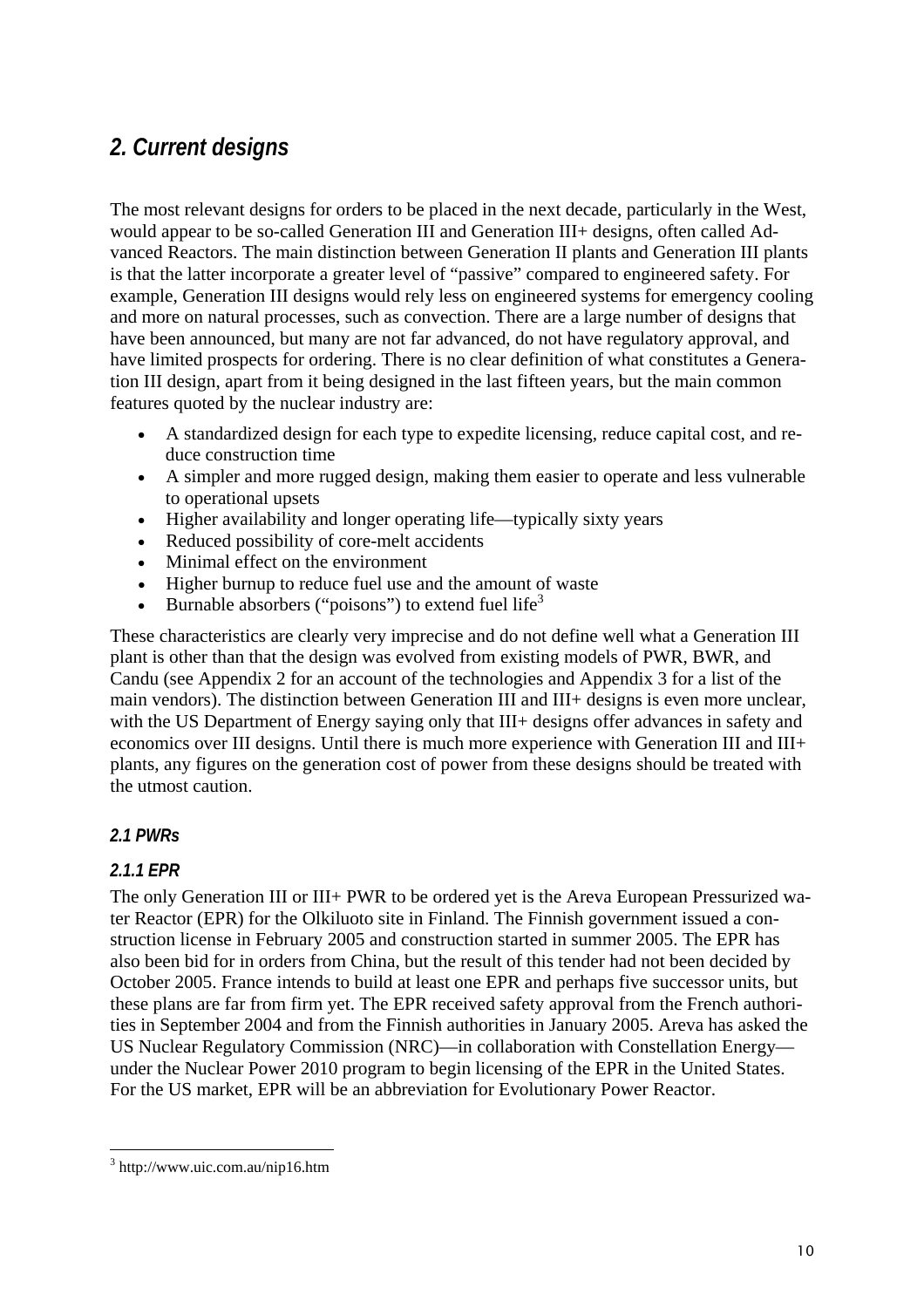The EPR has an output of 1600 megawatts (MW) although this may be increased to 1700MW for orders after Olkiluoto and is expected to be built in fifty-seven months from laying of first concrete to commissioning. The design was developed from the previous Framatome design, N4, with some input from Siemens' previous design, the "Konvoi" plant. A reduction in the refueling time is expected to allow a load factor<sup>4</sup> of about 90 percent.

The Finnish buyers, TVO, have chosen not to publish a detailed breakdown of the construction cost, but the order is described as "turnkey" and company officials stated the cost was about **€3** billion. Assuming an output of 1600MW, this represents a cost of about  $\text{€1,875/kW}$ .<sup>5</sup> However, this cost includes interest charges and decommissioning charges which are not conventionally included in comparisons of nuclear construction costs. The Olkiluoto order is widely seen as a special case and it has been suggested that Areva has offered a price that might not be sustainable to ensure that their new technology is demonstrated, while the buyer, TVO, is not a normal electric utility. TVO is a company owned by large Finnish industry that supplies electricity to its owners on a not-for-profit basis. The plant will have a guaranteed market and will not therefore have to compete in the Nordic electricity market, although if the cost of power is high compared to the market price, the owners will lose money. The real cost of capital for the plant is only 5 percent per annum.<sup>6</sup>

The French utility EDF has not said how much it expects to pay for the Flamanville plant. However, Areva has stated that it would expects an EPR supplied to the US market to cost between US\$1,600 and 2,000/kW (not including interest during construction and decommissioning charges). These figure were being described by Areva as not "completely finished," but the US\$2,000/kW is a little below the total figure quoted for Olkiluoto.<sup>7</sup>

It is worth noting that while the operating reliability of the "Konvoi" plants has been outstanding, that of the N4 plants is much poorer. The first unit, Chooz B1, began generating in 1996 but suffered serious teething problems and in the next four years, its average load factor was less than 40 percent. Since then, reliability has been much better and load factor has averaged 75 percent. The other three units of this design followed a similar pattern of three to four years of very poor performance (typical average load factor of about 40 percent) followed by reasonable reliability (average load factor of about 75 percent). The N4 design was said to have been built upon the experience of the sixty PWRs built in France and this illustrates that it cannot be assumed that new designs, such as EPR, will be reliable just because they build on past experience.

#### *2.1.2 AP-1000*

l

The AP-1000 (Advanced Passive) was designed by Westinghouse and was developed from the AP-600 design. The rationale for the AP-600 was to increase reliance on passive safety and also that scale economies (from building larger units as opposed to building larger numbers) had been overestimated. An executive of Westinghouse justified the choice of a unit size

<sup>&</sup>lt;sup>4</sup> Annual (or lifetime) load factor is calculated as the annual (or lifetime) output of the plant as a percentage of the output the plant would have produced if it had operated continuously at full power and is a good measure of the reliability of the plant.

<sup>&</sup>lt;sup>5</sup> Conversions from  $\epsilon$  to US\$ are made assuming an exchange rate of  $\epsilon$ I=US\$1.2 and from £ to US\$ assuming  $£1=US$1.8.$ 

<sup>&</sup>lt;sup>6</sup> A complaint to the European Commission by the European Renewable Energies Federation was made in December 2004 that the Olkiluoto plant would receive illegal state aid. This complaint had not been ruled on by October 2005.

<sup>7</sup> *Nucleonics Week,* September 22, 2005, p 12.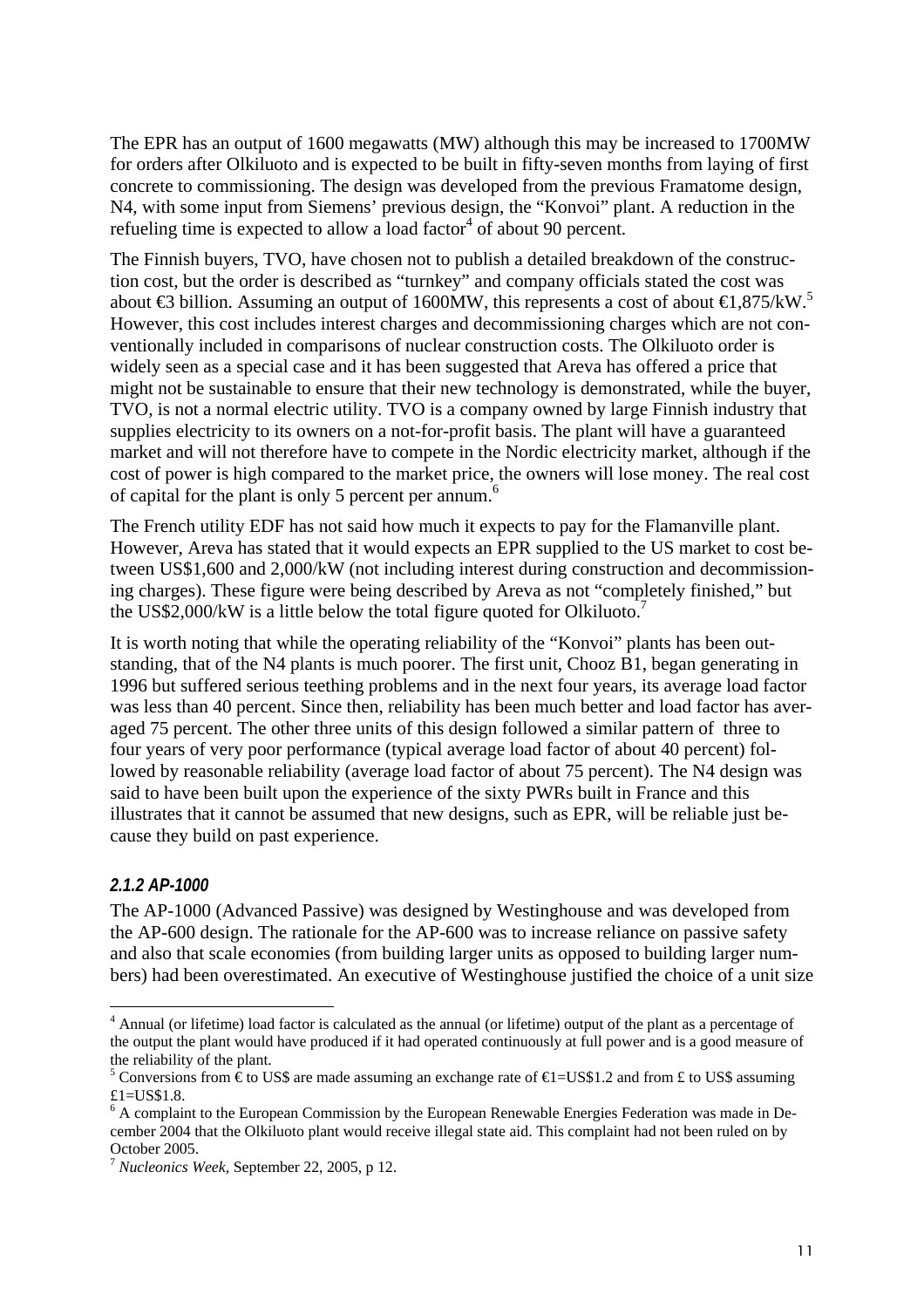of 600MW rather than 1000–1300MW by stating that "the economies of scale are no longer operative."<sup>8</sup> The AP-600 went through the US regulatory process and was given safety approval in 1999. By then, it was clear that the design would not be economical and the AP-600 was never offered in tenders. Its size was increased to about 1150MW in the hope that scale economies would make the design competitive. In September 2004, the US Nuclear Regulatory Commission (NRC) granted a Final Design Approval (FDA), valid for five years, to Westinghouse for the AP1000. The NRC anticipates issuing a standard Design Certification, valid for fifteen years before December 2005. AP-1000 has so far been offered in only one call for tenders, the current call for four Generation III units for China, which had not yet been awarded in July 2005.

The AP-1000's modular design is expected to allow it to be built in thirty-six months at a cost of \$1,200/kW. However, until details of actual bid costs are available and until units are built, these figures should be treated with skepticism.

#### *2.1.3 System 80+/APR-1400*

Combustion Engineering's System 80+ design received regulatory approval in the United States in 1997 when Combustion Engineering was owned by Asea Brown Boveri (ABB). ABB (including Combustion Engineering nuclear division) was subsequently taken over by British Nuclear Fuel Limited (BNFL) and was absorbed into the Westinghouse division and the System 80+ is not being offered for sale by Westinghouse. However, the Korean vendor, Doosan, has used this design under license from Westinghouse to develop its APR-1400, which is expected to be ordered for Korea in the next year or two. Korea did try to offer the design for the current tender for Generation III plants for China but it was rejected. It seems unlikely that the APR-1400 will be offered in Western markets.

#### *2.1.4 APWR*

Development of the Advanced PWR (APWR) by Mitsubishi and its technology licensor, Westinghouse, was launched at about the same time as the ABWR about fifteen years ago but ordering has fallen far behind that of the ABWR and first orders are not expected until about 2007. It is not clear whether the APWR will be offered in the West. Mitsubishi has never tried to win orders in the West and Westinghouse is concentrating its efforts on the AP-1000.

#### *2.1.5 AES-91 WWER-1000*

This is the latest Russian design offered by Atomstroyexport and was one of three designs short-listed for Olkiluoto. Finland has two earlier generation WWERs (at Loviisa) and because of its geopolitical position and previous experience with WWER technology, Finland considered the latest Russian design. It has also been bid for those orders expected to be placed for four units for China in 2005/06. How far it can be categorized as a Generation III plant is not clear and it seems unlikely it would be considered for any Western market other than Finland.

l <sup>8</sup> *Nucleonics Week Special Report,* "Outlook on advanced reactors," March 30, 1989, p 3.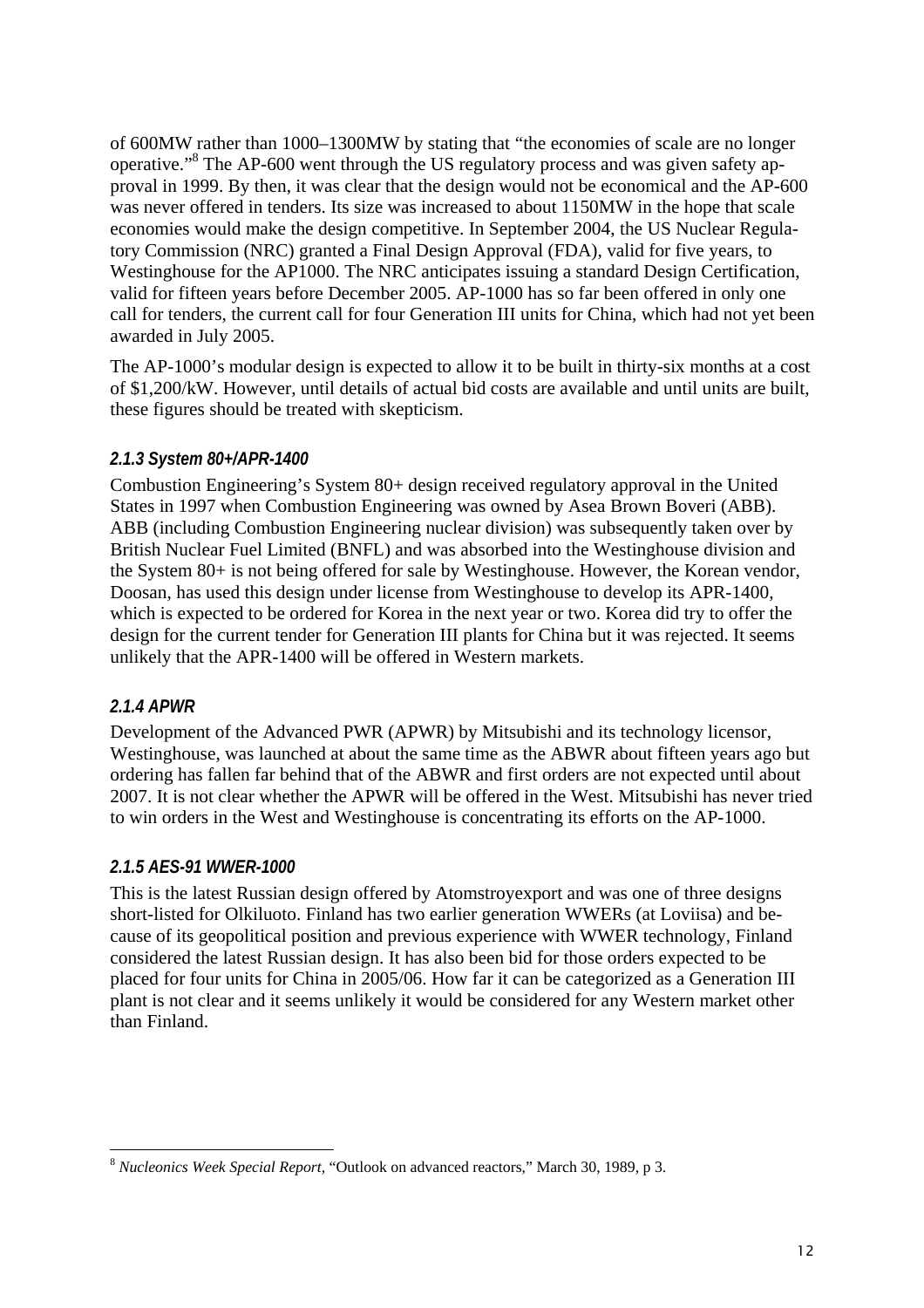#### *2.2 BWRs*

#### *2.2.1 ABWR*

The ABWR was developed in Japan by Hitachi and Toshiba and their US technology licensor, General Electric (GE). The first two orders were placed around 1992 and completed in 1996/97. By mid-2005, there were three ABWRs in service and one under construction in Japan and two under construction in Taiwan. Total construction costs for the first two Japanese units were reported to be \$3,236 per kilowatt for the first unit in 1997 dollars and estimated to be about \$2,800 per kilowatt for the second. These costs are well above the forecast range.<sup>9</sup> The ABWR received safety approval in the United States in 1997, but may now be considered not advanced enough for orders in the West.

#### *2.2.2 ESBWR*

The Economic & Simplified BWR (ESBWR) is a 1500MW design developed by GE. In October 2005, GE applied to the NRC for certification of the ESBWR design. The ESBWR has been developed in part from GE's Simplified Boiling Water Reactor (SBWR) and the ABWR. The SBWR began the process of getting regulatory approval in the 1990s but was withdrawn before the procedure was complete and did not win any orders. GE hopes to gain FDA for the ESBWR by the end of 2006 with certification following about a year later. The NRC had not forecast a completion date by October 2005.

#### *2.2.3 Other BWRs*

A number of other designs have been developed, but none has received regulatory approval anywhere and only the SWR has been offered for sale. The main BWR designs include:

- The SWR: a 1000–1290MW design developed by Areva. This was one of the three designs short-listed for Olkiluoto.
- The BWR-90+: a 1500MW design developed by Westinghouse from the Asea BWR design.

#### **2.3 Candus**

The Advanced Candu Reactor (ACR) is being developed in two sizes: ACR-700 (750MW) and ACR-1000 (1100-1200MW). The ACR-700 was being reviewed by the US NRC under the sponsorship of the US utility Dominion, but Dominion withdrew its support in January 2005, opting instead for GE's ESBWR, citing the long time-scale of at least five years that NRC said would be needed for the review because of the lack of experience in the United States with Candu technology. Efforts to license the ACR in the United States are continuing but at a slower pace. As a result of Dominion's decision to drop the ACR-700 as its reference design, AECL says it will concentrate on the ACR-1000.

#### *2.4 HTGRs*

It is not clear whether the HTGRs under development should be categorized as Generation III or IV plants. The Pebble Bed Modular Reactor (PBMR) is based on designs developed by Siemens and ABB for Germany, but abandoned after poor experience with a demonstration plant. It is now being developed by South African interests. The various takeovers and merg-

l 9 K. Hart, "World's First Advanced BWR Could Generate Electricity Next Week," *Nucleonics Week,* January 25, 1996, p. 1.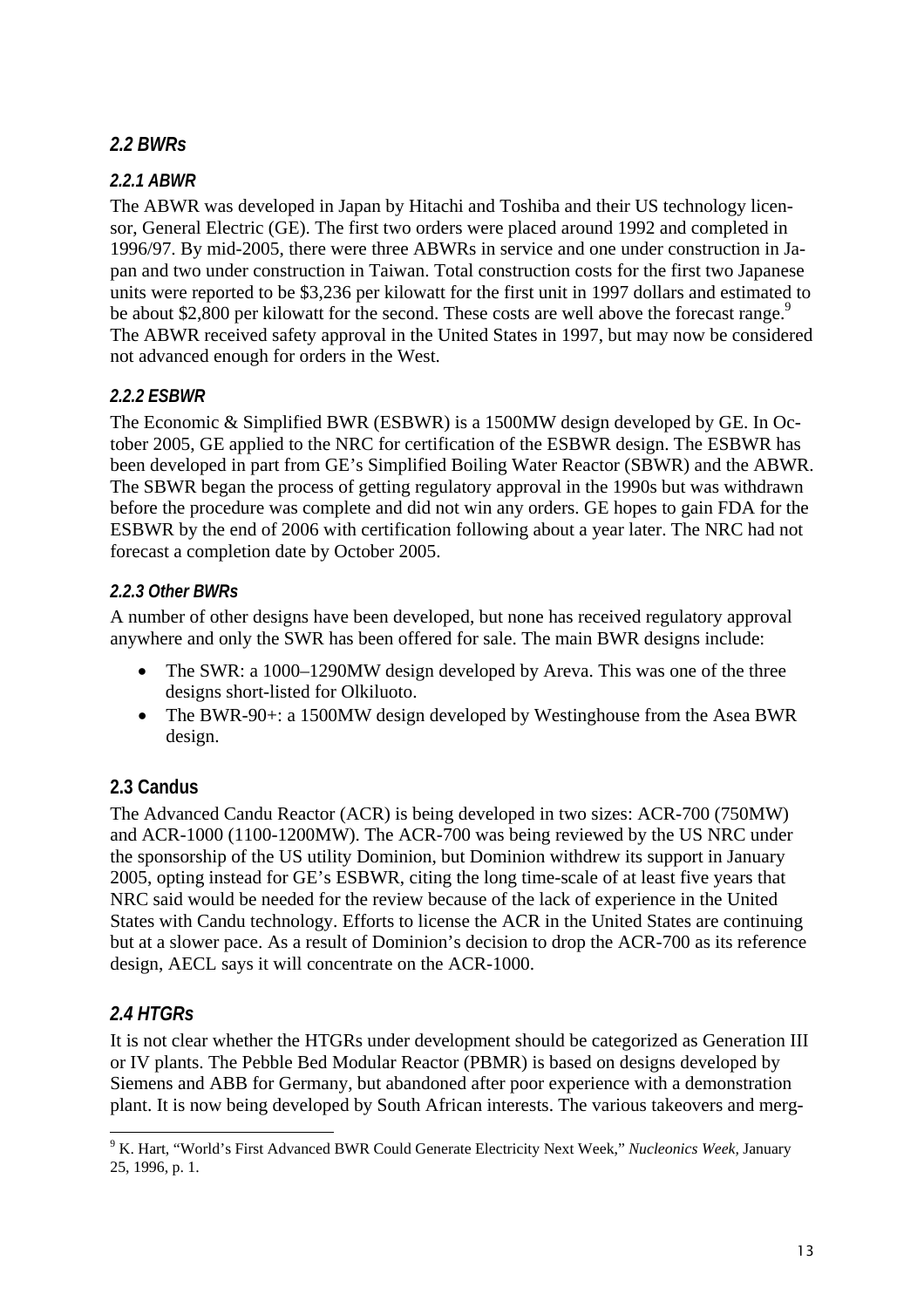ers in the reactor vending business mean that the technology license providers are now Areva (for Siemens) and Westinghouse (for ABB). The technology is being developed by the PBMR Co., which had as partners Eskom, the South African publicly owned electric utility, BNFL, and a US utility, Exelon, as well as other South African interests. The project was first publicized in 1998 when it was expected that first commercial orders could be placed in 2003. However, greater than anticipated problems in completing the design, the withdrawal of Exelon, and uncertainties about the commitment of other partners, including Westinghouse, has meant that the project time-scale has slipped dramatically and first commercial orders cannot now be made before 2012 even if there is no further slippage.

Chinese interests are also developing similar technology with the same technological roots, and while optimistic statements have been made about development there, the Chinese government seems to be backing development of PWRs and perhaps BWRs.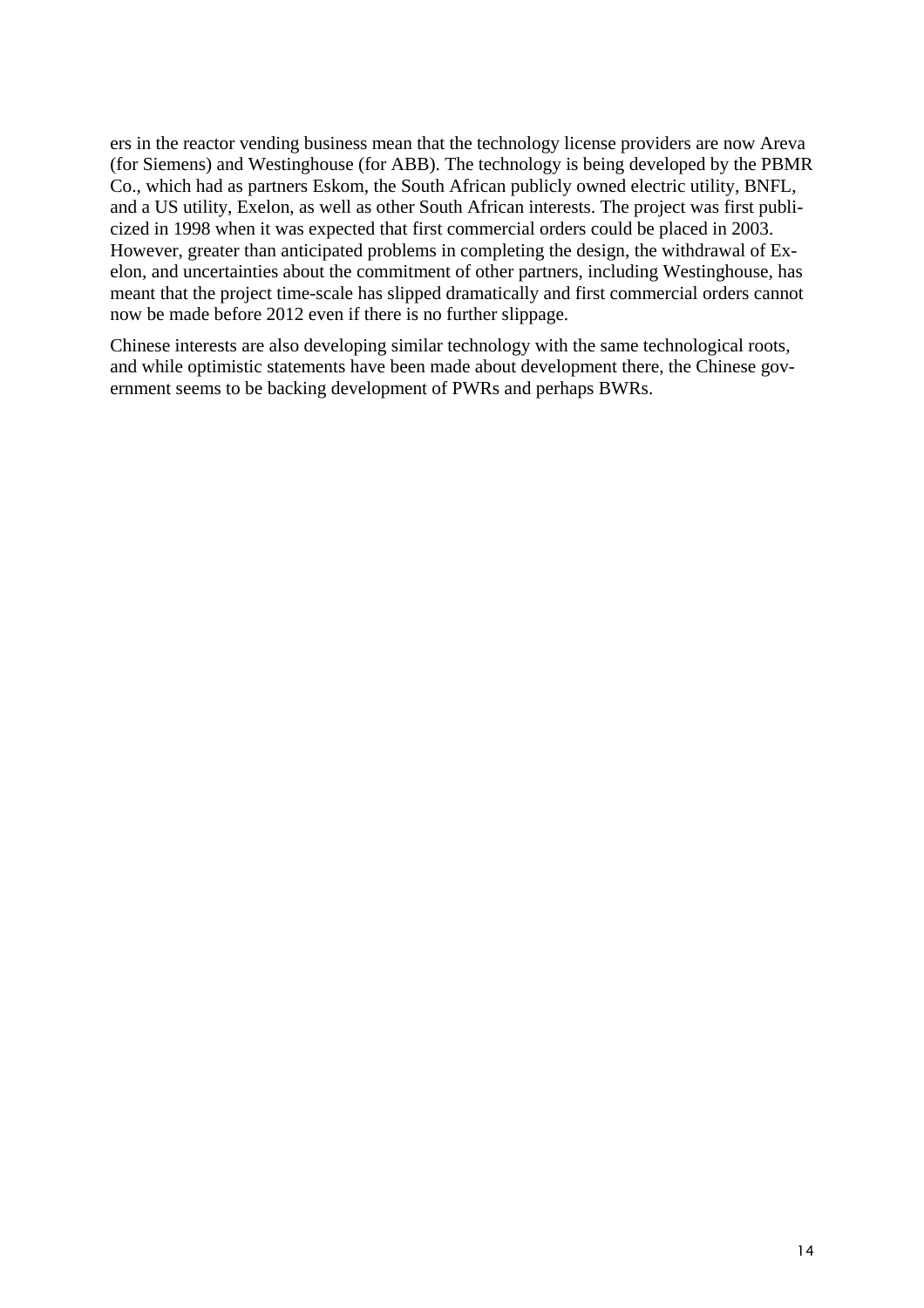## *3. Key determinants of nuclear economics*

There are several important determinants of the cost of electricity generated by a nuclear power plant. Some of these are intuitively clear whilst others are less obvious. The usual rule of thumb for nuclear power is that about two-thirds of the generation cost is accounted for by fixed costs—that is, costs that will be incurred whether or not the plant is operated—and the rest by running costs. The main fixed costs are the cost of paying interest on the loans and repaying the capital, but the decommissioning cost is also included. The main running cost is the cost of operation, maintenance and repair, rather than fuel. However, as is shown below, there is a huge degree of variance in the assumptions made for these parameters from forecast to forecast, so the broad split between fixed and variable costs should just be seen as indicative.

It should be noted that these forecasts were carried out over a five year period and were denominated in various currencies. The impact of inflation—for example a 2.5 percent inflation rate would inflate costs by 13 percent over five years—and currency fluctuations—for example, since 2000, the dollar-pound exchange rate has fluctuated between £1=\$1.40 and £1=\$1.93—means that any comparisons have a significant margin for error.

#### *3.1 Construction cost and time*

Construction cost is the most widely debated parameter, although other parameters, such as the cost of capital and the operating performance, are of comparable importance to the overall cost. There are a number of factors that explain why there is such controversy about forecasts of construction cost.

#### *3.1.1 Unreliability of data*

Many of the quoted construction cost forecasts should be treated with skepticism. The most reliable indicator of future costs has often been past costs. However, most utilities are not required to publish properly audited construction costs, and have little incentive to present their performance in anything other than a good light. US utilities were required to publish reliable accounts of the construction costs of their nuclear plants for the economic regulator (who only allowed cost recovery from consumers for properly audited costs). The cost of the Sizewell B plant is also reasonably well documented because the company building it had few other activities in which the construction cost could be "disguised."

Even where the costs are reliably established, there can be disputes about why the costs were that level. For example, according to the PIU report,  $^{10}$  the cost of Sizewell B was 35 percent higher in real terms than the price quoted in 1987 when it was ordered. However, of the final cost of about \$5,400/kW, British Energy claims £750/kW (25 percent) was first-of-a-kind costs. Bid prices by vendors are also realistic, although equipment purchases may only represent less than half of the total cost (civil engineering and installation are generally a larger proportion). Contract prices may also be subject to escalation clauses which means the final price is significantly higher and therefore bids have limited value.

Prices quoted by those with a vested interest in the technology, such as promotional bodies, plant vendors (when not tied to a specific order), and utilities committed to nuclear power,

l <sup>10</sup> Performance and Innovation Unit (2002) "The economics of nuclear power," Cabinet Office, London.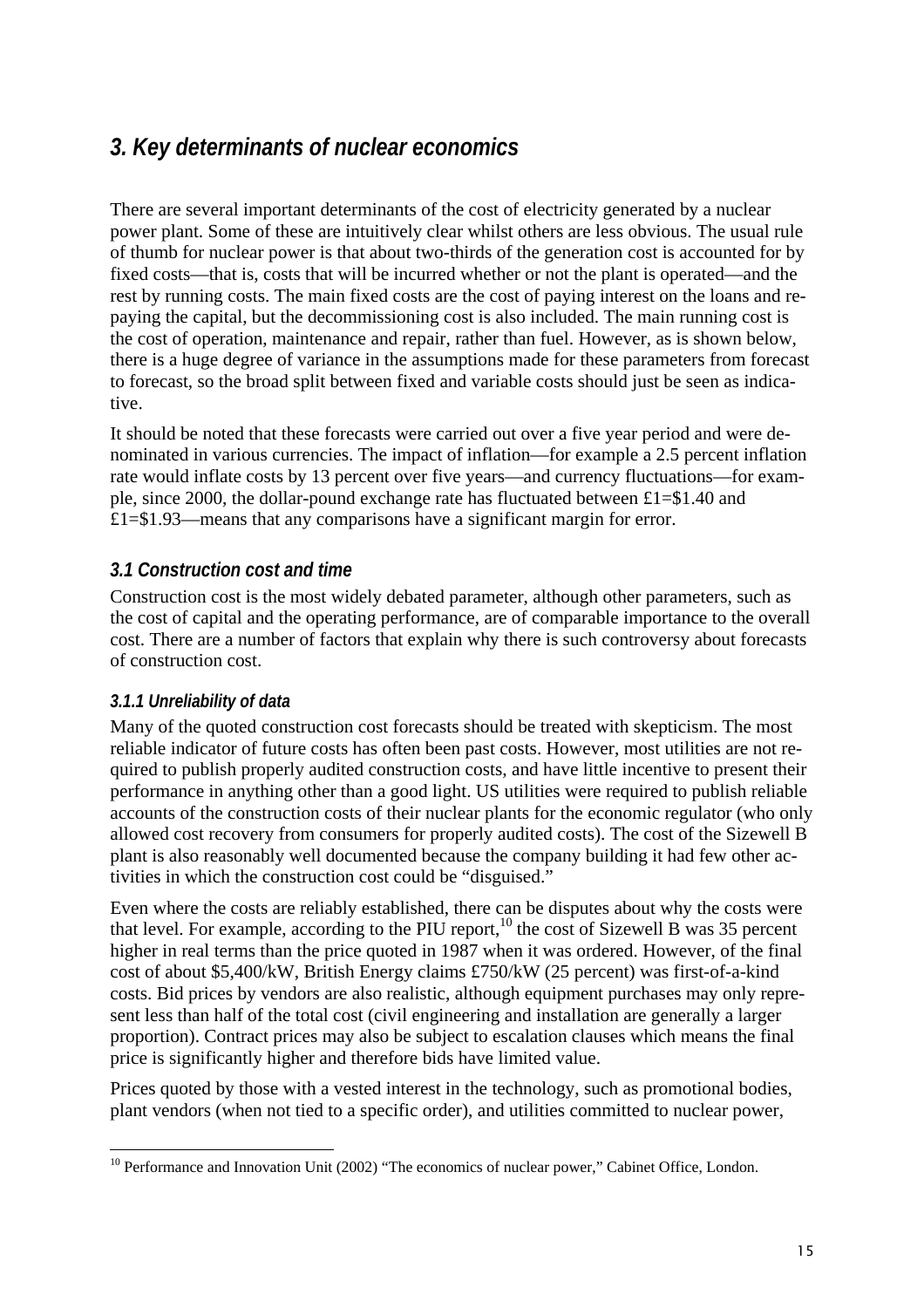clearly must be viewed with skepticism. Prices quoted by international agencies, such as the Nuclear Energy Agency, also must be treated with care, particularly when they are based on indicative rather than real costs. Generally, these costs are provided by national governments, who may have their own reasons to show nuclear power in a good light, and who generally do not base their figures on actual experience.

Capital charges are normally expected to be the largest element of the unit cost of power from a nuclear power plant. The construction cost is therefore crucial in determining the cost of power from a nuclear power plant. Conventionally, quoted construction costs include the cost of the first charge of fuel but do not include the interest incurred on borrowings during the construction of the plant, usually known as interest during construction (IDC). To allow comparisons between reactors with different output capacities, costs are often quoted as a cost per installed kW. Thus, a nuclear power plant with an output rating of 1200MW, quoted as costing £2,000/kW would have a total construction cost of £2,400 million.

Forecasts of construction costs have been notoriously inaccurate, frequently being a serious underestimate of actual costs and—counter to experience with most technologies where socalled "learning," scale economies, and technical progress have resulted in reductions in the real cost of successive generations of technology—real construction costs have not fallen and have tended to increase through time.

There is also some inevitable variability from country to country regarding local labor costs and the cost of raw materials such as steel and concrete.

#### *3.1.2 Difficulties of forecasting*

There are a number of factors that make forecasting construction costs difficult. First, all nuclear power plants currently on offer require a large amount of on-site engineering, the cost of which might account for about 60 percent of total construction cost, with the major equipment items—such as the turbine generators, the steam generators, and the reactor vessel accounting for a relatively small proportion of total costs.<sup>11</sup> Large projects involving significant amounts of on-site engineering are notoriously difficult to manage and to control costs on; for example, in the United Kingdom, the costs of the Channel Tunnel and the Thames Barrier were well above forecasted costs. Some Generation IV designs, such as the Pebble Bed Modular Reactor, are designed to be largely factory-built and costs are expected to be much easier to control in a factory.

For some designs of power plants, it is possible to buy the plant on "turnkey terms," in other words at an agreed price that the vendor guarantees will not increase above the agreed level. Turnkey terms are only possible where the vendor is confident that they can control all aspects of the total construction cost. The current generation of gas-fire power plants, combined cycle gas turbine (CCGT) plants, are often sold under turnkey terms because they are largely factory-built in factories controlled by the vendor which require relatively little on-site work. In the mid-1960s, the four major US nuclear vendors sold a total of twelve plants under turnkey terms, but lost massive amounts of money because of their inability to control costs and, since then, it is unlikely that any vendor has risked offering a complete plant on turnkey terms. Note that individual items of equipment may be purchased on turnkey terms but any

l  $11$  As a result of the difficulty of controlling construction costs, the World Bank's long-standing policy is not to lend money for nuclear projects. See: World Bank (1991) "Environmental Assessment Sourcebook: Guidelines for environmental assessment of energy and industry projects, volume III," World Bank Technical Paper 154, World Bank, Washington, DC.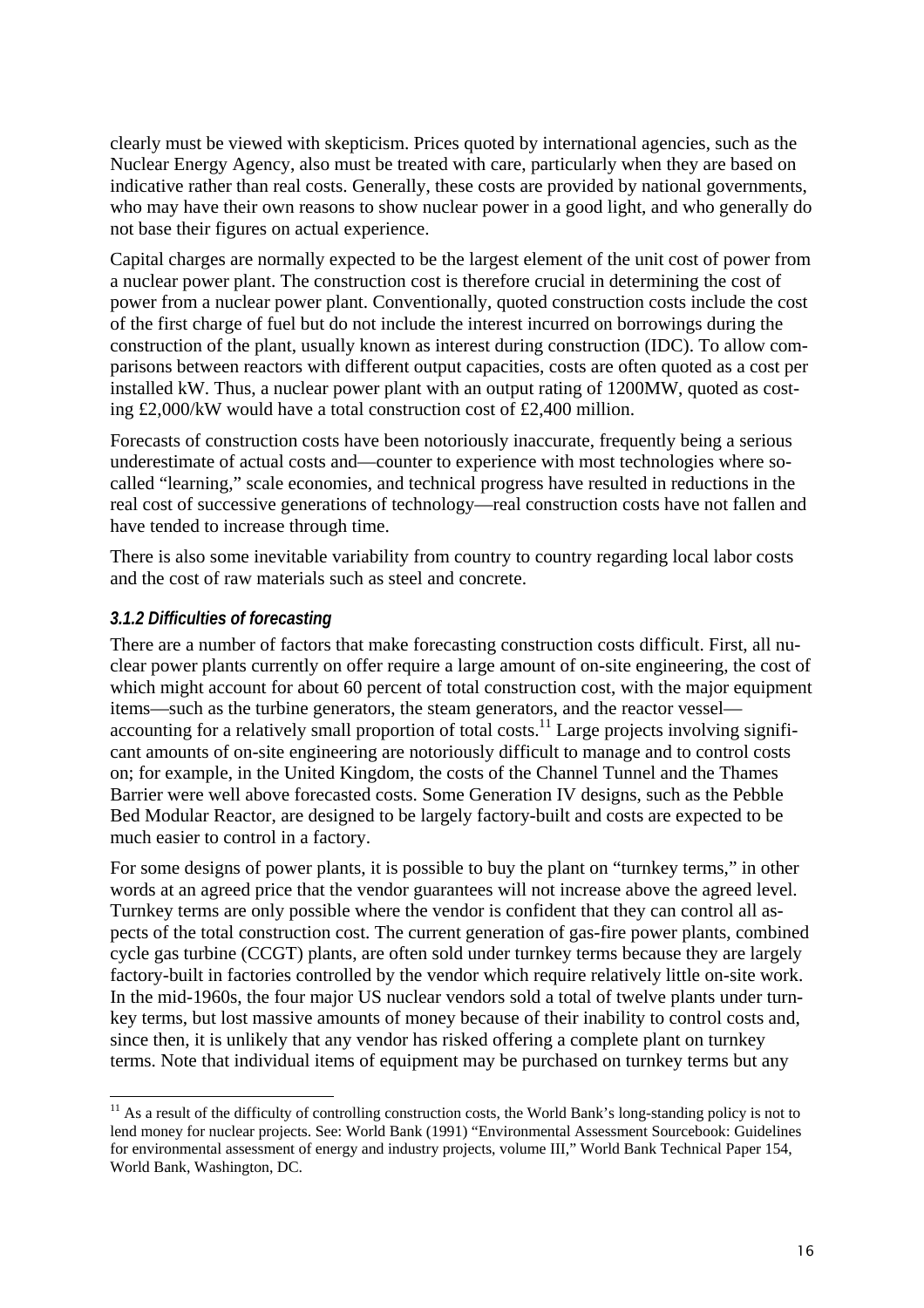price for a nuclear plant quoted as being on turnkey terms should be regarded with considerable skepticism. The Olkiluoto order is usually described as "turnkey," with Areva being responsible for management of the construction, but the contract details are confidential and it is impossible to know whether there really are no cost-escalation clauses. For example, if an accident elsewhere led to a regulatory requirement to change the design, would Areva really bear the extra costs resulting?

Second, costs increase if design changes are necessary; for example, if the original detailed design turns out to be poor or the safety regulator requires changes in the design, or the design is not fully worked out before construction starts. In response to these problems, plant constructors now aim to get full regulatory approval before construction starts as with the proposed US combined Construction and Operation Licenses, and they require designs to be as fully worked out as reasonably as possible before construction starts. The risk of design change cannot be entirely removed, especially with new designs where unanticipated problems might be thrown up by the construction process. Experience with operating reactors might also lead to a need to change the design after construction has started. For example, a major nuclear accident would necessarily lead to a review of all plants under construction (as well as all operating plants) and important lessons could not be ignored simply because licensing approval of the existing design had already been given.

#### *3.1.3 Learning, scale economies, and technical progress*

The expectation with most technologies is that successive generations of design will be cheaper and better than their predecessors because of factors such as learning, economies of scale, and technical change. How far nuclear technology has improved through time is a moot point, but costs have clearly not fallen. The reasons behind this are complex and not well understood, but factors that are often quoted are increased regulatory requirements (note: the standards have not increased, but the measures found to be necessary to meet these standards have) and unwise cost-cutting measures with first generation reactors.

The paucity of orders for current generations of reactors, especially those with properly documented costs, makes it difficult to know whether costs have stabilized yet, let alone begun to fall. However, "learning," in other words, improvements in performance through repetition, and scale economies are two-way processes. In the 1970s, the major reactor vendors were receiving up to ten orders per year. This allowed them to set up efficient production lines to manufacture the key components and allowed them to build up skilled teams of designers and engineers. How far these economies of number produced reduced costs is difficult to estimate. A Nuclear Energy Agency report from 2000 suggests that the intuitive expectation that economies of number would be large may not be accurate. It stated: $12$ 

"The ordering of two units at the same time and with a construction interval of at least twelve months will result in a benefit of approximately 15% for the second unit. If the second unit is part of a twin unit the benefit for the second unit is approximately 20%. The ordering of additional units in the same series will not lead to significantly more cost savings. The standardisation effect for more than two units of identical design is expected to be negligibly low."

When the UK Performance and Innovation Unit (PIU) of the Cabinet Office examined nuclear power economics in 2002, it was provided with forecasts of costs from British Energy (the nuclear power plant owner) and BNFL (the plant vendor) that were based on "a substan-

l  $12$  Nuclear Energy Agency (2000) "Reduction of Capital Costs of Nuclear Power Plants," OECD, Paris, p 90.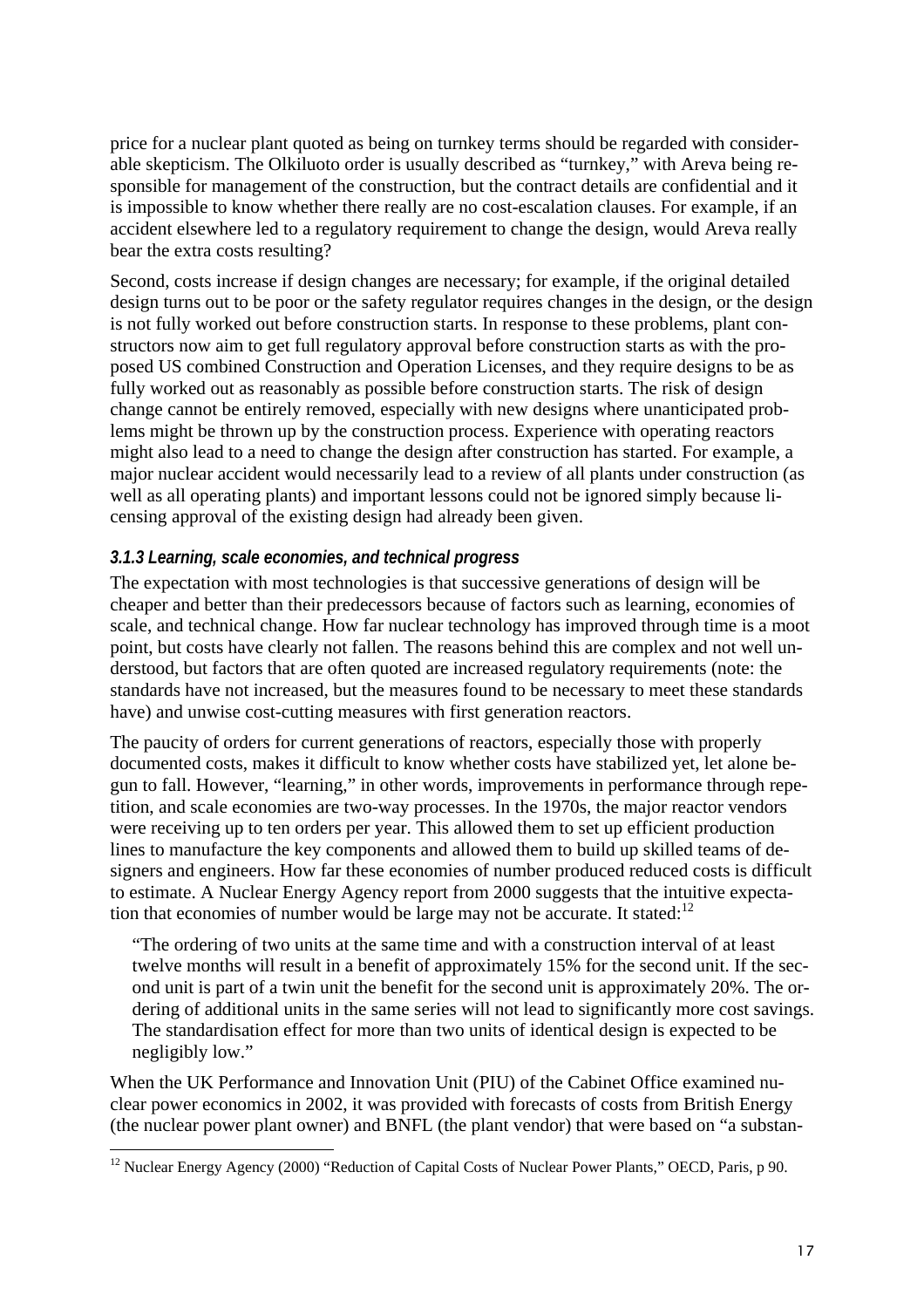tial learning and scale effects from a standardised program." The PIU was skeptical about the extent of learning, acknowledging that learning was likely to occur but that its impact could be limited. It stated: $13$ 

"The pace and extent of learning may however be slower for nuclear than for renewables because:

- relatively long lead times for nuclear power mean that feedback from operating experience is slower;
- relicensing of nuclear designs further delays the introduction of design changes: and
- the scope for economies of large-scale manufacturing of components is less for nuclear because production runs are much shorter than for renewables, where hundreds and even thousands of units may be installed."

The major reactor vendors have received only a handful of orders in the past twenty years, their own production lines have closed, and skilled teams have been cut back. Westinghouse has received only one order in the past twenty-five years while even the French vendor Areva received its first order in about fifteen years with its order for Finland. For new orders, large components would generally have to be sub-contracted to specialist companies and built on a one-off basis, presumably at higher costs in countries such as Japan and, for the future, China.14 Design and engineering teams would have to be reassembled.

The Sizewell B reactor was the most recent plant built in Britain, having been completed in 1995. Its cost is not easy to determine precisely because of disputes, for example, about how far first-of-a-kind costs should be included. However, the overall cost was estimated by the National Audit Office in 1998 as about £3 billion,<sup>15</sup> probably about £3.5 billion in today's money or a cost of £3,400/kW.<sup>16</sup>

#### *3.1.4 Construction time*

An extension of the construction time beyond that forecast does not directly increase costs, although it will tend to increase IDC and often is a symptom of problems in the construction phase such as design issues, site management problems, or procurement difficulties that will be reflected in higher construction costs. In a competitive electricity system, long forecast construction times would be a disadvantage because of the increased risk that circumstances will change, making the investment uneconomic before it is completed and because of the higher cost of capital (see below) in a competitive environment.

Overall lead time, from the time of the decision to build the plant to its commercial operation (i.e., after the initial testing of the plant has been completed and its operation handed over by the vendor to the owner) is generally much longer than the construction time. For example, the decision to build the Sizewell B nuclear power plant in Britain was taken in 1979, but construction did not start until 1987 (because of delays not only from a public inquiry but also from difficulties in completing the design). The plant only entered commercial service in 1995, so the total lead-time was sixteen years. The cost of the pre-construction phase is gen-

l <sup>13</sup> Performance and Innovation Unit (2002) "The Energy Review," Cabinet Office, London, p 195.<br>http://www.strategy.gov.uk/downloads/su/energy/TheEnergyReview.pdf.

<sup>&</sup>lt;sup>14</sup> For example, if the Flamanville EPR is ordered, the pressure vessel would probably be manufactured in Japan.<br><sup>15</sup> National Audit Office (1998) "The sale of British Energy," House of Commons, 694, Parliamentary Sessio

<sup>1997–98,</sup> London, HMSO.

<sup>&</sup>lt;sup>16</sup> British Energy claims that a significant proportion of this cost was non-recurring first-of-a-kind costs.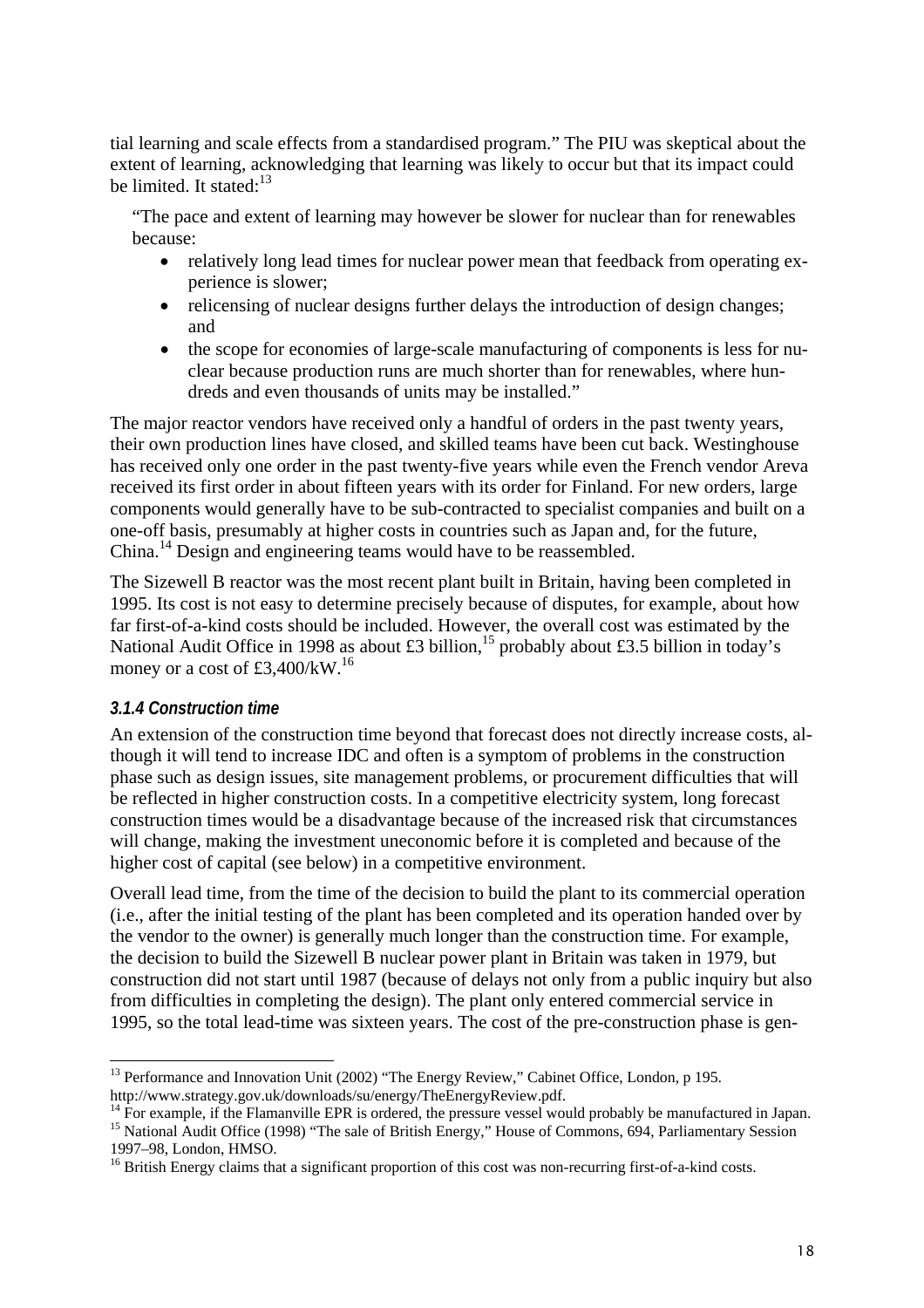erally relatively low compared to construction, unless the reactor is the "first-of-a-kind" where design and safety approval could prove expensive. However, for a generating company operating in a competitive environment, this long delay and the risks it entails—such as failure at the planning inquiry stage or cost escalation from regulatory requirements—is a major disincentive to choose nuclear.

#### *3.2 Output rating*

The maximum output rating of the plant will determine how many kilowatt-hours of saleable power the plant can produce. Particularly for the British plants, problems of corrosion and poor design have meant that most of the plants cannot sustain operation at their full-design rating. For the more widely used designs worldwide, plant "derating" has not been an important issue in recent years and most plants have been able to operate at their design level. Indeed, in some cases, changes to the plant after it has entered service—for example, use of a more efficient turbine or increase in the operating temperature—have meant that some plants are able to operate at above-design rating. For future orders, there is still a small risk for unproven designs that the plant will not be able to operate at as high a rating as planned, but this risk is probably quite small compared to other risks incurred.

#### *3.3 Cost of capital*

This is the other element, along with construction cost, in capital charges (see Appendix 1). The real (net of inflation) cost of capital varies from country to country and from utility to utility, according to the country risk and the credit-rating of the company. There will also be a huge impact from the way in which the electricity sector is organized. If the sector is a regulated monopoly, the real cost of capital could be as low as 5 to 8 percent but in a competitive electricity market, it is likely to be at least fifteen per cent.

It is clear that if the largest element of cost in power from a nuclear power plant is the capital charge, more than doubling the required rate of return will severely damage the economics of nuclear power. There is no "right" answer about what cost of capital should be applied. When the electricity industry was a monopoly, utilities were guaranteed full cost recovery, in other words, whatever money they spent, they could recover from consumers. This made any investment a very low risk to those providing the capital because consumers were bearing all the risk. The cost of capital varied according to the country and whether the company was publicly or privately owned (publicly owned companies generally have a high credit rating and therefore the cost of capital is lower for them than for a commercial company). The range was 5 to 8 per cent.

In an efficient electricity market, the risk of investment would fall upon the generation company, not the consumers, and the cost of capital would reflect this risk. For example, in 2002 in Britain, about 40 percent of the generating capacity was owned by financially distressed companies (about half of this was the nuclear capacity) and several companies and banks lost billions of pounds on investments in power stations that they had made or financed. In these circumstances, a real cost of capital of more than 15 percent seems well-justified. If the risks were reduced—for example, if there were government guarantees on the market for power and the price—the cost of capital would be lower, but these would represent a government subsidy (state aid) and it is not clear they would be acceptable under European Union law.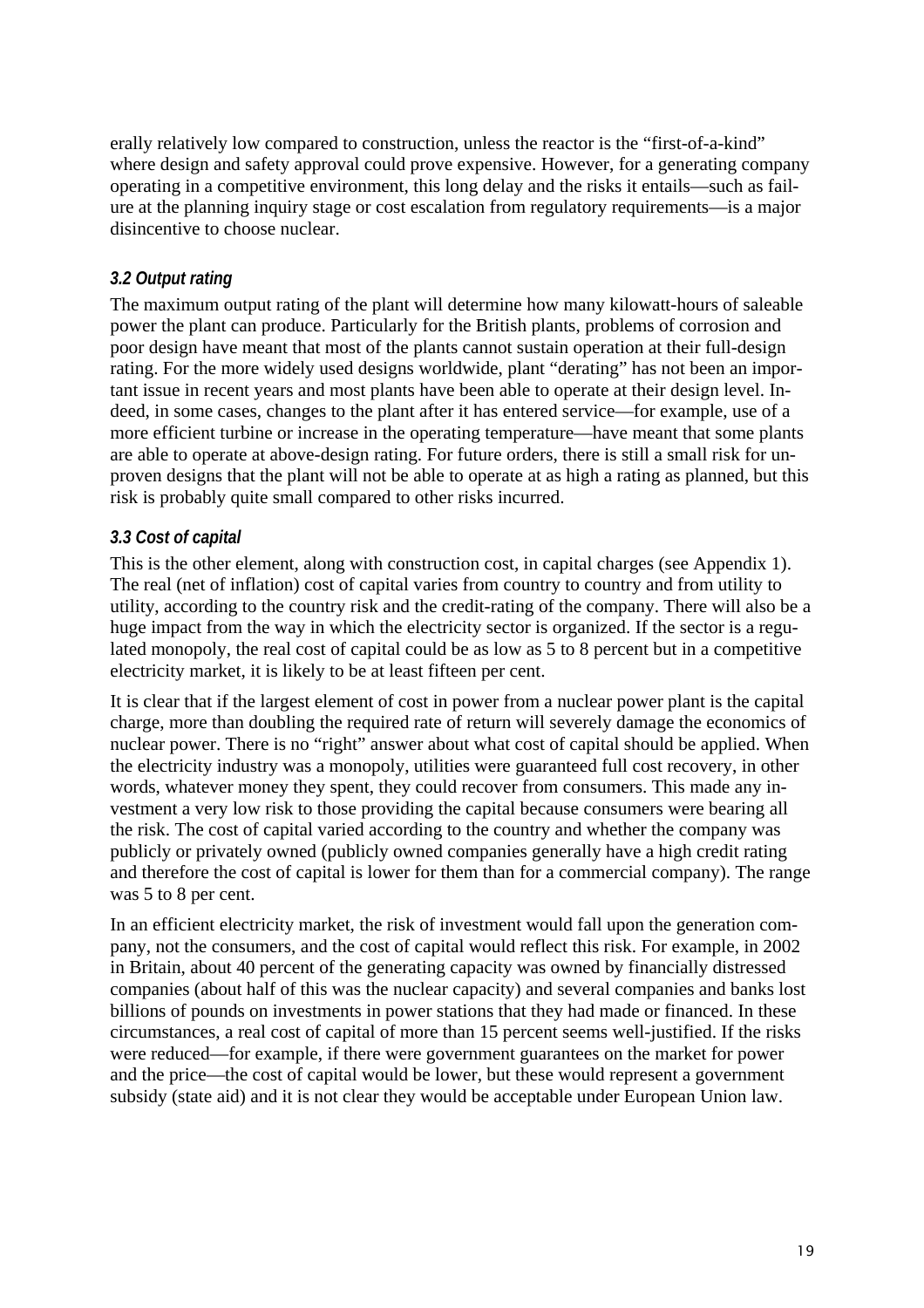#### **3.4 Operating performance**

l

For a capital intensive technology like nuclear power, high utilization is of great importance, so that the large fixed costs (repaying capital, paying interest, and paying for decommissioning) can be spread over as many saleable units of output as possible. In addition, nuclear power plants are physically inflexible and it would not be wise to start up and shut down the plant or vary the output level more than is necessary. As a result, nuclear power plants are operated on "base-load" except in the very few countries (e.g., France) where the nuclear capacity represents such a high proportion of overall generating capacity that this is not possible. A good measure of the reliability of the plant and how effective it is at producing saleable output is the load factor (capacity factor in US parlance). The load factor is calculated as the output in a given period of time expressed as a percentage of the output that would have been produced if the unit had operated uninterrupted at its full-design output level throughout the period concerned.17 Generally, load factors are calculated on an annual or a lifetime basis. Unlike construction cost, load factor can be precisely and unequivocally measured and load factor tables are regularly published by the trade press such as Nucleonics Week and Nuclear Engineering International. There can be dispute about the causes of shutdowns or reduced output levels, although from an economic point of view, this is often of limited relevance.

As with construction costs, load factors of operating plants have been much poorer than forecast. The assumption by vendors and those promoting the technology has been that nuclear plants would be extremely reliable with interruptions to service being only for maintenance and refueling (some plant designs such as the AGR and Candu are refueled continuously and need to only shut down for maintenance) giving load factors of 85 to 95 percent. However, performance was poor, and around 1980, the average load factor for all plants worldwide was about 60 percent. To illustrate the impact on the economics of nuclear power, if we assume fixed costs represent two-thirds of the overall cost of power if the load factor is 90 percent, the overall cost would go up by a third if load factor was only 60 percent. To the extent that poor load factors are caused by equipment failures, the additional cost of maintenance and repair resulting would further increase the unit cost of power. In a competitive market, a nuclear generator contracted to supply power that is unable to fulfill its commitment is likely to have to buy the "replacement" power for its customer, potentially at very high prices.

However, from the late 1980s onward, the nuclear industry worldwide has made strenuous efforts to improve performance and, worldwide, load factors now average more than 80 percent and, for example, the United States now has an average of nearly 90 percent compared to less than 60 percent in 1980, although the average lifetime load factor of America's nuclear power plants is still only 70 percent.

Only 7 of the 414 operating reactors with at least a year's service and which have fullperformance records have a lifetime load factor in excess of 90 percent and only the top 100 plants have a lifetime load factor of more than 80 percent. Interestingly, the top 13 plants are sited in only 3 countries: 6 in South Korea, 5 in Germany, and 2 in Finland.

New reactor designs may emulate the level of reliability achieved by the top 2 percent of existing reactors, but, equally, they may suffer from "teething problems" like earlier generations. The French experience in the late 1990s with the N4 design is particularly salutary.

 $17$  Note that where reactors are derated, some organizations (e.g., the IAEA) quote the load factor on the authorized output level rather than the design level. While this may give some useful information on the reliability of the plant, for economic analysis purposes, the design rating should be used because that is what the purchaser paid to receive.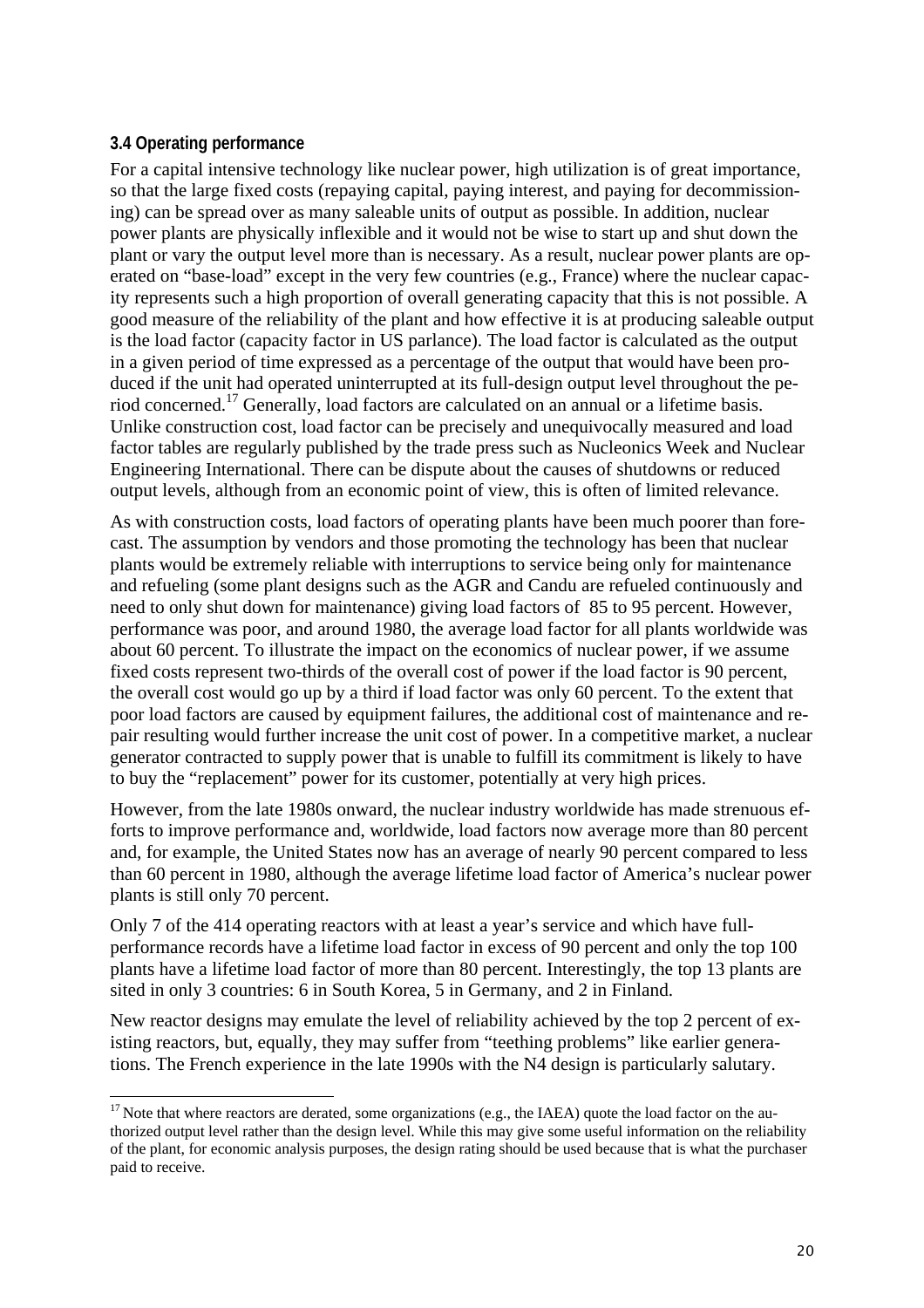Note that in an economic analysis, the performance in the first years of operation, when teething problems are likely to emerge, will have much more weight than that of later years because of the discounting process. Performance may decline in the later years of operation as equipment wears out and has to be replaced, and improvements to the design are needed to bring the plant nearer current standards of safety. This decline in performance will probably not weigh very heavily in an economic analysis because of discounting. Overall, an assumption that reliability of 90 percent or more seems hard to justify on the basis of historic experience.

#### *3.5 Non-fuel operations and maintenance cost*

Many people assume that nuclear power plants are essentially automatic machines requiring only the purchase of fuel and have very low-running costs. As a result, the non-fuel operations and maintenance (O&M) costs are seldom prominent in studies of nuclear economics. As discussed below, the cost of fuel is relatively low and has been reasonably predictable. However, the assumption of low-running costs was proved wrong in the late 1980s and early 1990s when a small number of US nuclear power plants were retired because the cost of operating them (excluding repaying the fixed costs) was found to be greater than the cost of building and operating a replacement gas-fired plant. It emerged that non-fuel O&M costs were on average in excess of \$22/MWh (1.5p/kWh) while fuel costs were then more than \$12/MWh  $(0.8p/kWh)$ .<sup>18</sup> Strenuous efforts were made to reduce non-fuel nuclear O&M costs and by the mid-1990s, average non-fuel O&M costs had fallen to about \$12.5/MWh (0.7p/kWh) and fuel costs to \$4.5/MWh (0.25p/kWh). However, it is important to note that these cost reductions were achieved mainly by improving the reliability of the plants rather than actually reducing costs. Many O&M costs are largely fixed—the cost of employing the staff and maintaining the plant—and vary little according to the level of output of the plant, so the more power that is produced, the lower the O&M cost per MWh. The threat of early closure on grounds of economics has now generally been lifted in the United States.

It is also worth noting that British Energy, which was essentially given its eight nuclear power plants when it was created in 1996, collapsed financially in 2002 because income from operation of the plants barely covered operating costs. This was in part due to high fuel costs, especially the cost of reprocessing spent fuel, an operation only carried out now in Britain and France (see below). Average O&M costs for British Energy's eight plants, including fuel, varied between about 1.65 and 1.9p/kWh from 1997 to 2004. However, in the first nine months of fiscal year 2004/05, operating costs including fuel were 2.15p/kWh because of poor performance at some plants. The average over the period is about 1.85p/kWh. If we assume the cost of fuel, including reprocessing, is about 0.7p/kWh, this leaves about 1.15p/kWh as the non-fuel O&M cost, about 60 percent higher than the US average.

#### *3.6 Fuel cost*

Fuel costs have fallen as the world uranium price has been low since the mid-1970s. US fuel costs average about 0.25p/kWh but these are arguably artificially low because the US government assumes responsibility for disposal of spent fuel in return for a flat fee of \$1/MWh  $(0.06p/kWh)$ . This is an arbitrary price set more than two decades ago and is not based on actual experience—no fuel-disposal facilities exist in the United States or anywhere else—and

l <sup>18</sup> For statistics on O&M costs, see: http://www.nei.org/index.asp?catnum=2&catid=95.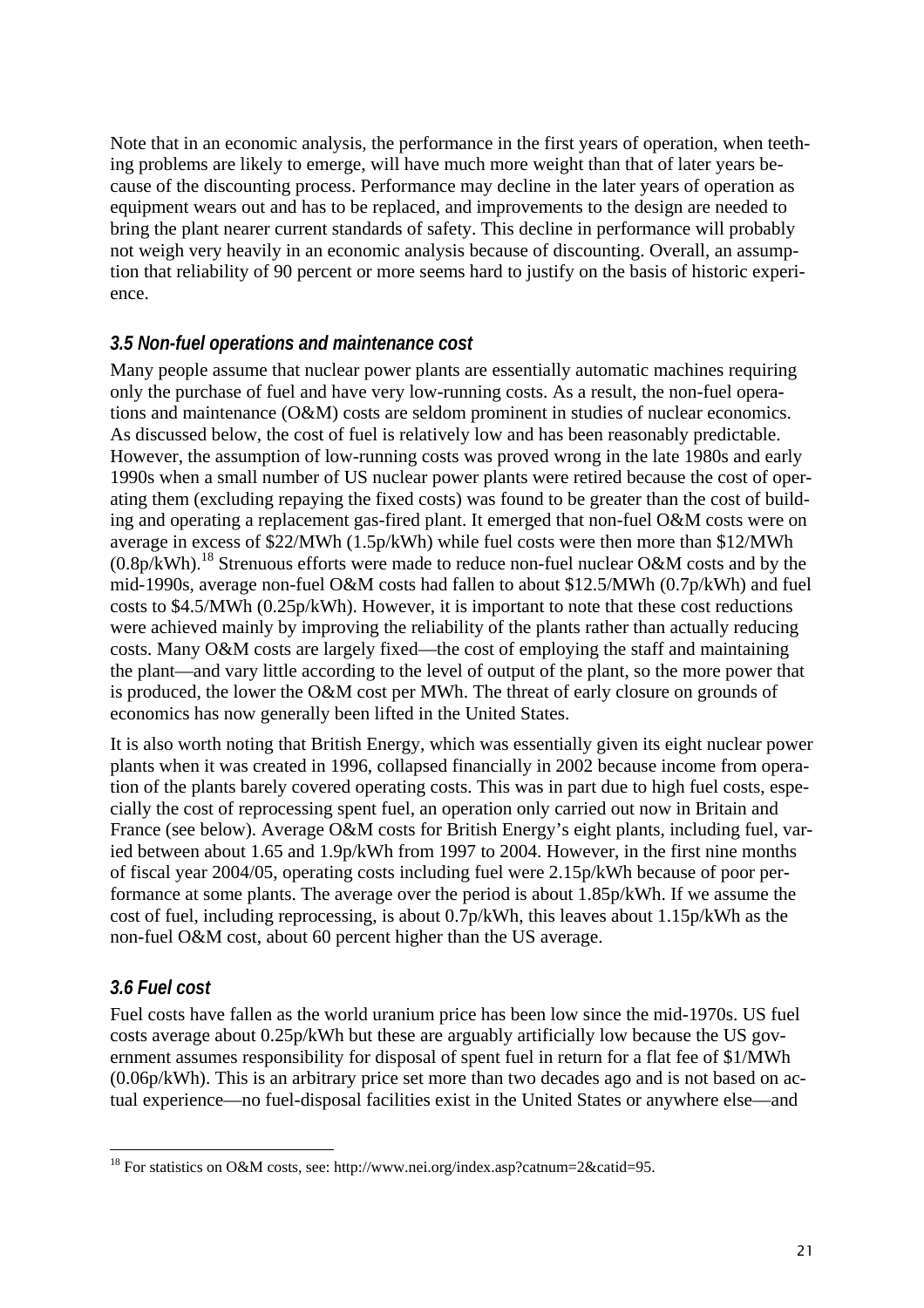all the US spent-fuel remains in temporary store pending the construction of a spent-fuel repository, expected to be at Yucca Mountain. Real disposal costs are likely to be much higher.

Fuel costs are a small part of the projected cost of nuclear power because uranium supplies are relatively abundant in comparison with current usage. The issue of spent-fuel disposal is difficult to evaluate. Reprocessing is expensive and, unless the plutonium produced can be profitably used, it does nothing to help waste disposal. Reprocessing merely splits the spent fuel into different parts and does not reduce the amount of radioactivity to be dealt with. Indeed, reprocessing creates a large amount of low- and intermediate-level waste because all the equipment and material used in reprocessing becomes radioactive waste. The previous contract between BNFL and British Energy, before its collapse, was reported to be worth £300 million per year, which equates to about 0.5p/kWh. The new contract is expected to save British Energy about £150 to 200 million per year, although this will be possible only because of the underwriting of losses at BNFL by the government. Despite this poor cost experience, the United States was reported to be considering allowing the reprocessing of spent fuel, which has not occurred since a ban was imposed by the Carter administration. The cost of disposing of high-level waste is hard to estimate because no facilities have been built or are even under construction and any cost projections must have a very wide margin for error.

#### *3.7 Accounting lifetime*

One of the features of Generation III plants compared to their predecessors is that they are designed to have a life of about sixty years compared to their predecessors which generally had a design life of about half that. For a technology dominated by fixed costs, it might be expected that doubling the life would significantly reduce fixed costs per unit because there would be much longer to recover these costs. In practice, this does not apply. Commercial loans must be repaid over no more than fifteen to twenty years and in a discounted cash flow calculation, costs and benefits more than ten to fifteen years forward have little weight (see Appendix 1).

There is a trend to life-extend existing plants and PWRs are now often expected to be run for more than forty years, compared to their design life of, say, thirty years. However, it should not be assumed that there will be cheap electricity once capital costs have been repaid. Life extension may require significant new expenditure to replace worn out equipment and to bring the plant closer to current safety standards. Life extension is not always possible and, for example, Britain's AGRs which had a design life of twenty-five years are now expected to run for thirty-five years, but life extension beyond that is not expected to be possible because of problems with the graphite moderator blocks.

#### *3.8 Decommissioning cost and provisions*

These are difficult to estimate because there is little experience with decommissioning commercial-scale plants and the cost of disposal of waste (especially intermediate or long-lived waste) is uncertain (see Appendix 4). However, even schemes which provide a very high level of assurance that funds will be available when needed will not make a major difference to the overall economics. For example, if the owner was required to place the (discounted) sum forecast to be needed to carry out decommissioning at the start of the life of the plant, this would add only about 10 percent to the construction cost. The British Energy segregated fund, which did not cover the first phase of decommissioning, required contributions of less than £20 million per year equating to a cost of only about 0.03p/kWh.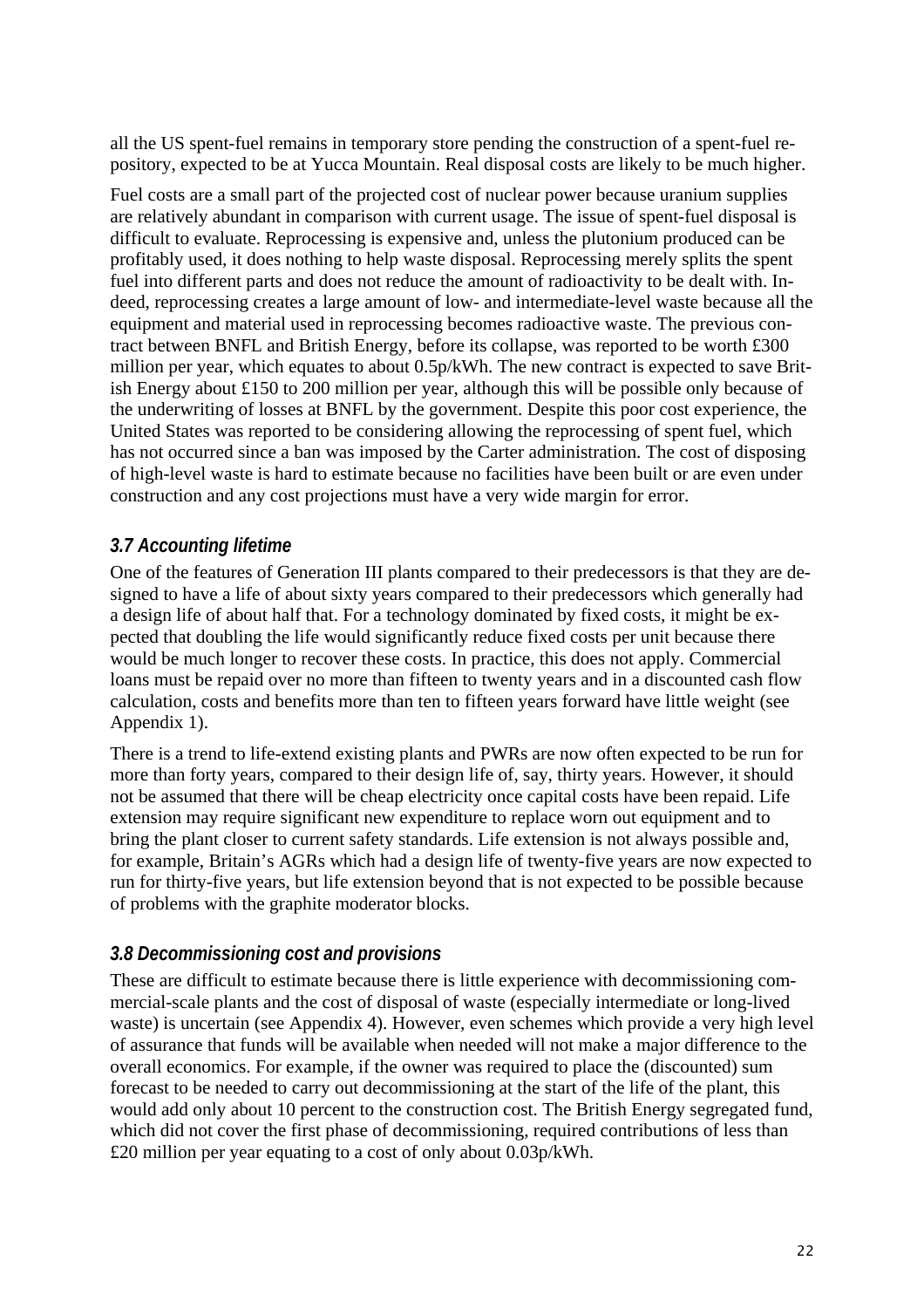The problems come if the cost has been initially underestimated, the funds are lost, or the company collapses before the plant completes its expected lifetime. All of these problems have been suffered in Britain. The expected decommissioning cost has gone up several-fold in real terms over the past couple of decades. In 1990, when the CEGB was privatized, the accounting provisions made from contributions by consumers were not passed on to the successor company, Nuclear Electric. The subsidy that applied from 1990 to 1996, described by Michael Heseltine<sup>19</sup> as being to "decommission old, unsafe nuclear plants" was in fact spent as cash flow by the company owning the plant and the unspent portion has now been absorbed by the Treasury. The collapse of British Energy has meant that a significant proportion of their decommissioning costs will be paid by future taxpayers.

| Country               | Liability limits under            | <b>Financial security</b>   |
|-----------------------|-----------------------------------|-----------------------------|
|                       | national legislation <sup>a</sup> | requirements <sup>a,b</sup> |
| <b>Belgium</b>        | 298 mln €                         |                             |
| <b>Finland</b>        | 250 mln €                         |                             |
| <b>France</b>         | 92 mln €                          |                             |
| <b>Germany</b>        | unlimited                         | 2,500 mln €                 |
| <b>Great Britain</b>  | 227 mln €                         |                             |
| <b>Netherlands</b>    | 340 mln $\in$                     |                             |
| Spain                 | 150 mln €                         |                             |
| <b>Switzerland</b>    | unlimited                         | 674 mln €                   |
| Slovakia              | 47 mln €                          |                             |
| <b>Czech Republic</b> | 177 mln €                         |                             |
| <b>Hungary</b>        | 143 mln €                         |                             |
| Canada                | 54mln €                           |                             |
| <b>United States</b>  | 10,937 mln €                      | 226 mln $\in$               |
| <b>Mexico</b>         | 12 mln €                          |                             |
| Japan                 | unlimited                         | 538 mln €                   |
| Korea                 | 4,293 mln €                       |                             |

**Table 5. Liability limits for the OECD countries as of September 2001** 

Source: Unofficial Statistics – OECD/NEA, Legal Affairs

Notes: <sup>a</sup> using official exchange rates from 06/2001 to 06/2002, <sup>b</sup> if different than the liability limit,  $\textdegree$  256 mln  $\in$ insurance, 2.5 bln € operator's pool, 179 mln € from Brussels amendment to Paris Convention.

#### *3.9 Insurance and liability*

l

This is a controversial area because at present, the liability of plant owners is limited by international treaty to only a small fraction of the likely costs of a major nuclear accident. The Vienna Treaty, passed in 1963 and amended in 1997, limits a nuclear operator's liability to \$300 million Special Drawing Rights. At present the British government underwrites residual risk beyond £140 million, though the limit is expected to rise under the Paris and Brussels Conventions to  $\epsilon$ 700 million (£500m). The limit on liability was seen as essential to allow the development of nuclear power but can also be seen as a large subsidy. The German Bundestag's Study Commission on Sustainable Energy<sup>20</sup> compiled figures on the liability limits in OECD

<sup>&</sup>lt;sup>19</sup> M. Heseltine, President of the Board of Trade, Hansard, October 19, 1992.

<sup>&</sup>lt;sup>20</sup> Deutscher Bundestag (2002). Nachhaltige Energieversorgung unter den Bedingungen der Globalisierung und Liberalisierung. Bericht der Enquete-Kommission. Zur Sache 6/2002. Deutscher Bundestag: Berlin. Chapter 3.3.2, Table 3.3, Page 232. http://dip.bundestag.de/btd/14/094/1409400.pdf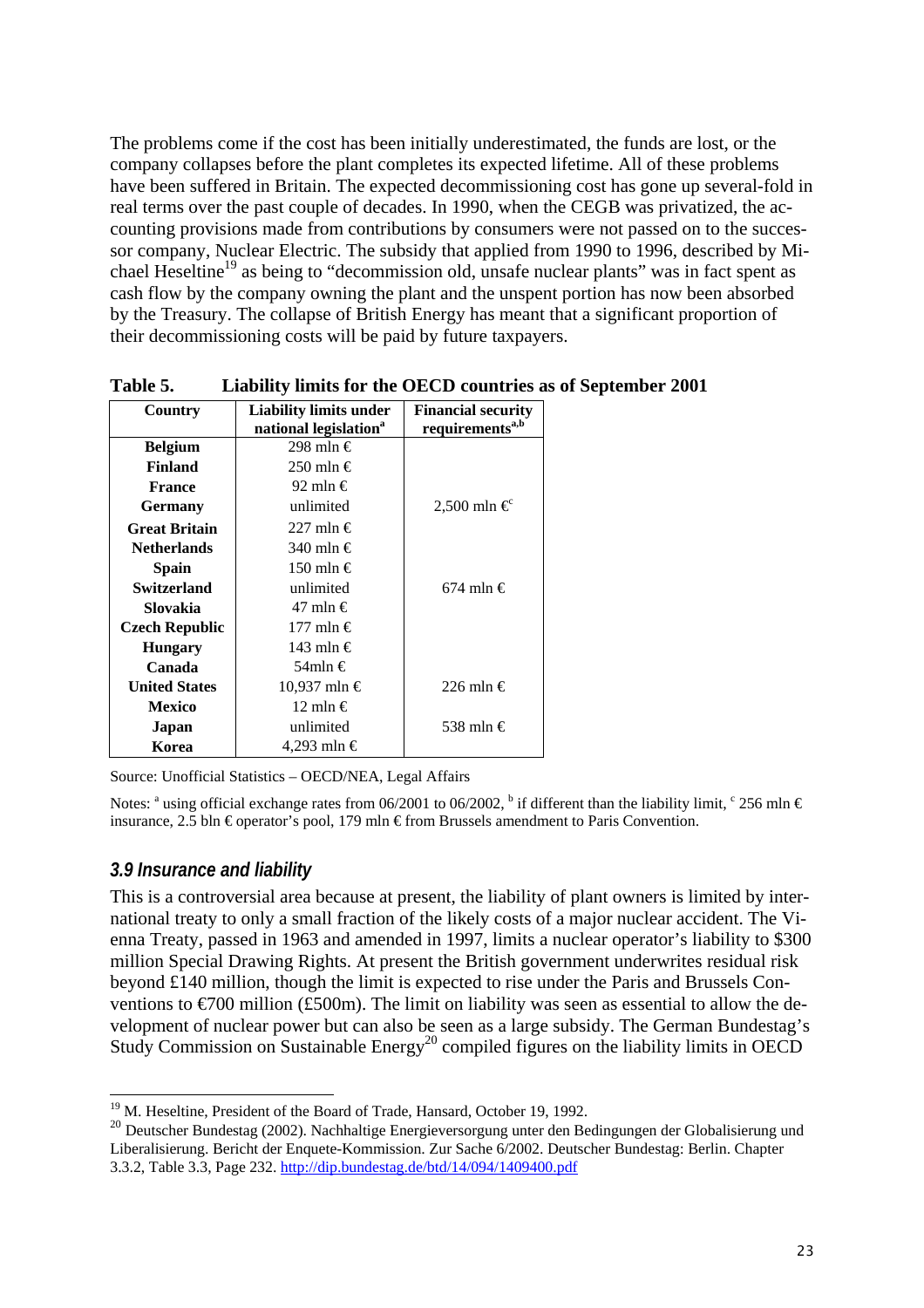countries (see table 5) and this shows the wide range of liability limits from very low sums, (for example, Mexico), to much higher sums, (for example, Germany).

The scale of the costs caused by, for example, the Chernobyl disaster, which may be of the order hundreds of billions of pounds (it is invidious to put a cost on the value of loss of life or incapacity but for insurance purposes it is necessary), means that conventional insurance cover would probably not be available and even if it was, its cover might not be credible because a major accident would bankrupt the insurance companies.

There have been proposals that "catastrophe bonds" might provide a way for plant owners to provide credible cover against the financial cost of accidents. A catastrophe bond is a highyield, insurance-backed bond containing a provision causing interest and/or principal payments to be delayed or lost in the event of loss due to a specified catastrophe, such as an earthquake. Whether these would provide a viable way to provide some insurance cover against nuclear accidents and what the impact on nuclear economics would be will be hard to determine until concrete proposals are made.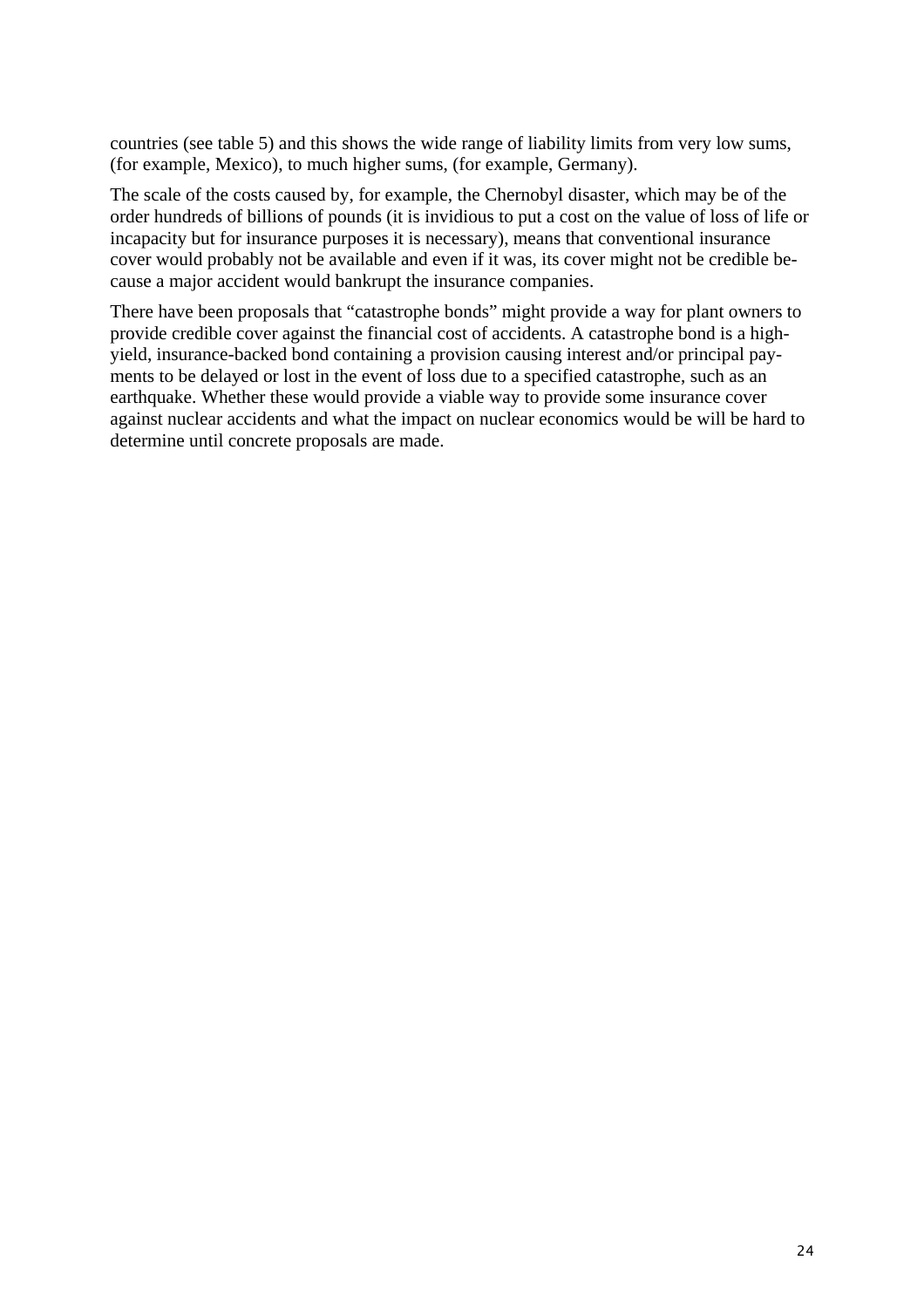## *4. Recent studies on nuclear costs and why they differ*

In the past three to four years, there have been a number of studies of the economics of nuclear power. These include:

- 1. May 2000: "The role of nuclear power in enhancing Japan's energy security," James A Baker III, Institute for Public Policy of Rice University
- 2. 2002: Lappeenranta University of Technology (LUT). Finnish 5th Reactor Economic Analysis
- 3. February 2002: "The economics of nuclear power," UK Performance and Innovation Unit
- 4. September 2002: "Business case for early orders of new nuclear reactors," Scully Capital
- 5. February 2003: "The future of nuclear power: an interdisciplinary MIT study"
- 6. March 2004: "The costs of generating electricity," The Royal Academy of Engineers
- 7. August 2004: "The economic future of nuclear power," University of Chicago, funded by the US Department of Energy
- 8. August 2004: "Levelised unit electricity cost comparison of alternative technologies for base load generation in Ontario," Canadian Energy Research Institute; prepared for the Canadian Nuclear Association
- 9. March 2005: "Projected costs of generating electricity: 2005 update," IEA/NEA
- 10. April 2005: "Business case for early orders of new nuclear reactors," OXERA

Table 6 tabulates the key assumptions made in each of these studies.

#### *4.1 Rice University*

The Rice University study examines strategic issues for Japan in ensuring its energy security. It uses a forecast of the overall cost of generation, from plants coming on line in 2010, produced by the Japanese Central Research Institute of Electric Power Industry (CRIEPI).<sup>21</sup> This produces a cost per kWh of 5p/kWh. However, this figure should be seen in the context of the very high price of electricity in Japan, partly attributable to the high value of the yen, and without examining CRIEPI's assumptions in detail, it is difficult to draw strong conclusions.

#### *4.2 Lappeenranta University of Technology*

The Lappeenranta study was widely publicized when the decision to go ahead with the Olkiluoto plant was taken. Many of the assumptions are not fully specified, being classified as commercially sensitive, but the very low cost of capital, the low operating costs, and the high load factor inevitably lead to a low generation cost. The Olkiluoto order is discussed in Section 5.1.1.

#### *4.3 Performance and Innovation Unit*

The Performance and Innovation Unit (PIU) of the UK Cabinet Office reviewed the economics of nuclear power in 2002 as part of the government's review of energy policy leading to the White Paper of 2003. It estimates the cost of generation from Sizewell B, if first-of-a-kind

l <sup>21</sup> Japanese costs are converted to sterling using an exchange rate of £1=200 Yen.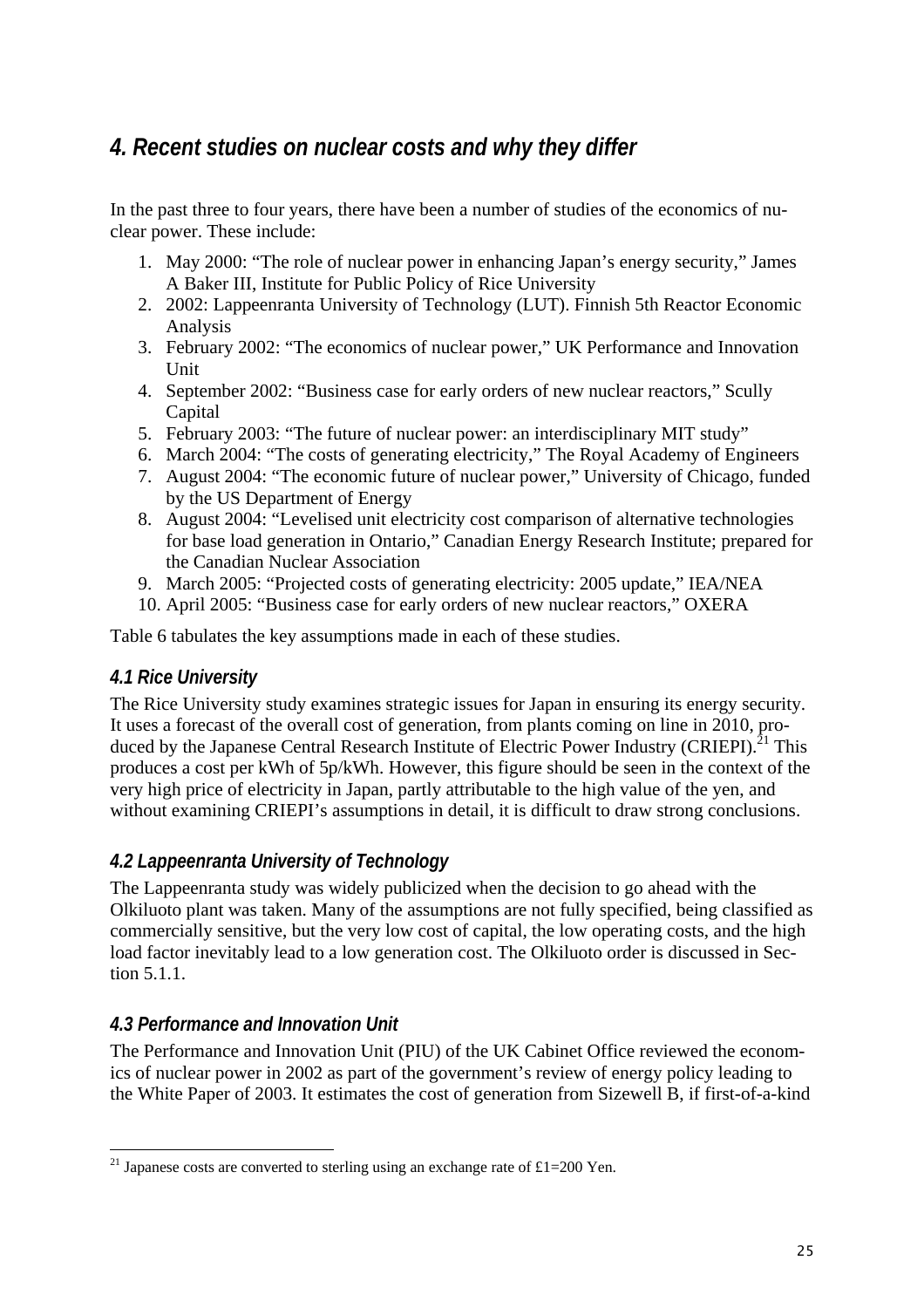costs are excluded, which is estimated to reduce the construction cost of Sizewell B to £2,250/kW (total cost of £2.7 billion) as about 6p/kWh if a 12 percent discount rate is applied.

It also reports the forecasts provided by British Energy and BNFL and presents them using common assumptions on the discount rate. It is difficult to represent all the information in the PIU report. The table shows the costs for the  $8<sup>th</sup>$  unit, built as twin units and using AP-1000 technology. The assumption is that by the  $8<sup>th</sup>$  unit, all set-up and first-of-a-kind charges will have been met and the "settled-down" cost will apply. It uses BNFL's assumptions, but with PIU's assumptions of discount rates of 8 percent (to represent a plant built where there was very low risk, for example, if there was full cost pass-through to consumers), and 15 percent, (to represent a plant subject to much greater commercial risk). The 8 percent case is calculated with a fifteen-year plant life (to represent the likely length of a commercial loan) and a thirty-year plant life, while the 15 percent case is only shown with a fifteen-year life. Given that a cost or benefit arising in twenty years counts as only 6 percent of its undiscounted value and one arising in thirty years counts as only 1.5 percent of its undiscounted value in a DCF calculation, the difference between a fifteen- and thirty-year life is likely to be small. The cost estimates if only one unit is built are 40–50 percent higher reflecting the assumption that firstof-a-kind costs will be about £300 million.

Many of the assumptions, such as for construction cost, are categorized as commercially sensitive and are not published. However, the PIU does state that BNFL's and British Energy's construction cost estimates are less than £840/kW. On load factor, the figures are also confidential although the PIU states the assumed performance is significantly higher than 80 percent.

#### *4.4 Scully Capital*

The Scully report was commissioned by the US of Department of Energy and examines the costs of generation from a 1100MW PWR (AP-1000) under four assumptions of construction cost, \$1 billion, \$1.2bn, \$1.4bn, and \$1.6bn, equivalent to  $\text{\pounds}500/\text{kW}$ ,  $\text{\pounds}600/\text{kW}$ ,  $\text{\pounds}700/\text{kW}$  and £800/kW. Unlike other reports, the Scully approach is to forecast the wholesale electricity price and see what rates of return a nuclear plant would yield under their performance assumptions. At a market electricity price of \$35/mWh (1.95p/kWh), a nuclear plant would achieve an internal rate of return including inflation of 7.3–10.7 percent, depending on the construction cost. It compares this to the industry norm of 10–12 percent. Only the \$1 billion construction cost case is within this range. Sensitivity analyses are carried out on the market price for electricity, the load factor, the price of fuel and the construction time. There are also sensitivities regarding the financial aspects, including the proportion of debt to equity and the cost of borrowing.

#### *4.5 MIT*

The Massachusetts Institute of Technology (MIT) study was a very detailed and prestigious study of nuclear generation costs compared to other generation options such as CCGT plants. It has detailed assumptions about the important elements. On O&M costs, it assumes that these can be 25 percent less than the average for existing plants because of competitive pressures on generators. On construction costs, the report acknowledges that its assumed costs are far lower than those incurred in the most recent plants in the United States (albeit these were completed about twenty years ago). On capacity factor, the report considers two cases with 85 percent as the upper case and 75 percent as the lower case. It bases these assumptions on the good recent performance of US plants for the upper case, but the lower case is based on the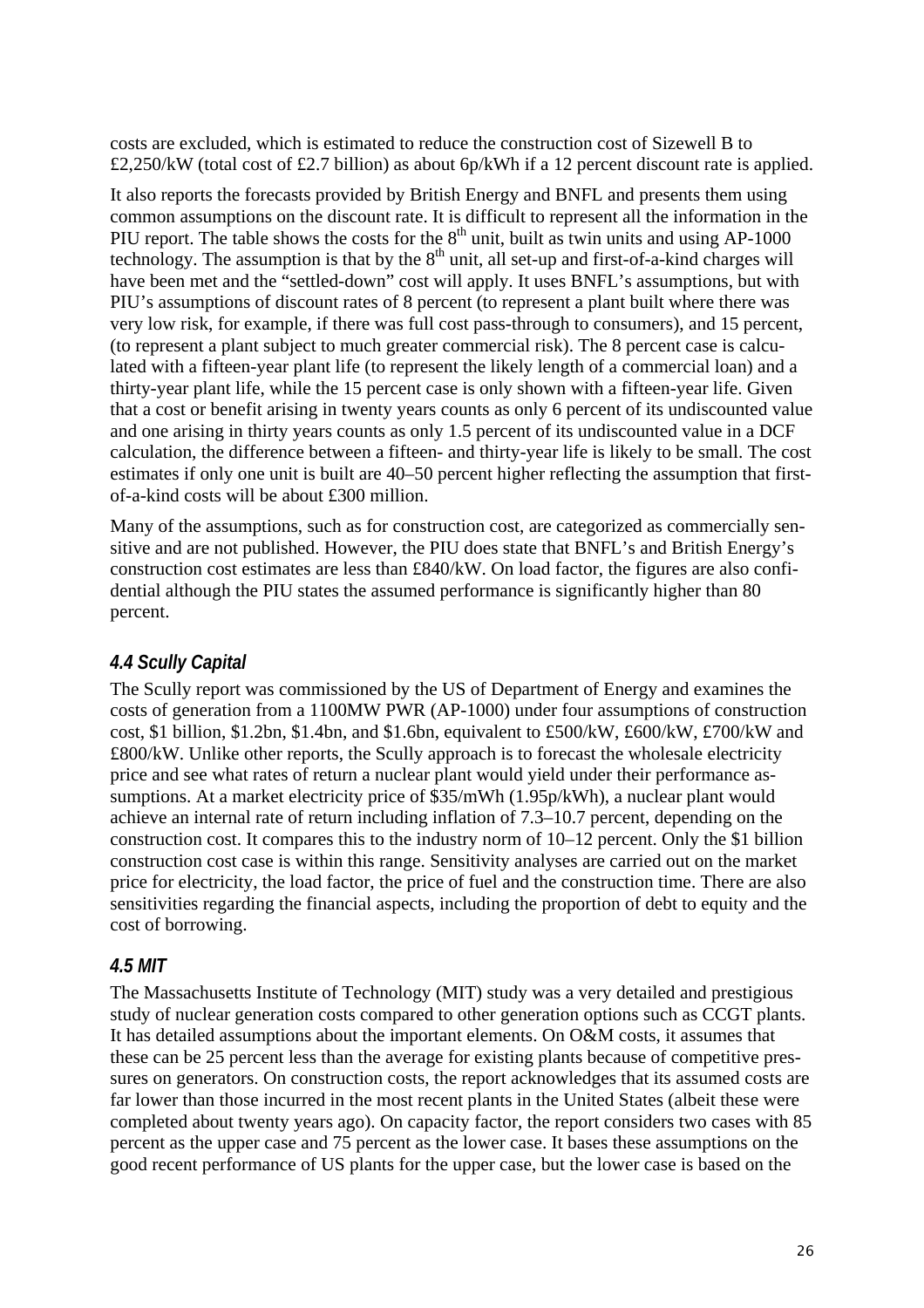many years it took to achieve this level. The detailed assumptions on decommissioning do not appear to be specified but it can be assumed they follow current practice of requiring a segregated fund. The cost of decommissioning is not specified.

The main sensitivities reported are on load factor and on project lifetime, although reflecting the relatively high cost of capital, the lifetime extension makes only a small difference to the overall cost (about 5 percent), while the load factor assumption change makes a much greater difference (about 10 to 15 percent). In all cases, the gas- and coal-fired options are substantially cheaper than nuclear, up to 45 percent for gas and about 35 percent for coal. Even reducing nuclear construction costs by 25 percent, construction time by twelve months and the cost of capital to 10 percent does not close the gap between nuclear and coal or gas.

#### *4.6 The Royal Academy of Engineers*

The Royal Academy of Engineers' report compared a range of generating technologies and found that the cost of power from a nuclear plant was very close to the cost of power from a gas-fired plant, about 10 to 30 percent cheaper than coal (depending on the coal technology used) and about a third of the cost of renewables. It assumed there were three likely reactor choices: the EPR, AP-1000, and the ACR. It drew heavily on the MIT study for its estimates of the cost determinants, although it did not follow them in all cases, citing "engineering judgement" where it differed. For example, on O&M costs, it forecast costs nearly 50 percent lower than MIT.<sup>22</sup> The report states that an allowance for decommissioning cost is included in the capital cost, but it does not specify the cost assumptions. Its assumptions seem consistently optimistic for all parameters and the overall low cost of generation is therefore not surprising.

#### *4.7 University of Chicago*

The University of Chicago study reviews a range of estimates of nuclear costs, but does not produce its own cost estimates. In its "no-policy" scenario, it calculates the levelised cost of electricity (LCOE) for three different cases of plants of 1000MW—the most expensive representing the EPR ordered for Olkiluoto, the middle case representing a plant on which first-ofa-kind (FOAK) costs would be incurred (e.g., the AP-1000), and the lowest, one on which the FOAK costs had already been met (e.g., the ABWR or ACR-700). The results shown in the table do not adequately summarize the results of the study, which presents a wide range of sensitivities, but they do illustrate that even with extremely low construction costs, a relatively high discount rate does have a severe impact on overall costs.

#### *4.8 Canadian Energy Research Institute*

The Canadian Energy Research Institute study compares the forecast costs of generation from coal- and gas-fired generation with the cost of generation from a pair of Candu-6 units (1346MW total), the current generation of Candu, and a pair of ACR-700 units (1406MW total), the Generation III Candu design.<sup>23</sup> We focus on the ACR-700 option, which is forecast to be cheaper than the Candu-6. Decommissioning costs are assumed to be about £250/kW and payments are made into a fund through the life of the plant, amounting to £3.6 million per

 $\overline{\phantom{a}}$  $^{22}$  The MIT forecasts themselves represented a significant reduction on current cost levels (25 percent) brought about by competitive forces. However, the discount rate chosen by the RAE is consistent with there being full cost recovery.

<sup>&</sup>lt;sup>23</sup> Canadian dollar amounts are converted using an exchange rate of £1=C\$2.20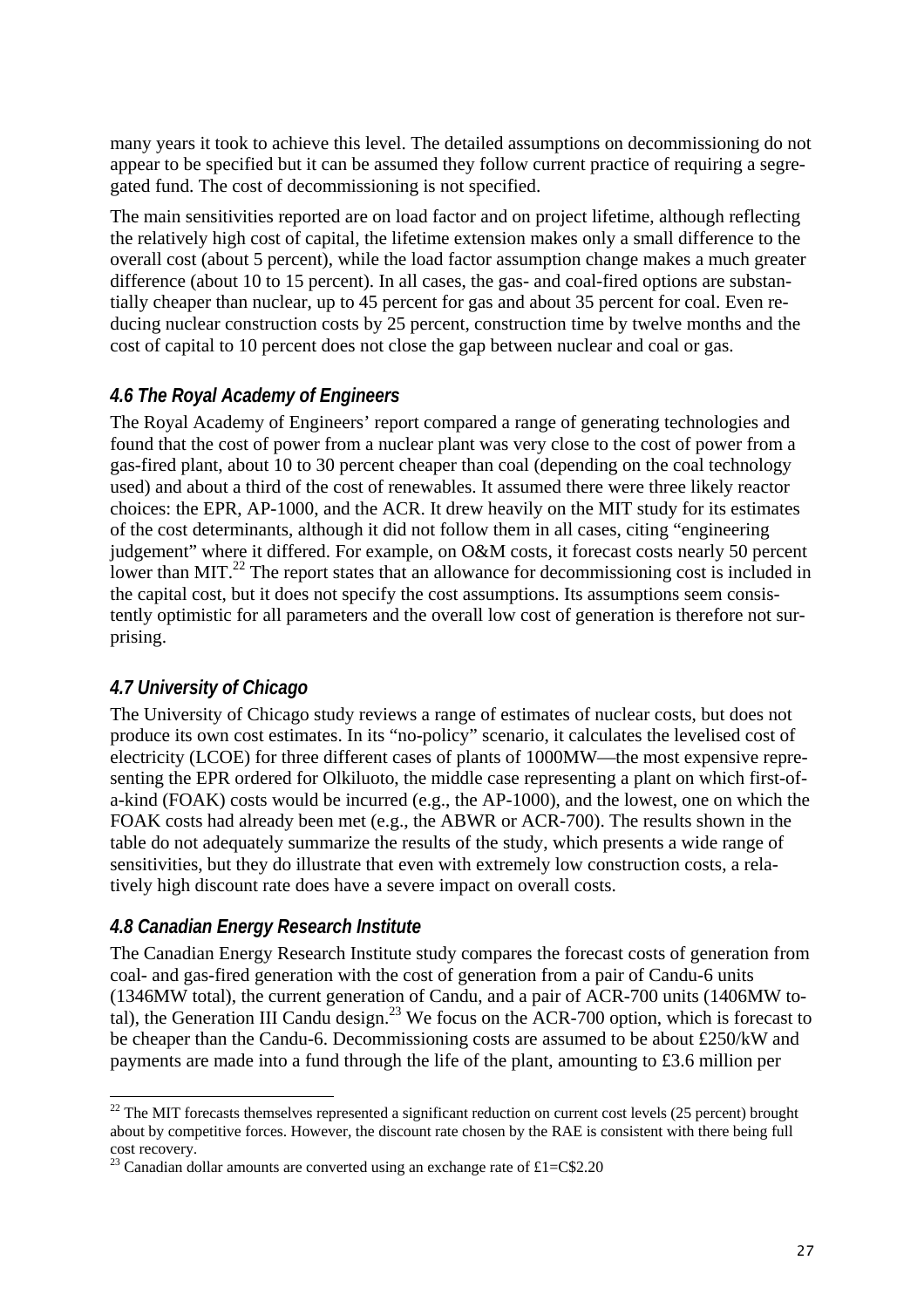year over thirty years or 0.03p/kWh. The overall cost is relatively low and most of the assumptions are similar to those used in other studies.

#### *4.9 International Energy Agency/Nuclear Energy Agency*

The IEA/NEA study is based on questionnaire responses from national authorities on the cost of generation options. It is difficult to evaluate this report because of the huge range of national assumptions, with Eastern European countries often providing very low costs and Japan very high. The key factor is the very low discount rate used, which with relatively optimistic performance assumptions gives low generation costs.

#### *4.10 OXERA*

OXERA's report of April 2005 was followed up by a second report in June giving more details on the assumptions behind their cost estimates.<sup>24</sup> The OXERA report includes very detailed financial analysis of the economics but it relies mainly on other reports for its assumptions on technical performance. For example, an extremely high assumption on load factor of 95 percent is included with no justification. The OXERA report follows the same approach as the Scully report of calculating the rate of return that would be achieved at a given electricity price. With a base-load electricity price of £27–33/MWh, about 50 percent more than British Energy is currently receiving, the internal rate of return would be 8–11 percent for a single reactor (depending on the proportions of debt and equity). For a program of eight units, the return would be more than 15 percent for the last units. It should be noted that while the construction costs are higher than some forecasts, they are much lower than for Sizewell and lower than the reported cost of Olkiluoto. Its assumptions on load factor and operating cost drawn partly from the IEA/NEA report and the Scully Capital report—require a huge improvement in the current generation of plants.

On the basis of these cost projections and on the cost of the government's current program on renewables—which OXERA estimates to be £12bn—OXERA estimates that a nuclear program would achieve a similar impact in terms of carbon dioxide emissions reductions at a cost of only £4.4 billion plus the cost of public insurance risk. The £4.4 billion is made up of £1.1billion in capital grants and £3.3 billion in loan guarantees. OXERA does not estimate the cost of public insurance risk. How might a new British program of nuclear power plants be carried through?

 $\overline{\phantom{a}}$ <sup>24</sup> OXERA (2005) "Financing the nuclear option: modelling the cost of new build."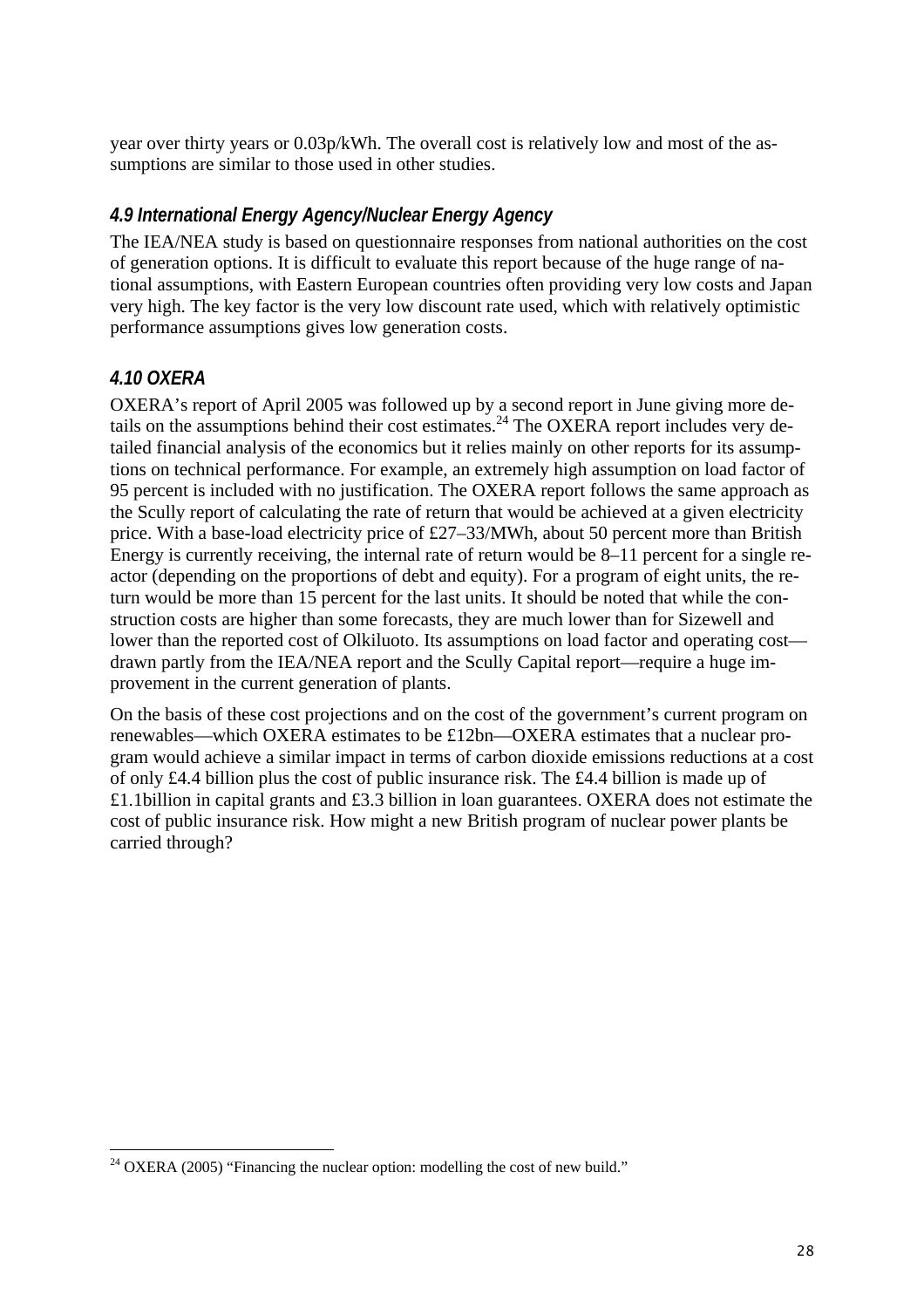## *5. Need for and extent of public subsidies*

Successive studies by the British government in 1989, 1995, and 2002 came to the conclusion that in a liberalized electricity market, electric utilities would not build nuclear power plants without government subsidies and government guarantees capping costs. In most countries where the monopoly status of the generating companies has been removed, similar considerations would apply. The recent order in Finland clearly does not follow this expectation, but, as argued above, the special status of the buyer as a not-for-profit company owned by the industrial companies contracted to buy the output of the plant means that the special conditions in Finland mean this is not an example other countries are likely to follow.

The areas where subsidies and guarantees might be required would be particularly those which are not fully under the control of the owner. These include:

- Construction cost. The construction cost of a new nuclear power plant would be high and there would be a significant risk of cost overruns. The government might therefore have to place a cap on the cost a private investor would have to pay.
- Operating performance. There would be a significant risk that performance would be poorer than forecast. Reliability is largely under the control of the owner and it is not clear whether developers would be sufficiently confident in their abilities to take the risk of poorer than expected reliability.
- Non-fuel operations and maintenance cost. Similarly, this is largely under the control of the owner and they may be willing to bear this risk.
- Nuclear fuel cost. Purchasing fuel has not generally been seen as a risky activity. Uranium can easily be stockpiled and the risk of increasing fuel purchase cost can be dealt with. The cost of spent-fuel disposal (assuming reprocessing is not chosen) is, however, much more contentious and nuclear owners might press for some form of cap on disposal cost similar to the US arrangements.
- Decommissioning cost. The cost of decommissioning is very hard to forecast, but the costs will rise well into the future. Contributions to a well-designed segregated decommissioning fund appear relatively manageable, although if experience with decommissioning and waste disposal does reveal that current estimates are significantly too low, or if returns on investment of the fund are lower than expected, contributions might have to be increased significantly. Private developers might therefore seek some "cap" on their contributions.

Guarantees would be particularly extensive and high for the first units built, which would bear the set-up costs for a new technology. If a series of plants are built and experience with them is good, it is possible that the market would be willing to bear more of the risk, although a political commitment to promote nuclear power is by no means sufficient to ensure the completion of a program. It should be remembered that the Reagan and Thatcher administrations, which promised a strong revival in the nuclear industry, presided over steep declines in the fortunes of nuclear power.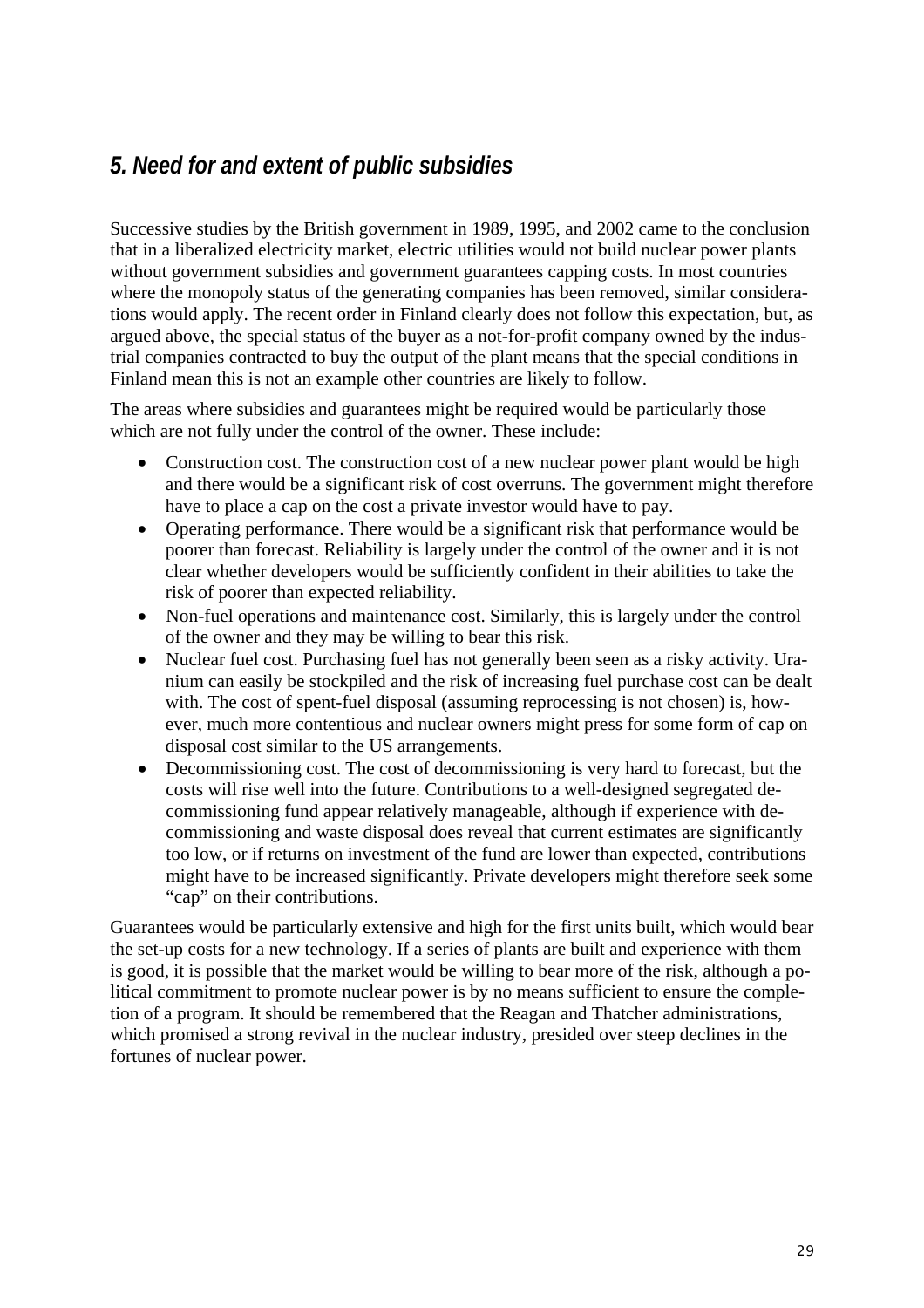## *6. Conclusions*

Worldwide, the ordering rate for new nuclear power plants has been at a low ebb for at least twenty years. The reasons behind this are complex and include public opposition to new nuclear power plants and over-capacity of power plants in many potential markets. However, the poor economic performance of many existing plants has also been an important factor. This has been exacerbated by the moves in the past decade to competitive electricity markets, which favor low capital cost-generation options that are quick to build and for which the performance can be guaranteed—characteristics that current nuclear designs do not possess. The few plants under construction are often of old designs that would not be acceptable for new orders in the West and are being built in countries where electricity reforms are still at a very early stage.

Around Europe and North America, there is renewed interest in new nuclear power plants. Nuclear generation capacity in Britain will inevitably fall sharply in the next decade, reducing its contribution from about 25 percent of power needs to less than 10 percent. This has led to concern that the plants will—if there is no government intervention—be replaced by gas-fired plants, significantly increasing Britain's emissions of greenhouse gases. However, a number of the major countries have actual or de facto nuclear phase-out policies, including Sweden, Italy, Belgium, Germany, the Netherlands, Spain, and Switzerland. There is likely to be some slippage in the closure timetables in these countries, but it is a long step from a policy of phasing-out to one that allows new orders. So, none of the countries in Europe seems likely to face such a steep decline in nuclear capacity in the next decade.

In the United States, the Bush administration is attempting to deal with one of the economic risks—uncertainties about the length and cost of licensing—by offering federal subsidies. It remains to be seen whether this will be sufficient to overcome the financial community's distrust of nuclear power. The utilities cannot build nuclear plants without the implicit support of credit rating agencies and investment analysts.

This renewed interest in nuclear power is despite the poor economic record of nuclear power in many countries and has been fueled by a number of national and international studies in recent years that have much lower projected generation costs from new nuclear plants than has been the case so far. However, these studies are controversial and many of their underpinning assumptions are implausible.

There are three reasons why forecasting the cost of power from a nuclear plant is difficult and controversial:

- Several of the variables relate to processes which have not been proven on a commercial scale, such as decommissioning, waste disposal, especially for long-lived low-, intermediate-, and high-level waste. All experience of nuclear power suggests that unproven processes could easily cost significantly more than expected. There is therefore a strong risk that forecasts of these costs could be significantly too low.
- For some of the variables, there is no clear "correct" answer. For example, the discount rate could vary widely whilst there is no clear consensus on how provisions to pay for decommissioning should be arranged.
- Perhaps most important, there is a lack of reliable, up-to-date data on actual nuclear plants. Utilities are notoriously secretive about the costs they are incurring, while in the past two decades, there has been only a handful of orders in Western Europe and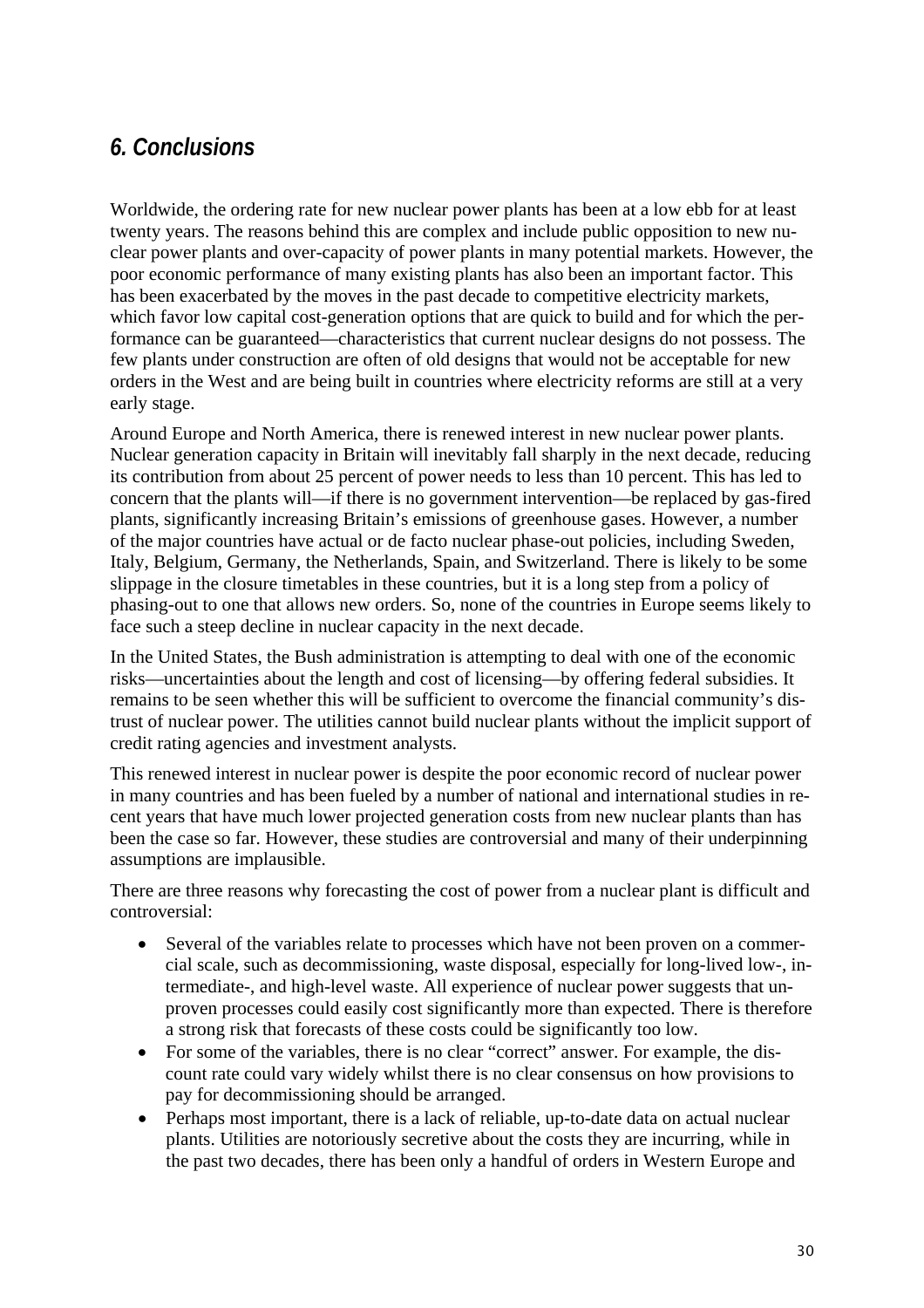none since about 1980 in North America. All the modern designs are therefore more or less untested.

Over the past four decades, there has consistently been a wide gap between the performance of existing nuclear plants and the performance forecast for new nuclear plants. These expectations have almost invariably proved overoptimistic. The gap in expected performance is as wide as ever between current forecasts of the economic performance of the next generation of nuclear power plants and that of the existing plants. While the fact that in the past, such expectations have proved wrong, it is not a guarantee that current forecasts would prove inaccurate; it does suggest that forecasts relying on major improvements in performance should be treated with some skepticism.

The most important assumptions are on construction cost, operating performance, running costs, and the cost of capital/discount rate.

The conventional wisdom in the nuclear industry over the past decade or more has been that nuclear construction costs must be about \$1,000/kW for nuclear to be competitive with combined cycle gas-fired generation (which has construction costs of about \$500/kW). Even the most optimistic studies do not forecast construction costs as low as \$1,000/kW. Nevertheless, the clustering of costs around the \$2,000/kW mark does suggest that designs are being produced to a target cost. The rise in gas prices in the past couple of years, if sustained, will increase the level of construction cost nuclear would still be competitive at, although it seems unlikely that it would be enough to pay for a doubling of expected nuclear construction cost.

Clearly, designs should not be made in the absence of an economic framework. However, the main issues in evaluating these projections are how realistic these forecasts are. Particularly, there must be concern about the extent to which the huge cost reductions forecast, compared to the cost of the current generation of plants, have been achieved by rationalization of the designs, and how far it is through cost-cutting measures that in the long run will prove unwise. It should be remembered that in the 1960s when the economics of nuclear power were found to be poorer than forecast, cost reductions were made by savings on materials and by rapid scaling-up, measures which in retrospect now appear imprudent because of the impact they had on the performance of plants. For example, steam generators in PWRs had to be replaced at great expense and requiring a shutdown of about a year, sometimes after only fifteen years, because the material used was not durable enough.

Amongst the forecasts examined in this report, the typical construction cost projected is about \$2,000/kW. The one forecast that appears to be based on an actual contract cost, the Lappeenranta study, uses a significantly higher construction cost forecast. It should be noted that the Olkiluoto bid, which is the basis for the Lappeenranta study, is often seen as being below the economic price.

Another area where large improvements in performance are expected is in the non-fuel O&M costs, where forecasts are often only about 40 percent of current UK costs and about 70 percent of current US costs. Operating performance forecasts typically suggest load factors of 90 percent, far above the level achieved so far and in line with the performance achieved by only the most reliable plants worldwide.

However, the most difficult and important assumption is arguably over the cost of capital. In some cases, such as the RAE and the IEA/NEA forecasts, the assumptions chosen would only be credible if the owners of the plant were allowed full cost recovery. The US forecasts use more sophisticate methods of determining the cost of capital, but given the lack of progress in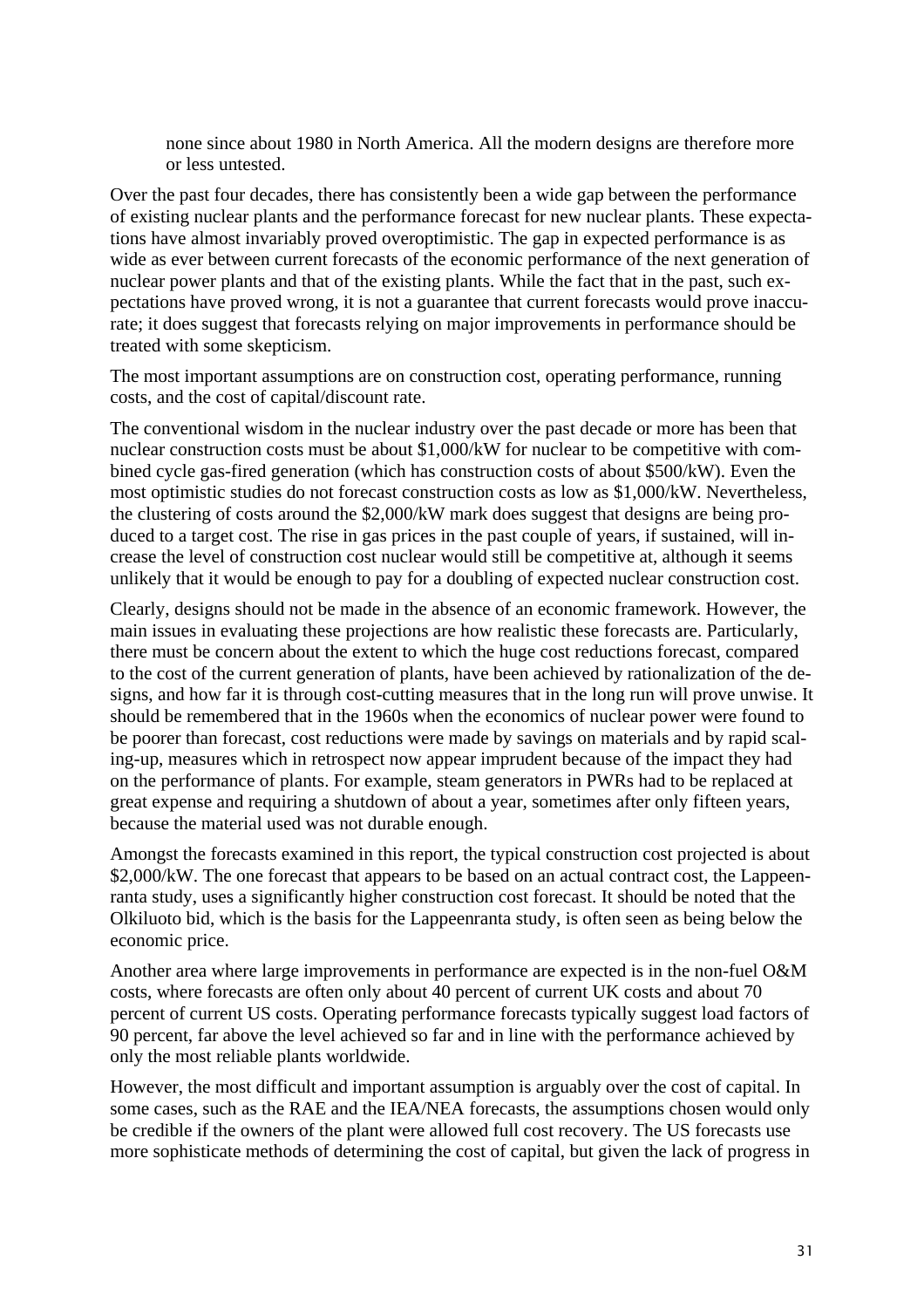most of the United States with introducing competition into electricity, it is not clear that these studies fully reflect the impact of opening electricity generation to competition. Unless there was a return to a monopoly electricity industry structure—a measure that in current circumstances seems almost inconceivable—this would mean the owners would effectively be subsidized by taxpayers (if there was government underwriting) or electricity consumers (if a consumer subsidy was reintroduced). It is questionable whether such arrangements would be politically viable or whether they would be acceptable under European Union law which proscribes (except in specific cases) state aids.

If the owner of the plant is going to be required to bear significant economic risk, a real discount of at least 15 percent, as used by the PIU, is likely to be imposed, and even with very optimistic assumptions of construction and O&M costs (e.g., the PIU or Chicago University forecasts) this would result in generation costs probably in excess of about 4p/kWh.

If nuclear power plants are to be built, it seems clear that extensive government guarantees and subsidies would be required. These might be required for:

- construction cost
- operating performance
- non-fuel operations and maintenance cost
- nuclear fuel cost
- decommissioning cost

There might also need to be commercial guarantees that the output of the plants would be purchased at a guaranteed price. It seems doubtful that such an extensive package of "state aids" would be acceptable under EU competition law.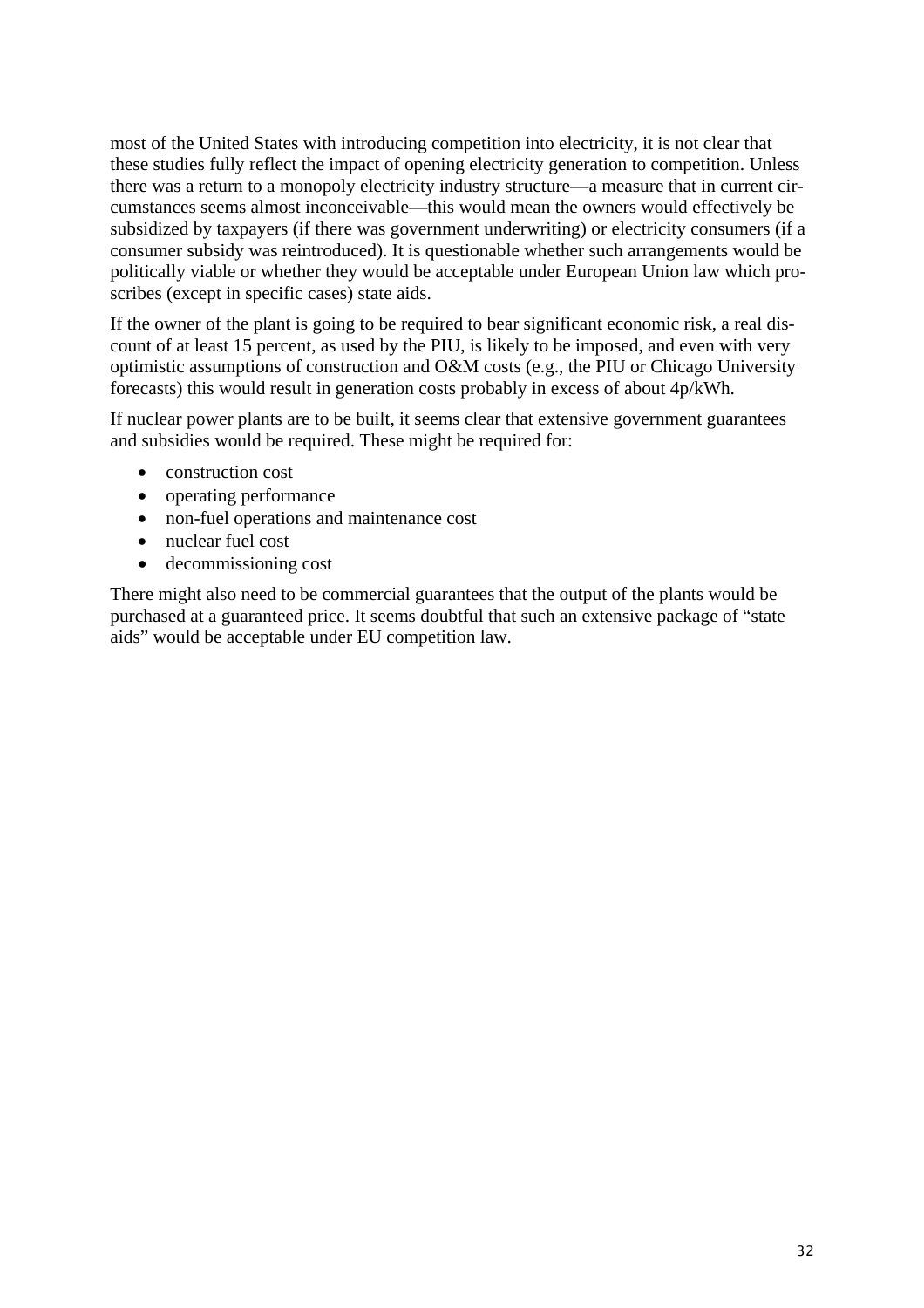| Forecast                    | <b>Construction</b>      | Construction  | Cost of capital | <b>Load factor</b> | Non-fuel     | <b>Fuel cost</b>         | <b>Operating</b> | Decommissioning      | <b>Generating</b> |
|-----------------------------|--------------------------|---------------|-----------------|--------------------|--------------|--------------------------|------------------|----------------------|-------------------|
|                             | $cost$ ( $\frac{K}{W}$ ) | time (months) | $(\%$ real)     | (9/0)              | $O\&M$ p/kWh | (p/kWh)                  | life (years)     | scheme               | cost(p/kWh)       |
| <b>Sizewell B</b>           | 4050                     | 86            |                 | 84                 | 2.07         | 1.26                     | 40               | Part segregated,     |                   |
|                             | 5400                     |               |                 |                    |              |                          |                  | part cash flow       |                   |
| <b>Rice University</b>      |                          |               |                 |                    |              |                          |                  |                      | 5.0               |
| Lappeenranta Univ           | ~2340                    |               | 5               | 91                 | 0.9          | 0.36                     | 60               |                      | 1.6               |
| Performance & In-           | < 1500                   |               | 8               | >80                |              |                          | 30               |                      | 2.31              |
| novation Unit               |                          |               | 8               |                    |              |                          | 15               |                      | 2.83              |
|                             |                          |               | 15              |                    |              |                          | 15               |                      | 3.79              |
| <b>Scully Capital</b>       | 900                      | 60            |                 | 90                 | 1.0          | 0.5                      | 40               | £260m accrued        |                   |
|                             | 1080                     |               |                 |                    |              |                          |                  | over forty-year life |                   |
|                             | 1260                     |               |                 |                    |              |                          |                  | of plant             |                   |
|                             | 1440                     |               |                 |                    |              |                          |                  |                      |                   |
| <b>Massachusetts Insti-</b> | 2000                     | 60            | 11.5            | 85                 | 1.5          | $\overline{\phantom{a}}$ | 40               |                      | 3.7               |
| tute Technology             |                          |               |                 | 75                 |              |                          | 25               |                      | 4.4               |
| <b>Royal Academy of</b>     | 2070                     | 60            | 7.5             | 90                 | 0.80         | 0.72                     | 40               | Included in con-     | 2.3               |
| <b>Engineers</b>            |                          |               |                 |                    |              |                          |                  | struction cost       |                   |
| <b>Chicago University</b>   | 1000                     | 84            | 12.5            | 85                 | 1.0          | 0.54                     | 40               | £195m                | 2.9               |
|                             | 1500                     |               |                 |                    |              |                          |                  |                      | 3.4               |
|                             | 1800                     |               |                 |                    |              |                          |                  |                      | 3.9               |
| <b>Canadian Nuclear As</b>  | 1920                     | 72            | 10              | 90                 | 0.88         | 0.45                     | 30               | Fund. 0.03p/kWh      | 3.3               |
| <b>IEA/NEA</b>              | 2000-4500                | $60 - 120$    | 5               | 85                 | $0.68 - 1.6$ | $0.27 - 1.17$            | 40               | Included in con-     | $1.2 - 2.7$       |
|                             |                          |               | 10              |                    |              |                          |                  | struction cost       | $1.8 - 3.8$       |
| <b>OXERA</b>                | 2925 first plant         |               |                 | 95                 | 0.63         | 0.54                     | 40               | £500 $m$ in fund af- |                   |
|                             | 2070 later unit          |               |                 |                    |              |                          |                  | ter forty years life |                   |

**Table 6. Comparison of assumptions in recent forecasts of generation costs from nuclear power plants** 

Notes:

1. Sizewell B operating costs are the average for all eight of British Energy's plants including seven AGRs as well as the Sizewell B PWR.

2. The MIT O&M cost includes fuel.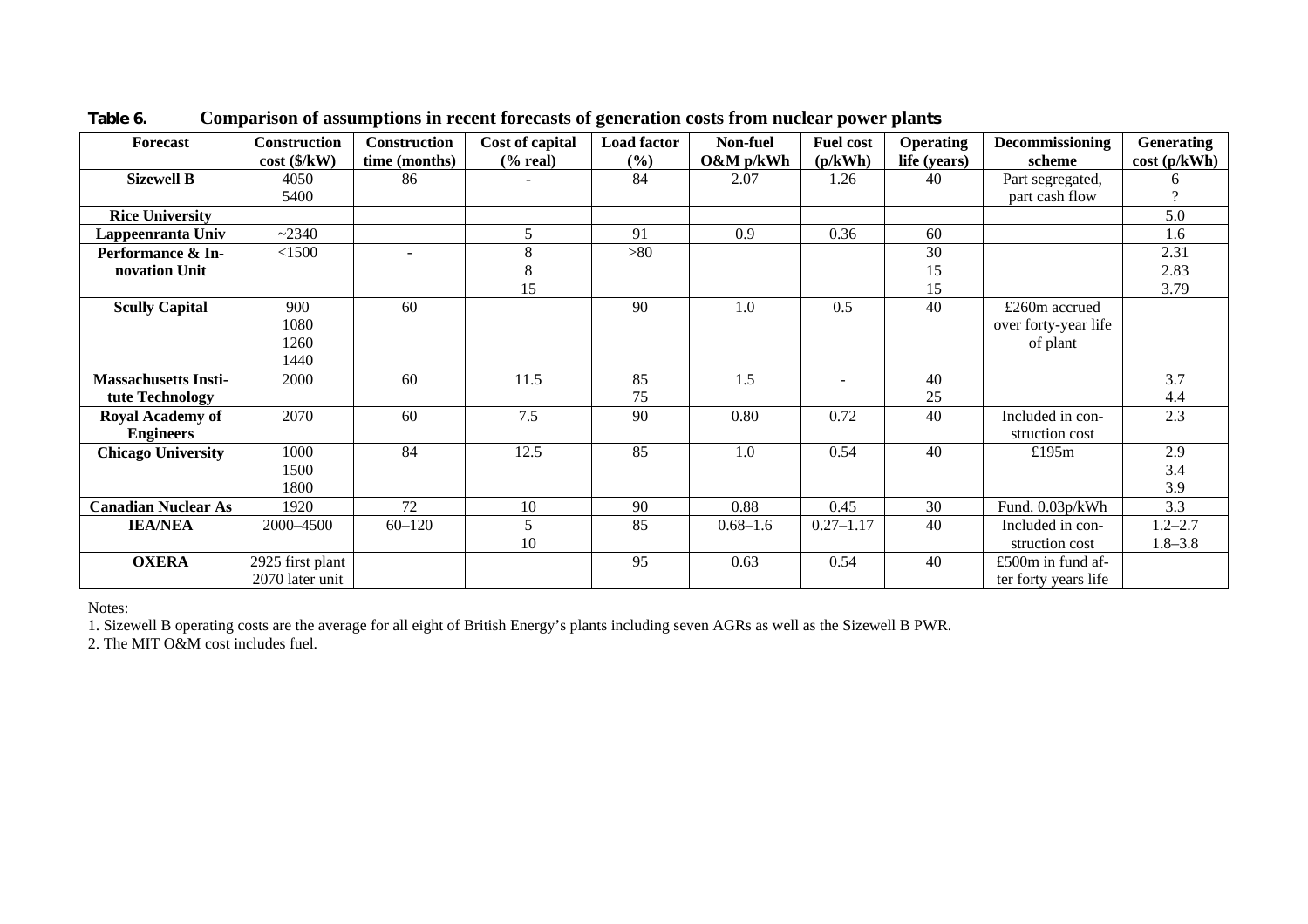## *Appendix 1: Discounting, cost of capital, and required rate of return*

A particularly difficult issue with nuclear economics is dealing with and putting on a common basis for comparison, the streams of income, and expenditure at different times in the life of a nuclear power plant. Under UK plans, the time from placing of the reactor order to completion of decommissioning could span more than 200 years.

Conventionally, streams of income and expenditure incurred at different times are compared using discounted cash flow (DCF) methods. These are based on the intuitively reasonable proposition that income or expenditure incurred now should be weighted more heavily than income or expenditure earned in the future. For example, a liability that has to be discharged now will cost the full amount but one that must be discharged in, say, ten years can be met by investing a smaller sum and allowing the interest earned to make up the additional sum required. In a DCF analysis, all incomes and expenditures through time are brought to a common basis by "discounting." If an income of \$100 is received in one year's time and the "discount rate" is 5 percent, the "net present value" of that income is \$95.23—a sum of \$95.23 would earn \$4.77 in one year to make a total of \$100. The discount rate is usually seen as the "opportunity cost" of the money, in other words, the rate of return (net of inflation) that would be earned if the sum of money was invested in an alternative use.

Whilst this seems a reasonable process over periods of a decade or so and with relatively low discount rates, over long periods with high discount rates, the results of discounting can be very powerful and the assumptions that are being made must be thought through. For example, if the discount rate is 15 percent, a cost incurred in ten years of \$100 would have a net present value of only \$12.28. A cost incurred in 100 years, even if the discount rate was only 3 percent, would have a net present value of only \$5.20, while at a discount rate of 15 percent, costs or benefits more than fifteen years forward have a negligible value in an normal economic analysis (see table 7).

| Discounting period (years) | 3%    | 15%     |
|----------------------------|-------|---------|
|                            | 0.86  | 0.50    |
| 10                         | 0.74  | 0.25    |
| 15                         | 0.64  | 0.12    |
| 20                         | 0.55  | 0.061   |
| 30                         | 0.41  | 0.015   |
| 50                         | 0.23  | 0.00092 |
| 100                        | 0.052 |         |
| 150                        | 0.012 |         |

**Table 7. Impact of discounting: net present values** 

Source: author's calculations

If we apply this to nuclear plants operating in a competitive market where the cost of capital will be very high, this means that costs and benefits arising more than, say, ten years in the future will have little weight in an evaluation of the economics of a nuclear power plant. Thus, increasing the life of a plant from thirty years to sixty years will have little benefit, while refurbishment costs incurred after, say, fifteen years will likewise have little impact.

For decommissioning—for which, under UK plans, the most expensive stage is not expected to be started until 135 years after plant closure—this means very large decommissioning costs will impact only slightly even with a very low discount rate consistent with investing funds in a very secure place with a low rate of return, such as 3 percent. If we assume a Magnox plant will cost about \$1.8 billion to decommission and the final stage accounts for 65 percent of the total (undiscounted) cost (\$1,170 million), a sum of only \$28 million invested when the plant is closed will have grown sufficiently to pay for the final stage of decommissioning.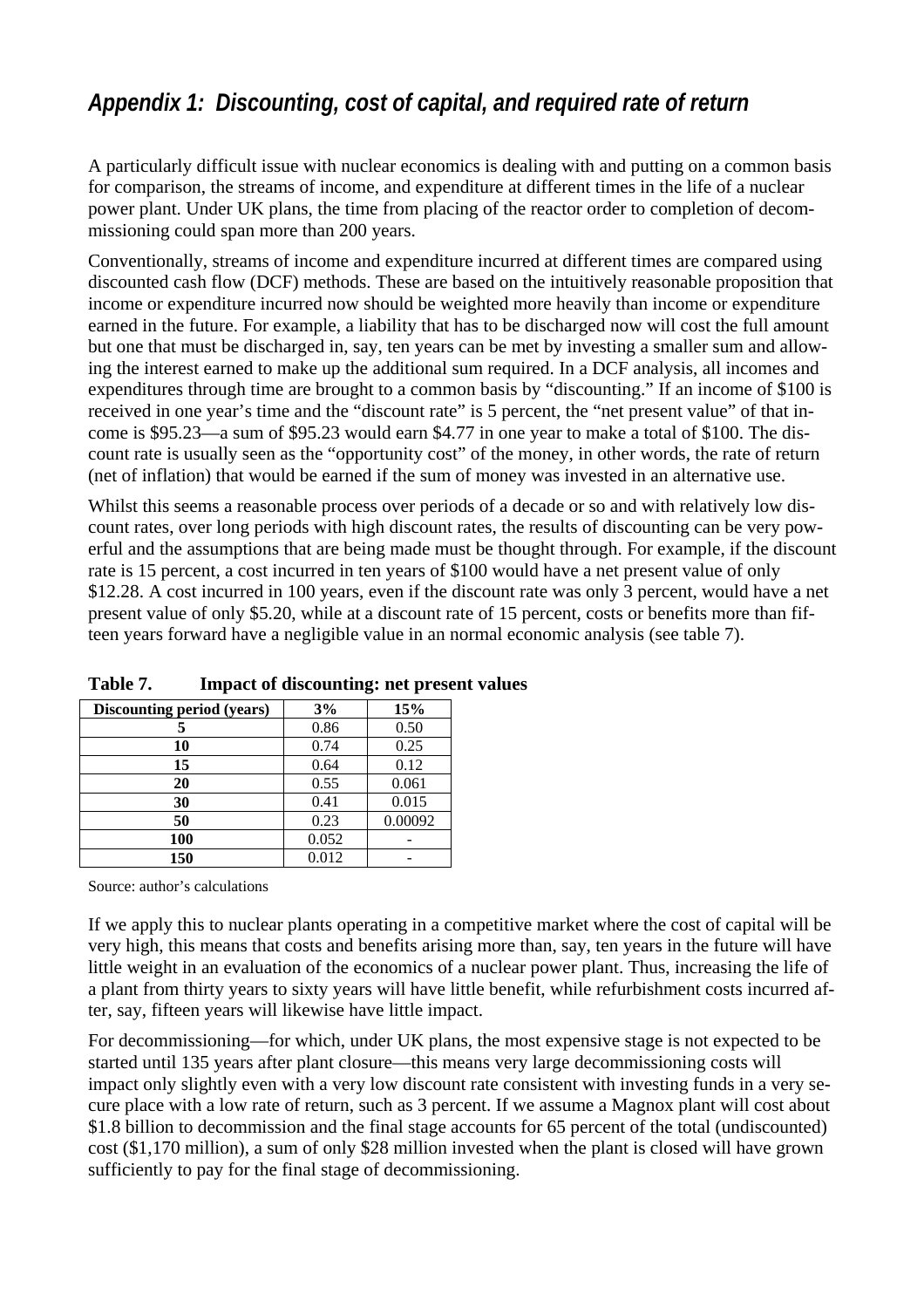The implicit assumption with DCF methods is that the rate of return specified will be available for the entire period. Give that even government bonds—usually seen as the most secure form of investment—are only available for 30 years forward, and that a period of 100 years of sustained economic growth is unprecedented in human history, this assumption seems difficult to justify.

So, with nuclear power, there is the apparent paradox that at the investment stage, a very high discount rate (or required rate of return) of 15 percent or more is likely to be applied to determine whether the investment will be profitable, while for decommissioning funds, a very low discount rate is applied to determine how much decommissioning funds can be expected to grow.

The key element resolving this paradox is risk. Nuclear power plant investment has always been risky because of the difficulty of controlling construction costs, the variability of performance, the risk of the impact of external events on operation and the fact that many processes are yet to be fully proven (such as disposal of high-level waste and decommissioning). In a competitive environment, there are additional risks because of the rigidity of the cost structure. Most of the costs will be incurred whether or not the plant is operated. Thus while nuclear plants will do well when the wholesale price is high (as was the case with British Energy from 1996 to 1999), they will do poorly when the wholesale price is low (as was from 2000 to 2002). The fact that a plant has made good profits for a decade will not protect it from bankruptcy in the bad years, and financiers will therefore see investment in nuclear power as extremely risky and will apply a very high interest rate, reflecting the risk that the money loaned could easily be lost.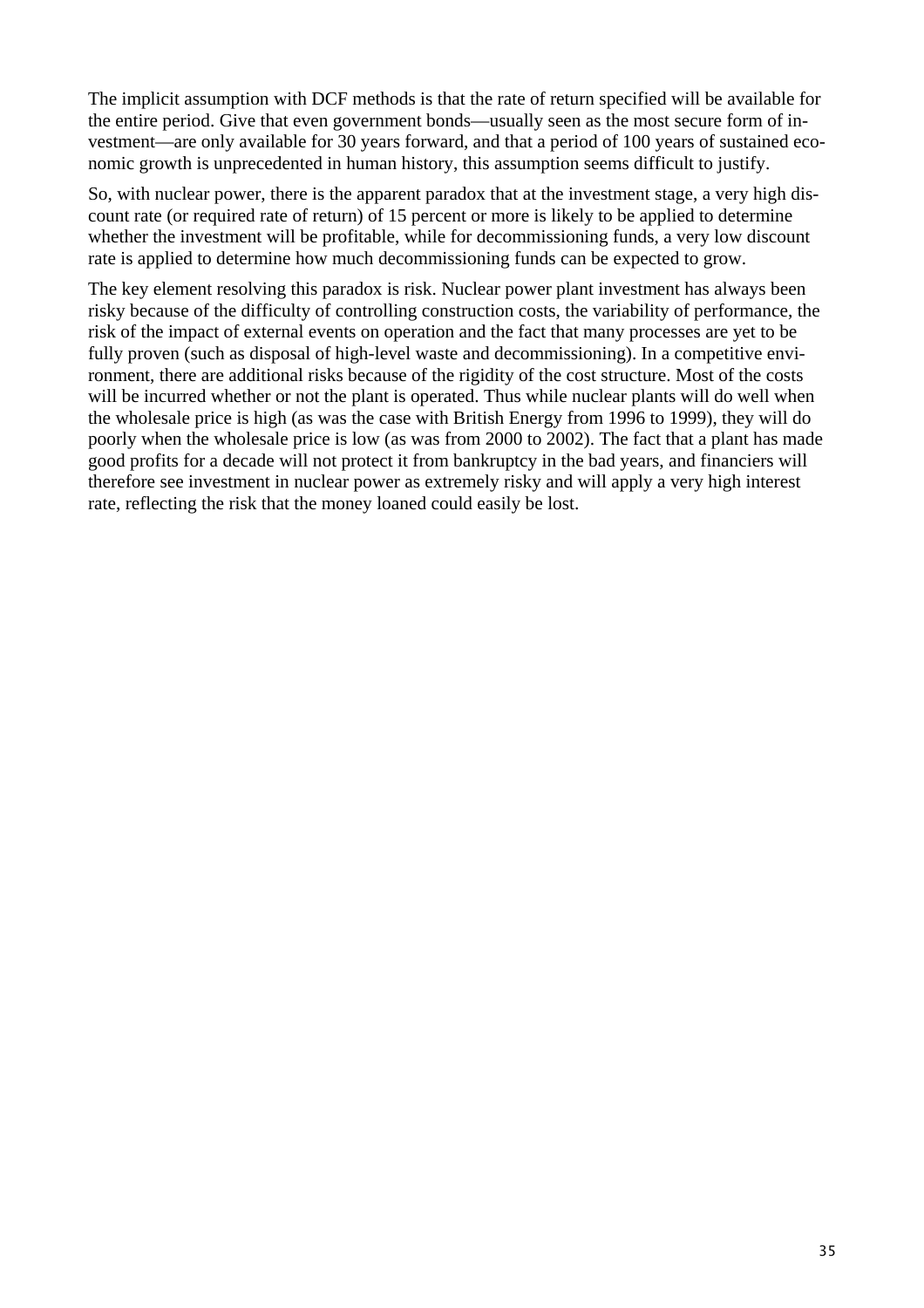## *Appendix 2: Nuclear reactor technologies*

Nuclear power reactors can be broadly categorized by the coolant and moderator they use. The coolant is the fluid (gas or liquid) that is used to take the heat from the reactor core to the turbine generator. The moderator is a medium which reduces the velocity of the neutrons so that they are retained in the core long enough for the nuclear chain reaction to be sustained. There are many possible combinations of coolant and moderator, but amongst the reactors currently in service or on offer, there are four possible coolants and three moderators.

The most common types of nuclear plant are the pressurized water reactor (PWR) and boiling water reactor (BWR). These are derived from submarine propulsion units and use ordinary water ("light water") as coolant and moderator. The advantage of water is its cheapness, although it is not the most efficient moderator (some of the neutrons are absorbed by water molecules rather than "bouncing" off the water). As a result, the proportion of the active isotope of uranium has to be increased from about 0.7 percent found in natural uranium to more than 3 percent. This process is expensive.

As a coolant, the disadvantage of water is that it is designed to work as a liquid. If there is a break in the coolant circuit, the water will boil and will cease to be as effective as expected. Avoiding the possibility of so-called "loss of coolant accidents" is therefore a major priority in reactor design. The main difference between a PWR and a BWR is that in a BWR, the coolant water is allowed to boil and passes directly to the turbine generator circuit where the steam generated in the reactor core drives the turbine. In a PWR, the coolant water is maintained as a liquid by keeping it under pressure. A heat exchanger (steam generator) is used to transfer the energy to a secondary circuit where water is allowed to boil and drives the turbine. BWRs are therefore less complex than PWRs but because the coolant water goes direct to the turbine, radioactive contamination of the plant is more extensive. Most of the Russian-design plants, WWERs, are essentially PWRs. Britain has one operating PWR, Sizewell B, but no BWRs.

Some plants use "heavy water" as coolant and moderator, the most common of which are the Candu reactors designed in Canada. In heavy water, the deuterium isotope of hydrogen replaces the much more common form of the atom. Heavy water is a more efficient moderator and Candu plants can use natural (unenriched) uranium. However, its greater efficiency is counterbalanced by the cost of producing heavy water.

All of the British plants except Sizewell B are cooled by carbon dioxide gas and moderated by graphite. The first generation plants, the Magnoxes, use natural uranium but most were unable to operate long-term at their full-design rating because the carbon dioxide coolant becomes mildly acidic in contact with water and causes corrosion of the piping. The second generation plants use enriched uranium and improved materials were used to prevent corrosion. Graphite is an efficient moderator, but is quite expensive compared to water. Its disadvantages are its flammability and its tendency to crack and distort with exposure to radiation.

The design used at Chernobyl, the RBMK, uses graphite as the moderator and light water as the coolant.

There has been consistent interest in reactors that use helium gas as the coolant and graphite as moderator: so-called high temperature gas-cooled reactors (HTGRs). Helium is entirely inert and is an efficient, albeit expensive coolant. The use of helium and graphite means the reactor operates at a much higher temperature than a light water or carbon dioxide cooled reactor. This allows more of the heat energy to be turned into electricity and also opens the way to use some of the heat in industrial processes while still being able to generate power. However, despite research in several countries, including Britain, going back more than fifty years, no commercial design of a plant has ever been produced and the demonstration plants built have a very poor record.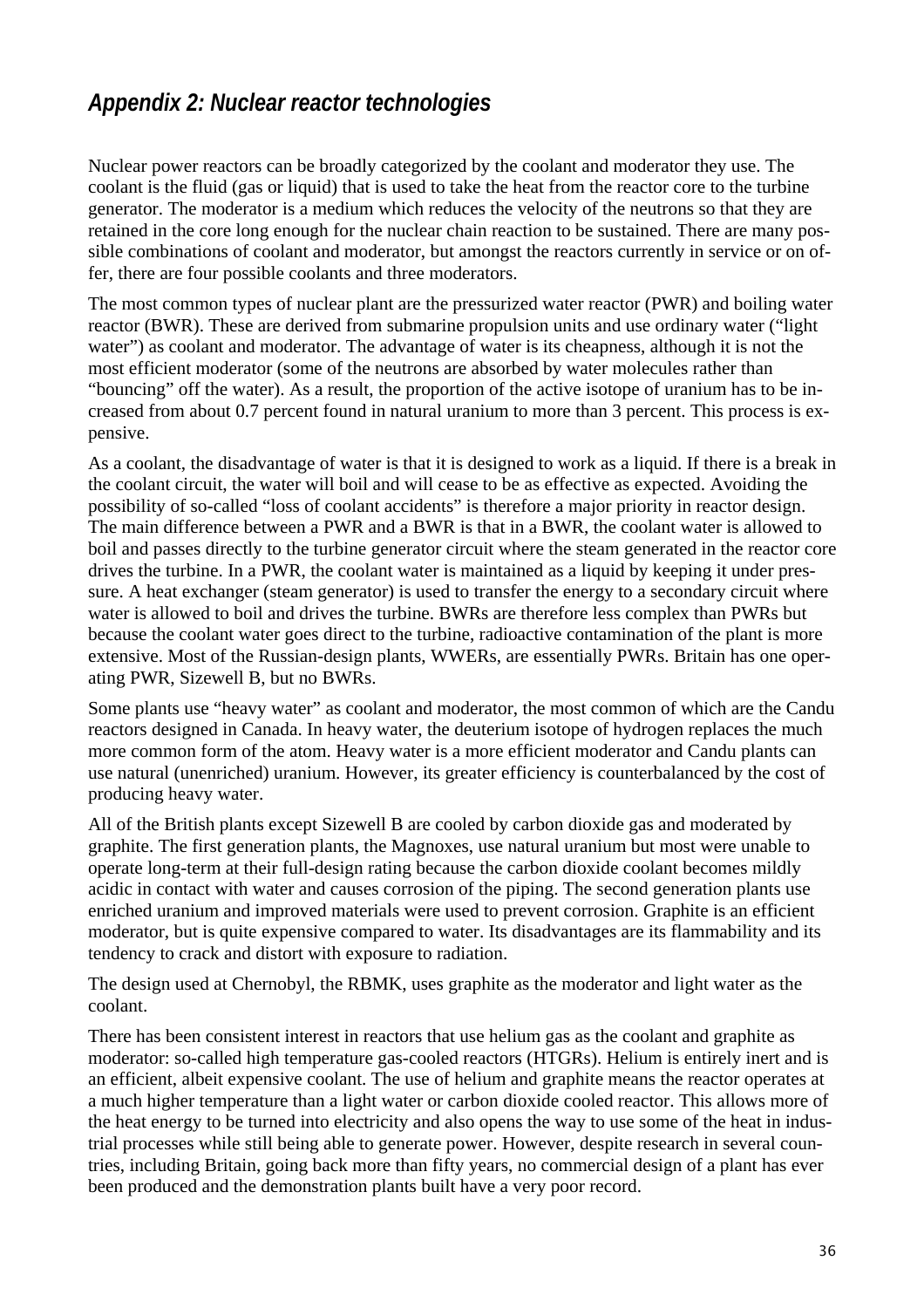Recently, use of HTGRs as a means of producing hydrogen as a fuel which could, in turn, replace petroleum through use in fuel cells has led to renewed interest in HTGRs. One of the most advanced programs is that of South Africa's, which has adapted an old German design to make the Pebble Bed Modular Reactor (PBMR), so called because the fuel is in the form of tennis ball sized "pebbles." However, the South African program has suffered severe delays and it is unlikely that the design will be available to order on a commercial basis before about 2015.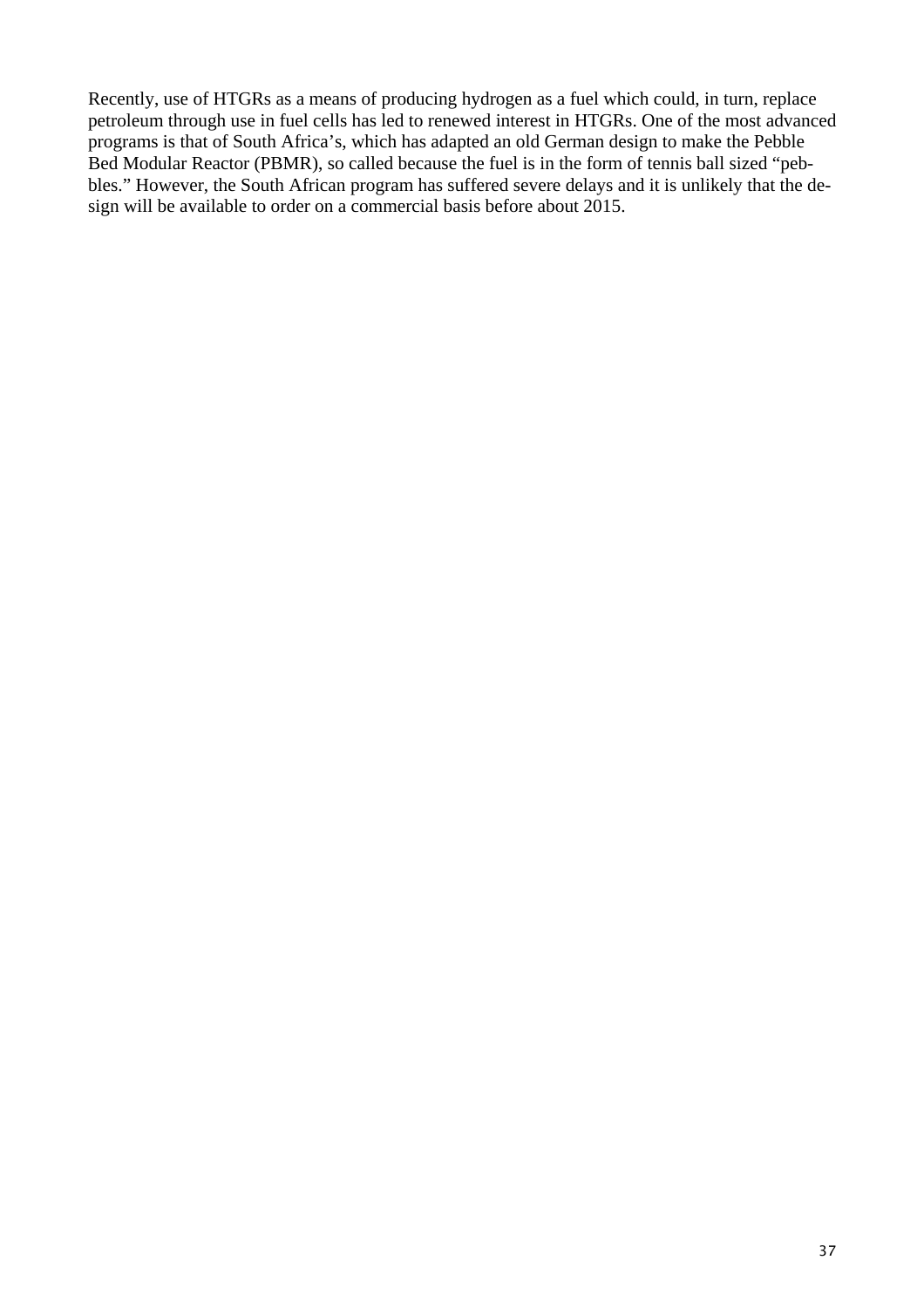## *Appendix 3 : Nuclear reactor vendors*

#### *PWRs*

There were four main independent vendors of PWR technology: Westinghouse, Combustion Engineering (CE), Babcock & Wilcox (B&W) and the Russian vendor (producing the WWER).

Westinghouse technology is the most widely used and has been widely adopted using technology licenses, the main licensees being Framatome (France), Siemens (Germany), and Mitsubishi (Japan). Westinghouse plants have been sold throughout the world although it has had one order in the past twenty-five years (Sizewell B) and its last order in the United States (not subsequently cancelled) was more than thirty years ago. In 1998, BNFL took over the nuclear division of Westinghouse, although in July 2005, BNFL confirmed it had appointed N M Rothschild to handle the sale of the Westinghouse division. A large number of companies have been spoken of as potential bidders. Westinghouse's main current design is the AP-1000, although it has yet to sell any units.

Both Framatome and Siemens became independent of Westinghouse and, in 2000, they merged their nuclear businesses with 66 percent of the shares going to Framatome and the remainder going to Siemens. Framatome is now controlled by the Areva group, which is owned by the French government. Its main current design is the EPR (European Pressurized water Reactor) of which it has sold one unit (to Finland) and expects to sell another to EDF (France). Framatome supplied all the PWR plants in France (about sixty) and has exported plants to South Africa, Korea, China, and Belgium. Siemens supplied ten out of the eleven PWRs built in Germany and exported PWRs to the Netherlands, Switzerland, and Brazil.

Mitsubishi supplies PWR technology to Japan where it has built twenty-two units, but it has never tried to sell plants on the international market. Its most modern design is the APWR, but ordering has continually been delayed and the first units will probably be ordered in the next year or two.

Combustion Engineering produced its own design of PWR, which is installed in the United States. Outside the United States, its technology was licensed by Korea. The nuclear division of Combustion Engineering was taken over by ABB in 1996 and in turn taken over by BNFL in 1999. It is now part of the Westinghouse division and would be sold with the Westinghouse division if the sale of Westinghouse proceeds. The newest Combustion Engineering design is the System 80+, but Westinghouse is not actively trying to sell plants of this design. However, the Korean vendor, Doosan, has adopted and developed the design for its future plants as the APR-1400. It has made tentative efforts to sell plants to China, but it seems likely that most future orders will be for its Korean home market.

Babcock & Wilcox (B&W) supplied PWRs of its own design to the US market but the Three Mile Island accident, which involved B&W technology, effectively ended their interest in reactor sales. The only plant of B&W design built outside the United States was built under license in Germany, but this was closed in 1988 due to licensing problems soon after its completion in 1986 and will not be restarted.

#### *BWRs*

The main designer of BWRs is the US company General Electric (GE), which has supplied a large number of plants to the United States and international markets such as Germany, Japan, Switzerland, Spain, and Mexico. Its licensees include Siemens, Hitachi, and Toshiba. Siemens (now part of Areva) offered the SWR design for the Olkiluoto tender but otherwise does not seem actively to be trying to sell BWRs.

The Japanese licensees continue to offer BWRs in Japan. There are now thirty-two BWRs in operation or under construction in Japan. A few first-of-a-kind plants in Japan were bought from GE but the rest were split between Hitachi and Toshiba. Their current design is the ABWR—the first Gen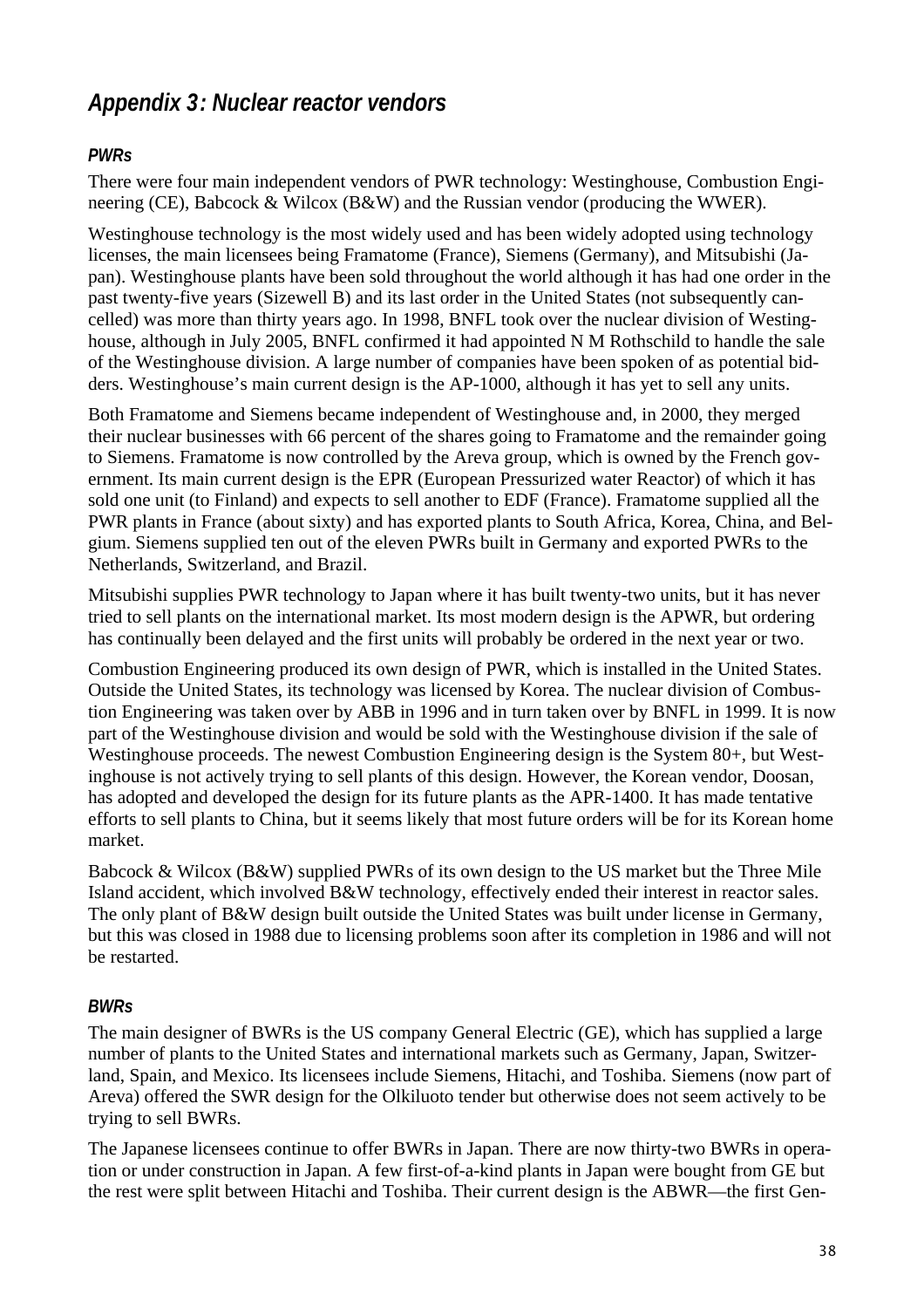eration III design to come on line. The first unit was completed in 1996 and there are two more units in service and one under construction. There are also two ABWRs under construction in Taiwan, supplied by GE. However, like Mitsubishi, Toshiba and Hitachi have not tried to sell plants on the international market. Apart from the ABWR, GE has developed the SBWR but no sales seem likely in the next few years.

Asea Atom (Sweden) produced its own design of BWR, nine of which were built in Sweden and two in Finland. Asea Atom merged with Brown Boveri to form ABB, which in turn was taken over by BNFL in 1999. BNFL no longer actively promotes this design.

#### *Candus*

The main heavy water reactor supplier is the Canadian company Atomic Energy of Canada Limited (AECL), which has supplied more than twenty units in Canada as well as exports to Argentina, Romania, Korea, and China. It also sold plants to India but because of proliferation issues, it has had no contact with the Indians since 1975, although India continues to build plants of this fortyyear-old design. Argentina has built three heavy water plants: one Candu and two plants of German design (one of which is incomplete and no work is currently being carried out on it). The main future design for AECL will be the Advanced Candu reactor (ACR), which is expected to be produced in two sizes: 750MW (ACR-700) and 1100–1200MW (ACR-1000).

British Energy did contribute funds to the development of the ACR-700 but this ended when British Energy collapsed in 2002 and sold its interests in the operation of eight Canadian nuclear power plants.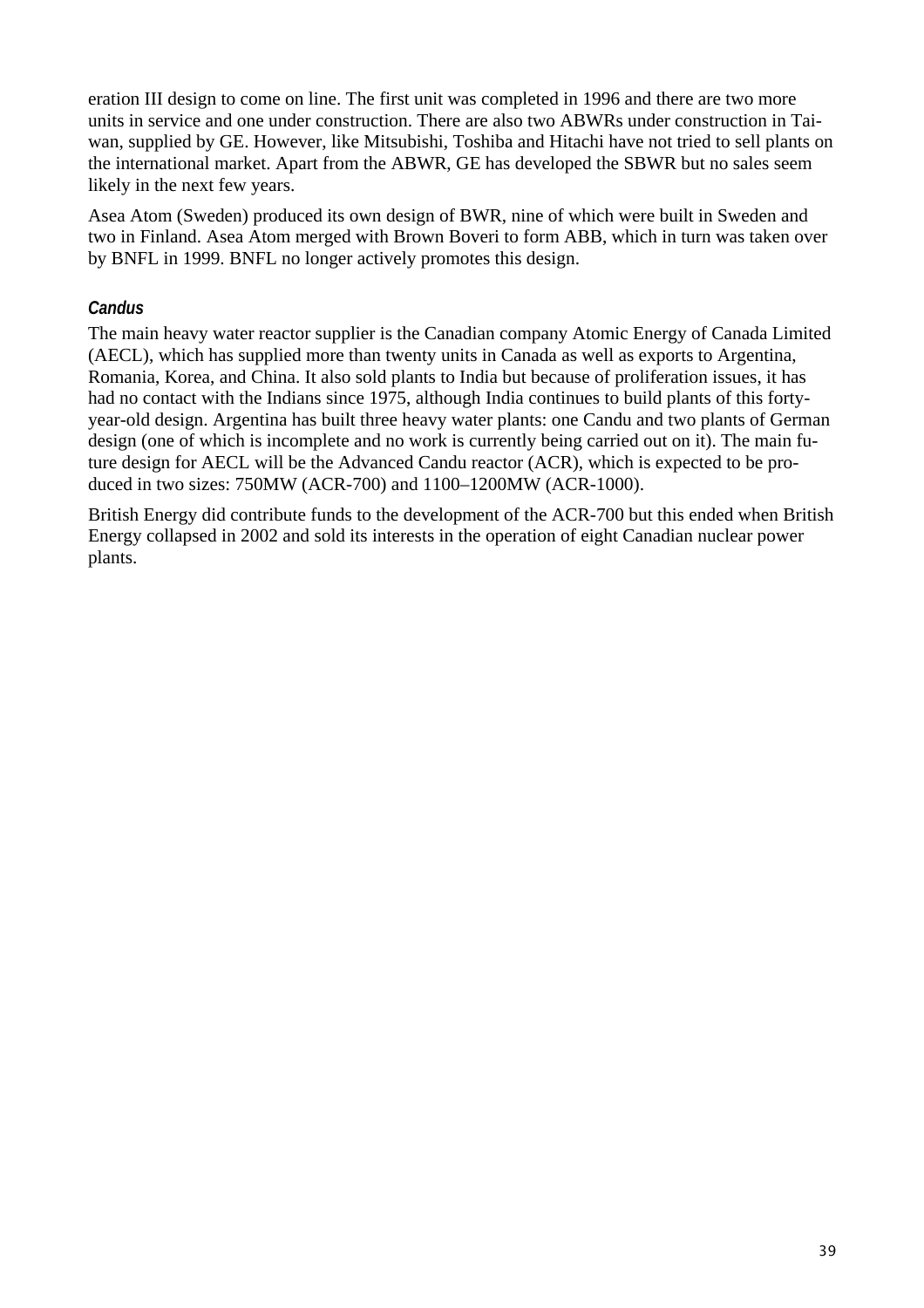## *Appendix 4: Decommissioning*

Decommissioning of nuclear plants has attracted considerable public interest in recent years as reactors get near the end of their life, forecast decommissioning costs escalate, and weaknesses in the schemes that were meant to provide the funds to do the job become apparent.

Conventionally, decommissioning is split into three separate phases. In the first, the fuel is removed and the reactor is secured. The time it takes to remove the fuel varies, with plants that refuel off line taking much less time (e.g., PWRs and BWRs). These are designed for about a third of the fuel to be replaced in an annual shutdown of a few weeks. Reactors that refuel on line (e.g., AGRs and Candus) take much longer because the refueling machine is designed to constantly replace small proportions of the fuel while the reactor is in operation. This requires precision machinery that moves slowly and removing the entire core may take several years. Once the fuel has been removed, the reactor is no longer at risk of a criticality and the vast majority of the radioactivity and all the high-level waste has been removed. Until this phase has been completed, the plant must essentially be staffed as fully as if it was operating. There is thus a strong economic incentive to complete phase I as quickly as possible consistent with safety standards. In technological terms, phase I is simple—it mostly represents a continuation of the operations that were being carried out while the plant was operating. Note that dealing with the spent fuel is not included in the cost of phase I.

In the second phase, the uncontaminated or lightly contaminated structures are demolished and removed, essentially leaving the reactor. Again, this is relatively routine work requiring no special expertise. In economic terms, the incentive is to delay it as long as possible to minimize the amount that needs to be collected from consumers to pay for it—the longer the delay, the more interest the decommissioning fund will accumulate. The limiting point is when the integrity of the buildings can no longer be assured and there is a risk they might collapse, leading to a release of radioactive material. In Britain, it is planned to delay phase II until forty years after plant closure.

The third phase, the removal of the reactor core is by far the most expensive and most technologically challenging, requiring remote robotic handling of materials. As with phase II, the economic incentive is to delay the work until it is no longer safe to do so and in Britain, this is expected to result in a delay of 135 years.

At the end of phase III, the ideal is that the land can be released for unrestricted use, in other words, the level of radioactivity is no higher than in uncontaminated ground. In practice, this is not always going to be possible, and at some "dirty" sites such as the Dounreay site in Scotland where a demonstration fast reactor operated, use of the land is expected to be restricted indefinitely because of the high level of contamination.

Very few commercial-size plants that have operated beyond a full life have been fully decommissioned, so the cost is not well established. The operations required are said to have been demonstrated successfully on a small scale but until they are applied to a large scale plant, the process cannot be seen as proven—many processes that worked on a small scale in this area have suffered problems when scaled up to commercial size.

Much of the cost of decommissioning is accounted for by disposal of the radioactive waste generated. The cost of waste disposal in modern facilities is also not well established, especially for intermediate-level waste and long-lived low-level waste because of the lack of experience in building facilities to take this waste.

This uncertainty is reflected in the way that estimates of nuclear decommissioning costs are quoted. Typically, they are quoted as a percentage of the construction cost (perhaps 25 percent). Given that the cost of decommissioning clearly only bears a limited relationship to the cost of construction, this illustrates how little is known of the costs.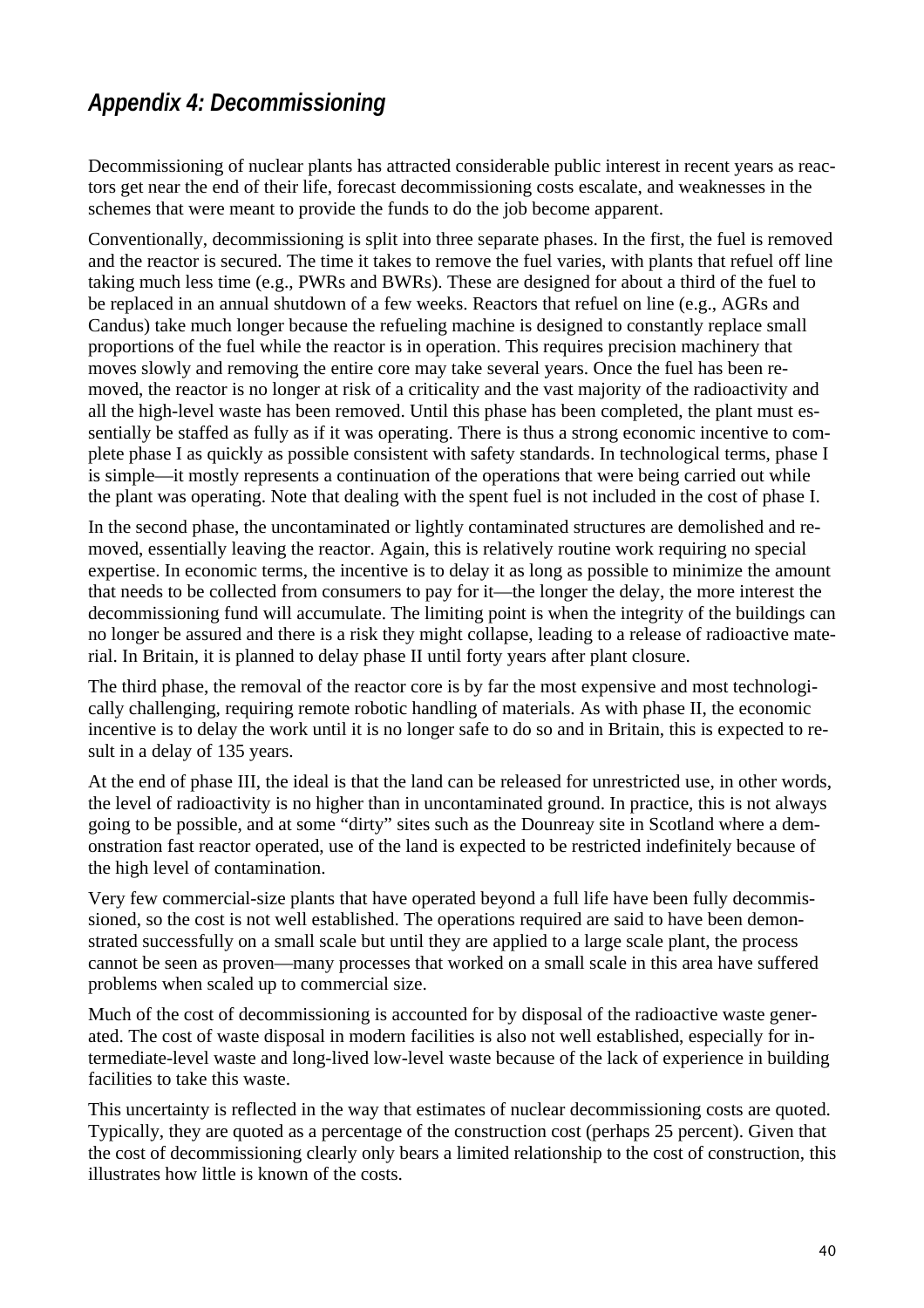A typical breakdown of the expected undiscounted cost of decommissioning might be one sixth for phase I, one third for phase II, and a half for phase III. British Energy was required to operate a "segregated" fund to pay for decommissioning of its plants, although phase I was expected to be paid for out of cash flow. BNFL, which owned the Magnox plants until they were transferred to the Nuclear Decommissioning Authority in April 2005, is publicly owned and treasury policy is not to allow segregated funds to be used for publicly owned companies. British Energy assumed a discount rate of 3 percent for the first eighty years and zero after then, while BNFL assumed a discount rate of 2.5 percent indefinitely. In 2003/04, British Energy increased its discount rate to 3.5 percent.

If we assume a total cost of decommissioning of \$1.8 billion, split between phases as above with phase I carried out immediately after closure, phase II after 40 years and phase III after 135 years, the undiscounted and discounted costs will be as in table 8.

|                  | Undiscounted | <b>British Energy</b> (3%) | British Energy $(3.5\%)$ | <b>BNFL</b> $(2.5\%)$ |
|------------------|--------------|----------------------------|--------------------------|-----------------------|
| <b>Phase I</b>   | 300          | 300                        | 300                      | 300                   |
| <b>Phase II</b>  | 600          | 184                        |                          | າາາ                   |
| <b>Phase III</b> | 1200         | 13                         |                          |                       |
| <b>Total</b>     | 800          | 597                        |                          | 574                   |

**Table 8. Illustrative costs of decommissioning (£m)** 

Source: author's calculations

British Gas-cooled reactors are expected to be very expensive to decommission because of their physical bulk, which produces a large amount of waste. PWRs and BWRs are much more compact and are expected to cost perhaps only a third as much, (e.g., Sizewell B might be expected to cost a total of about \$540 million).

Various means are used so that, as required by the "polluter pays principle," those that consume the electricity produced pay for the decommissioning. Under all methods, if the cost of decommissioning is underestimated, there will be a shortfall in funds that will inevitably have to be paid for by future taxpayers. In Britain, the forecast cost of decommissioning the Magnox plants has grown by a factor of about four in the past twenty years, even before any of the most challenging work has been carried out.

The least reliable method of collecting the funds is the unfunded accounting method, under which the company makes accounting provisions for the decommissioning. The provisions are collected from consumers but the company is free to invest them in any way it sees fit, and these provisions exist as a proportion of the assets of the company. This method will only be reliable if it can be assumed the company will continue to exist until decommissioning is completed and that the assets it builds make at least the rate of return assumed. The weakness of this method was illustrated when the Central Electricity Generating Board (CEGB)—the company that owned the power stations in England and Wales until privatization in 1990—was privatized. About £1.7 billion in accounting provisions had been made by consumers, but the company was sold for only about a third of its asset value, so effectively two-thirds of the provisions were lost. The government did not pass on any of the sale proceeds to the company that inherited the nuclear power plants, thereby losing the remainder of the provisions.

A more reliable method appears to be the segregated fund. Under this method, consumers make provisions through the life of the plant which are placed in a fund that the plant owner has no access to and which is independently managed. The funds are invested only in very secure investments to minimize the risk of loss of the funds. Such investments might yield no more than 3 percent interest. When decommissioning is required, the company owning the plant can draw down the segregated fund. Again, there are risks as illustrated by British experience. The British Energy segregated fund did not cover stage I, by far the most expensive stage in discounted terms (about half), while the company collapsed long before the plants had completed their operating life and the company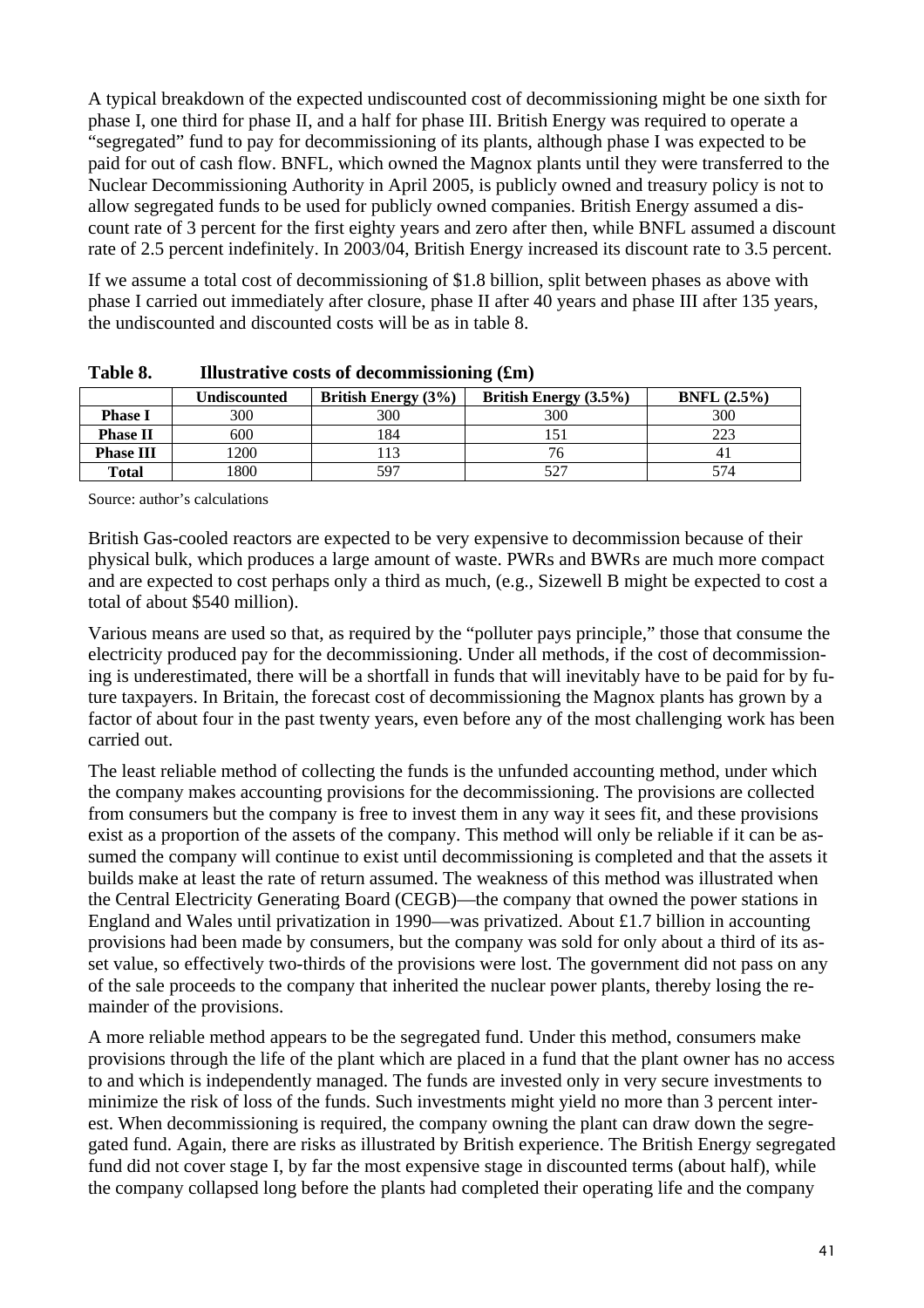had to be rescued by government, and much of the burden of decommissioning will be borne by future taxpayers, who will be required to provide the funds when decommissioning is carried out.

Perhaps the lowest risk against provisions becoming inadequate would be if a segregated fund was set up at the time the plant entered service with sufficient funds to pay for decommissioning after the design life of the plant had been completed. If we assume a life of thirty years and a discount rate of 3 percent, the required sum would be about 40 percent of the undiscounted sum. Thus, if the undiscounted decommissioning cost is about 25 percent of the construction cost, the sum that would have to be placed in the fund would be about 10 percent of the construction cost. Even this scheme would be inadequate if the plant had to be retired early, or if the decommissioning cost had been underestimated, or if the funds did not achieve the rate of return expected.

Overall then, the sums required to decommission nuclear plants are likely to be high. But even under the schemes that provide the lowest risk that there will be insufficient funds to pay for decommissioning, if the costs are estimated accurately, the impact on overall costs would appear to be limited because of the impact of discounting.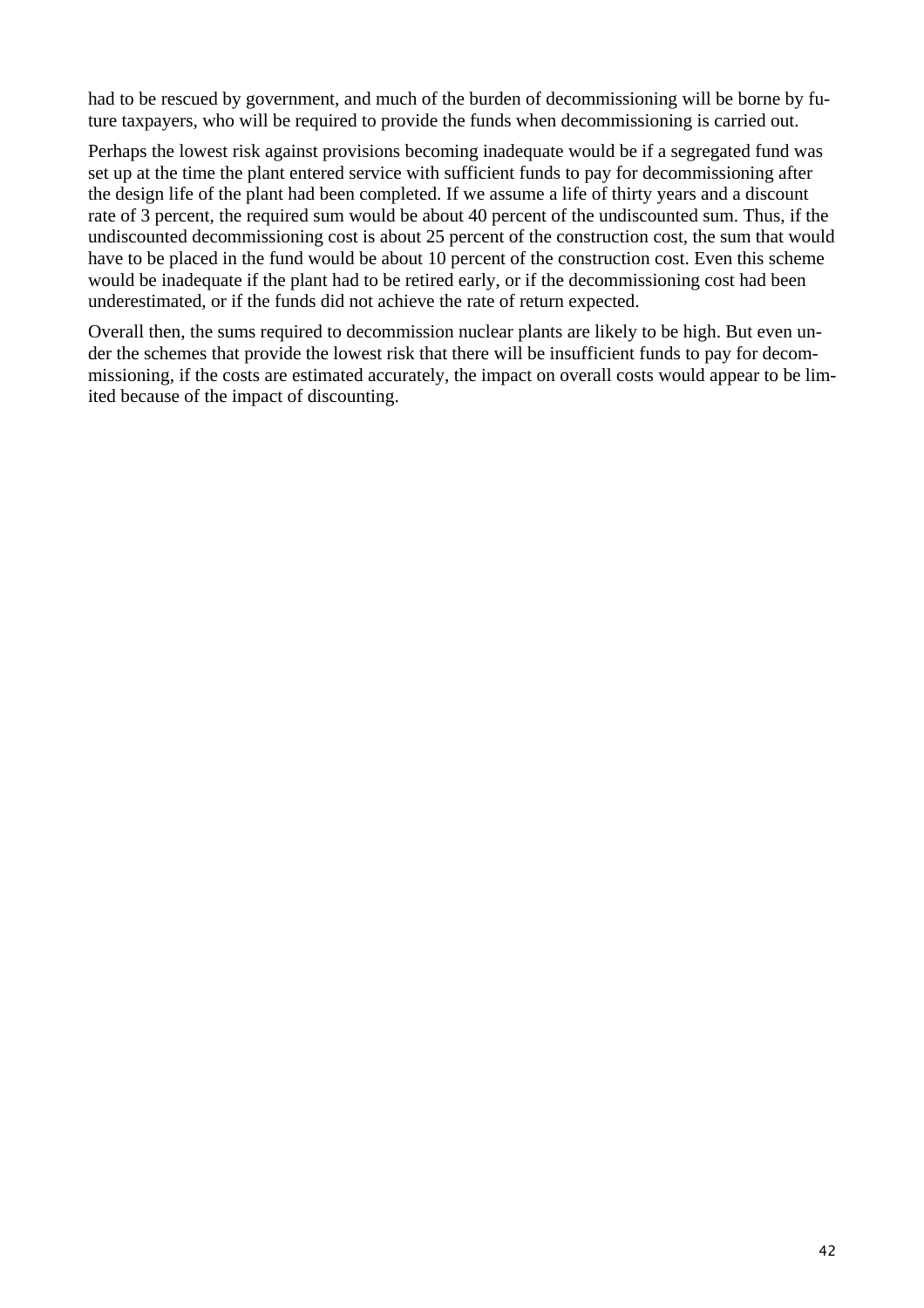#### **Heinrich Böll Foundation**

The Heinrich Böll Foundation, affiliated with the Green Party and headquartered in the Hackesche Höfe in the heart of Berlin, is a legally independent political foundation working in the spirit of intellectual openness.

The Foundation's primary objective is to support political education both within Germany and abroad, thus promoting democratic involvement, sociopolitical activism, and crosscultural understanding.

The Foundation also provides support for art and culture, science and research, and developmental cooperation. Its activities are guided by the fundamental political values of ecology, democracy, solidarity, and non-violence.

By way of its international collaboration with a large number of project partners – currently numbering about 100 projects in almoust 60 countries – the Foundation aims to strengthen ecological and civil activism on a global level, to intensify the exchange of ideas and experiences, and to keep our sensibilities alert for change.

The Heinrich Böll Foundation's collaboration on sociopolitical education programs with its project partners abroad is on a long-term basis. Additional important instruments of international cooperation include visitor programs, which enhance the exchange of experiences and of political networking, as well as basic and advanced training programs for committed activists.

The Heinrich Böll Foundation has about 180 full-time employees as well as approximately 320 supporting members who provide both financial and non-material assistance.

Ralf Fücks and Barbara Unmüßig comprise the current Executive Board. Dr. Birgit Laubach is the CEO of the Foundation.

Two additional bodies of the Foundation's educational work are: the "Green Academy" and the "Feminist Institute".

The Foundation currently maintains foreign and project offices in the USA and the Arab Middle East, in Afghanistan, Bosnia-Herzegovina, Brazil, Cambodia, Croatia, the Czech Republic, El Salvador, Georgia, India, Israel, Kenya, Lebanon, Mexico, Nigeria, Pakistan, Poland, Russia, South Africa, Serbia, Thailand, Turkey, and an EU office in Brussels.

For 2005, the Foundation had almost 36 million  $\epsilon$  public funds at its disposal.

Heinrich Böll Foundation, Hackesche Höfe, Rosenthaler Str. 40/41, D-10178 Berlin, Germany, Tel.: 030-285 340, Fax: 030-285 31 09, E-mail: info@boell.de, Internet: www.boell.de